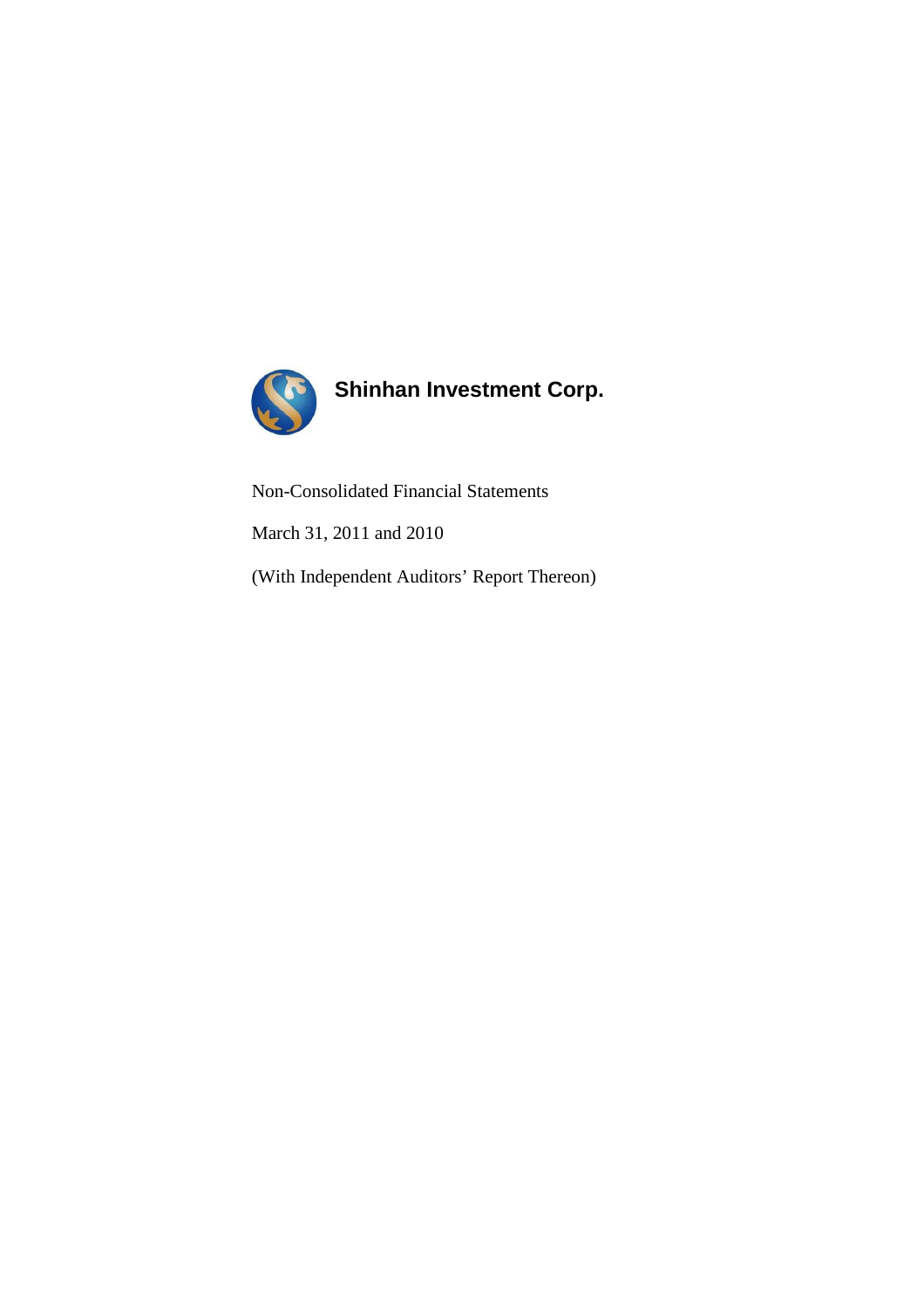# **Table of Contents**

## **Page**

| <b>Independent Auditors' Report</b>                                         |    |
|-----------------------------------------------------------------------------|----|
| Non-Consolidated Statements of Financial Position                           | 3  |
| Non-Consolidated Statements of Income                                       | 4  |
| Non-Consolidated Statements of Appropriation of<br><b>Retained Earnings</b> | 6  |
| Non-Consolidated Statements of Changes in Equity                            |    |
| Non-Consolidated Statements of Cash Flows                                   | 8  |
| Notes to Non-Consolidated Financial Statements                              | 10 |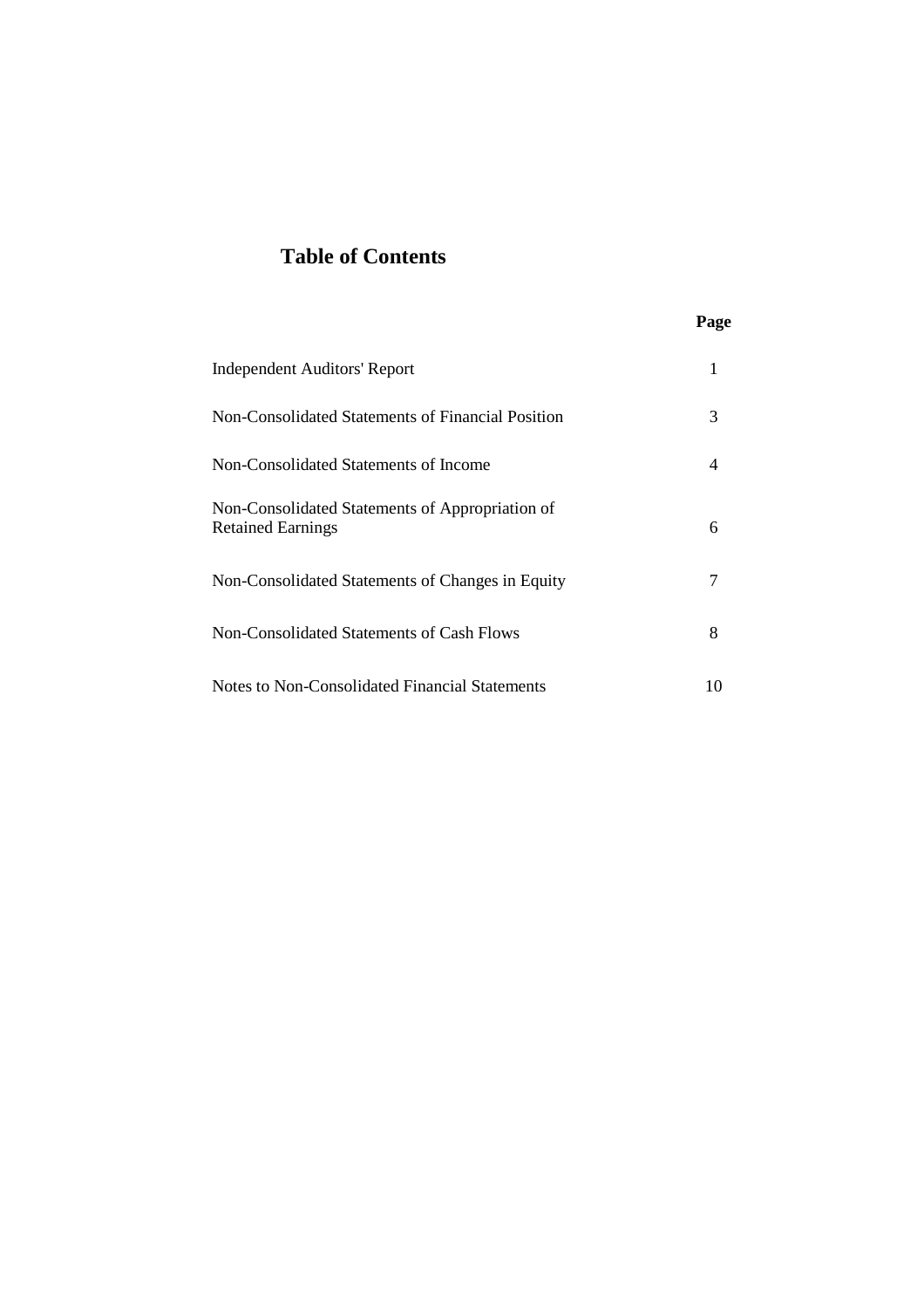## **Independent Auditors' Report**

Based on a report originally issued in Korean

To the Board of Directors and Stockholder Shinhan Investment Corp.:

We have audited the accompanying non-consolidated statements of financial position of Shinhan Investment Corp. (the "Company") as of March 31, 2011 and 2010 and the related non-consolidated statements of income, appropriation of retained earnings, changes in equity and cash flows for the years then ended. These nonconsolidated financial statements are the responsibility of the Company's management. Our responsibility is to express an opinion on these non-consolidated financial statements based on our audits.

We conducted our audits in accordance with auditing standards generally accepted in the Republic of Korea. Those standards require that we plan and perform the audit to obtain reasonable assurance about whether the financial statements are free of material misstatement. An audit includes examining, on a test basis, evidence supporting the amounts and disclosures in the financial statements. An audit also includes assessing the accounting principles used and significant estimates made by management, as well as evaluating the overall financial statement presentation. We believe that our audits provide a reasonable basis for our opinion.

In our opinion, the non-consolidated financial statements referred to above present fairly, in all material respects, the financial position of the Company as of March 31, 2011 and 2010 and the results of its operations, the appropriation of its retained earnings, the changes in its equity and its cash flows for the years then ended in conformity with accounting principles generally accepted in the Republic of Korea.

The following matter may be helpful to the readers in their understanding of the non-consolidated financial statements:

As discussed in note 2(a) to the non-consolidated financial statements, accounting principles and auditing standards and their application in practice vary among countries. The accompanying non-consolidated financial statements are not intended to present the financial position, results of operations, changes in equity and cash flows in accordance with accounting principles and practices generally accepted in countries other than the Republic of Korea. In addition, the procedures and practices utilized in the Republic of Korea to audit such non-consolidated financial statements may differ from those generally accepted and applied in other countries. Accordingly, this report and the accompanying non-consolidated financial statements are for use by those knowledgeable about Korean accounting principles and auditing standards and their application in practice.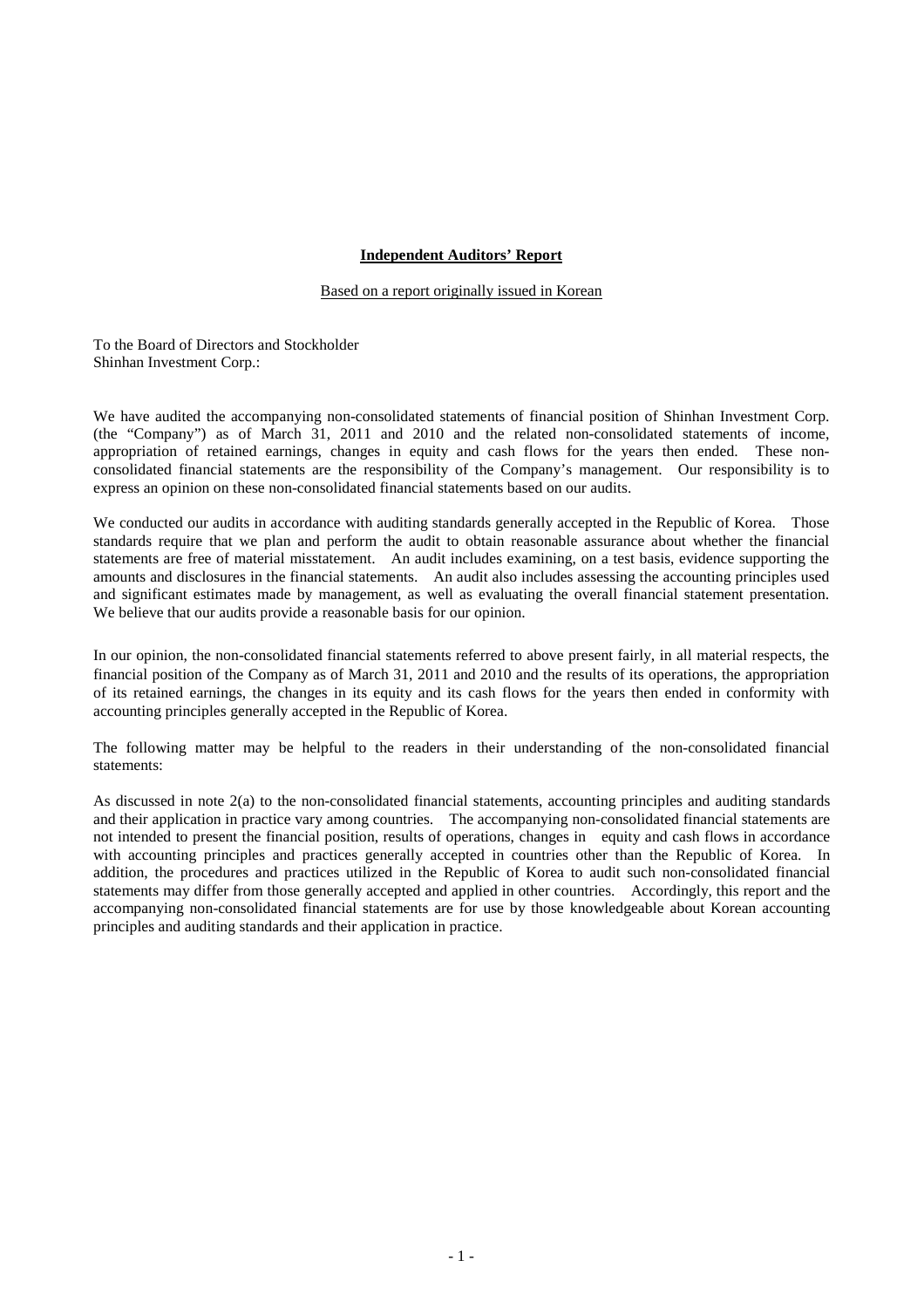KPMG Samjong Accounting Corp. Seoul, Korea June 16, 2011

This report is effective as of June 16, 2011 the audit report date. Certain subsequent events or circumstances, which may occur between the audit report date and the time of reading this report, could have a material impact on the accompanying non-consolidated financial statements and notes thereto. Accordingly, the readers of the audit report should understand that there is a possibility that the above audit report may have to be revised to reflect the impact of such subsequent events or circumstances, if any.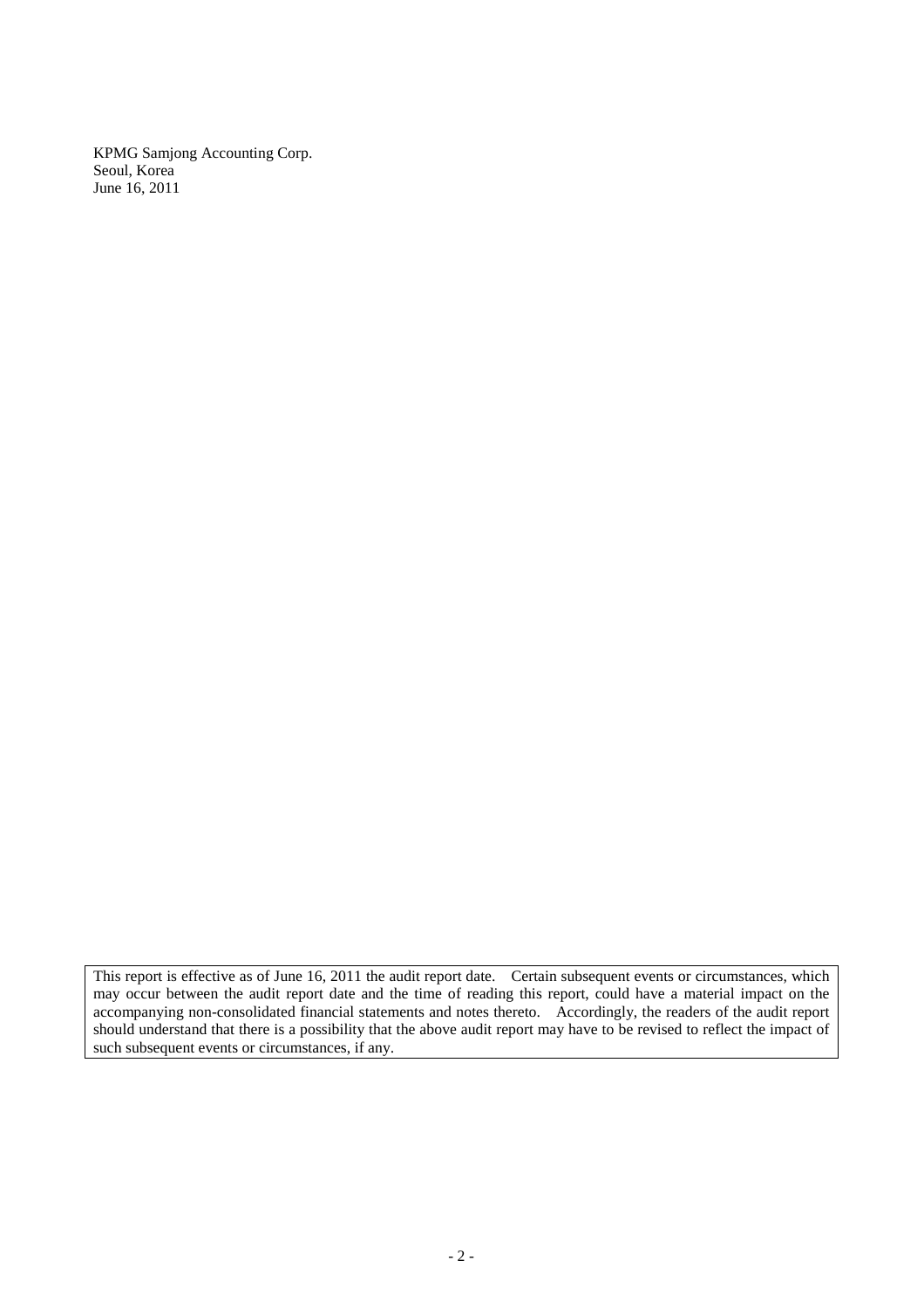## Shinhan Investment Corp. **Non-Consolidated Statements of Financial Position** As of March 31, 2011 and 2010

| (In millions of won)                            | <b>Note</b> |   | 2011       | 2010      |
|-------------------------------------------------|-------------|---|------------|-----------|
| Assets                                          |             |   |            |           |
| Cash and cash equivalents                       | 3,7         | W | 608,469    | 35,694    |
| Deposits                                        | 4,7,9       |   | 2,226,917  | 1,798,980 |
| Securities                                      | 5,9,17      |   | 6,317,856  | 4,930,626 |
| Derivative assets                               | 7,21        |   | 120,392    | 75,375    |
| Loans, net                                      | 6,17        |   | 905,445    | 894,773   |
| Property and equipment, net                     | 8,9         |   | 162,639    | 170,156   |
| Other assets                                    | 6,7,10,17   |   | 434,186    | 478,684   |
| Total assets                                    |             | W | 10,775,904 | 8,384,288 |
| Liabilities and Stockholder's equity            |             |   |            |           |
| Liabilities:                                    |             |   |            |           |
| Customers' deposits                             | 17          | W | 1,195,926  | 968,208   |
| Guarantee deposits                              | 11          |   | 21,627     | 15,767    |
| Call money                                      | 12          |   | 744,600    | 359,900   |
| <b>Borrowings</b>                               | 7,12        |   | 100,427    | 206,232   |
| Securities sold under reverse resale agreements |             |   | 3,433,290  | 2,880,964 |
| Securities sold                                 |             |   | 454,534    | 203,360   |
| Derivatives-combined securities sold            | 13          |   | 2,430,109  | 1,214,867 |
| Derivative liabilities                          | 7,21        |   | 36,677     | 80,133    |
| Debenture                                       | 14          |   | 49,973     | 49,954    |
| Subordinated borrowings                         | 7,15        |   | 100,000    | 170,000   |
| Retirement and severance benefits               | 16          |   | 205        | 443       |
| Allowance for others                            | 20          |   | 21,942     | 21,942    |
| Other liabilities                               | 7,18        |   | 257,762    | 392,734   |
| <b>Total liabilities</b>                        |             |   | 8,847,072  | 6,564,504 |
| Stockholder's equity:                           |             |   |            |           |
| Capital stock of $W5,000$ par value             | 22          |   | 1,296,998  | 1,296,998 |
| Authorized:                                     |             |   |            |           |
| Common stock - 450,000,000 shares               |             |   |            |           |
| Preferred stock - 150,000,000 shares            |             |   |            |           |
| Issued and outstanding:                         |             |   |            |           |
| Common stock - 255,576,350 shares               |             |   |            |           |
| Preferred stock - 3,823,314 shares              |             |   |            |           |
| Capital surplus                                 | 23          |   | 15         | 15        |
| Accumulated other comprehensive income          | 24          |   | 94,743     | 80,304    |
| Retained earnings                               | 25          |   | 537,076    | 442,467   |
| Total stockholder's equity                      |             |   | 1,928,832  | 1,819,784 |
| Total liabilities and stockholder's equity      |             | W | 10,775,904 | 8,384,288 |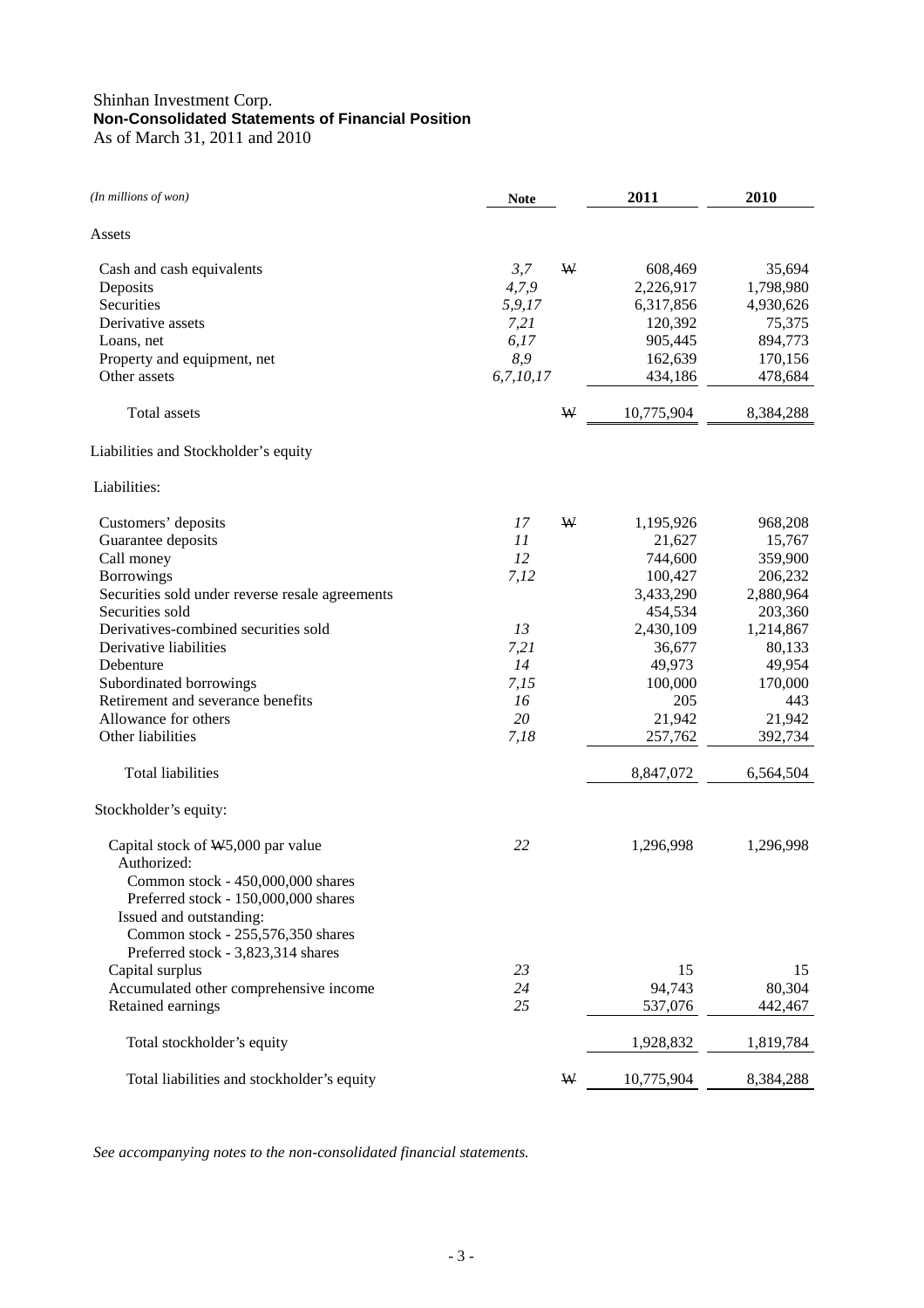## Shinhan Investment Corp. **Non-Consolidated Statements of Income** For the years ended March 31, 2011 and 2010

| (In millions of won)                                     | <b>Note</b>      |   | 2011      | 2010      |
|----------------------------------------------------------|------------------|---|-----------|-----------|
| Operating revenue:                                       |                  |   |           |           |
| Commission income                                        | 7                | W | 406,279   | 444,514   |
| Gain on sale of trading securities                       |                  |   | 145,120   | 141,292   |
| Unrealized gain on trading securities                    |                  |   | 21,201    | 39,743    |
| Gain on sale of securities available for sale            |                  |   | 1,030     | 3,122     |
| Unrealized gain on trading securities sold               |                  |   | 1,085     | 57        |
| Gain related to derivatives-combined securities<br>owned |                  |   | 213,307   | 54,368    |
| Gain related to derivatives-combined securities<br>sold  |                  |   | 296,466   | 135,201   |
| Gain on derivatives transactions                         | 7,21             |   | 391,031   | 449,040   |
| Interest income                                          | $\overline{7}$   |   | 286,487   | 273,686   |
| Reversal of allowance for loan losses                    |                  |   | 15,185    |           |
| Gain on foreign currency transactions                    |                  |   | 31,141    | 45,341    |
| Others                                                   |                  |   | 67,325    | 38,516    |
|                                                          |                  |   | 1,875,657 | 1,624,880 |
| Operating expense:                                       |                  |   |           |           |
| Commission expense                                       | 7                |   | 49,735    | 54,781    |
| Loss on sale of trading securities                       |                  |   | 129,807   | 87,033    |
| Unrealized loss on trading securities                    |                  |   | 17,204    | 5,187     |
| Loss on sale of securities available for sale            |                  |   | 6         | 20,436    |
| Impairment loss on available-for-sale securities         |                  |   | 754       | 926       |
| Unrealized loss on trading securities sold               |                  |   | 1,220     | 1,045     |
| Loss related to derivatives-combined securities<br>owned |                  |   | 45,633    | 2,902     |
| Loss related to derivatives-combined securities<br>sold  |                  |   | 574,868   | 361,323   |
| Loss on derivatives transactions                         | 7,21             |   | 377,849   | 363,013   |
| Interest expense                                         | $\boldsymbol{7}$ |   | 129,781   | 124,040   |
| Credit loss expenses                                     |                  |   | 21,022    | 57,429    |
| Loss on foreign currency transactions                    |                  |   | 33,118    | 36,511    |
| General and administrative expenses                      | 7,26             |   | 352,857   | 352,143   |
| Others                                                   |                  |   | 37        | 47,340    |
|                                                          |                  |   | 1,733,891 | 1,514,109 |
| Operating income                                         |                  |   | 141,766   | 110,771   |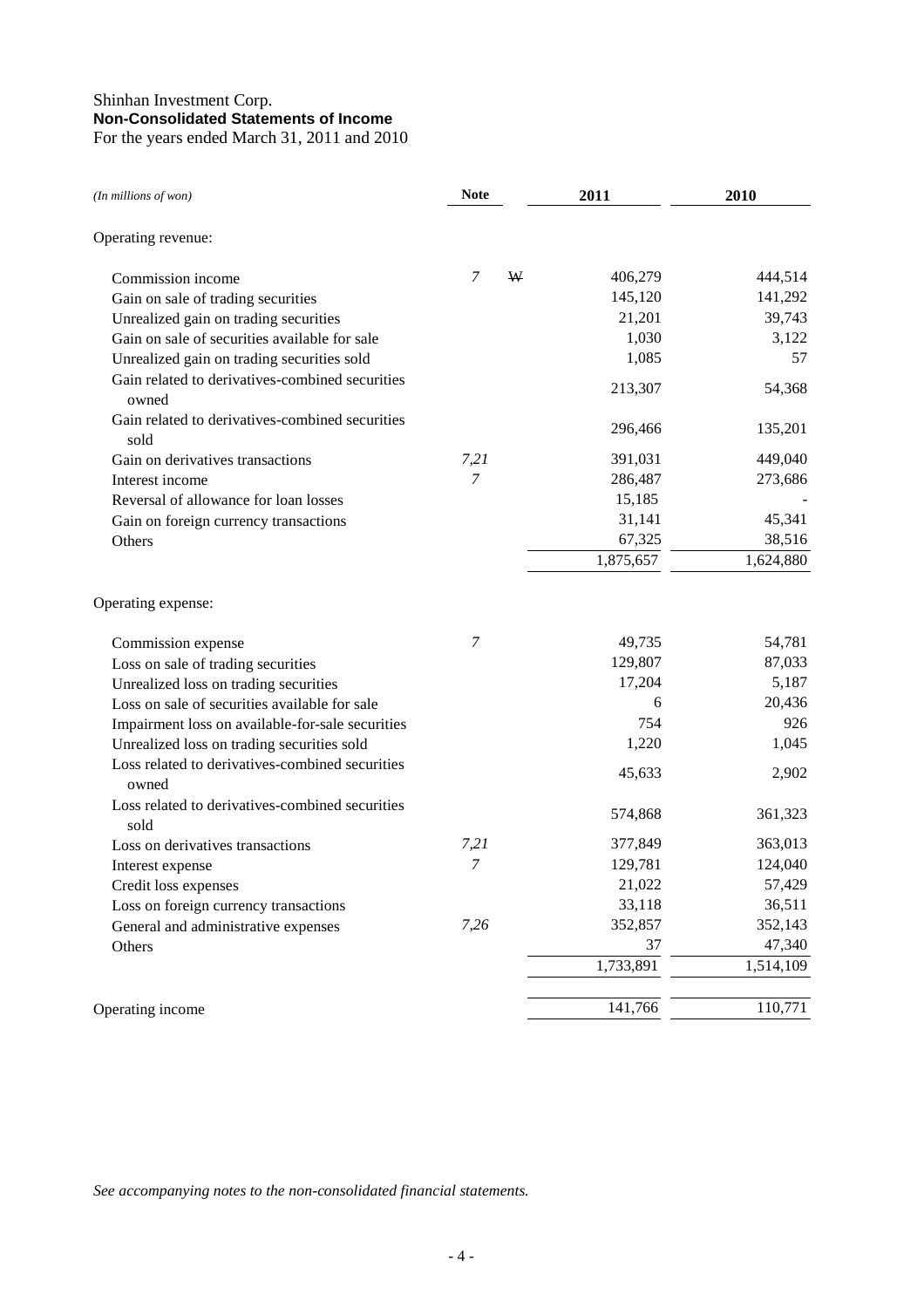## Shinhan Investment Corp. **Non-Consolidated Statements of Income, Continued** For the years ended March 31, 2011 and 2010

| $(In$ millions of won $)$                                 | <b>Note</b> | 2011    | 2010    |
|-----------------------------------------------------------|-------------|---------|---------|
| Non-operating income (expense):                           |             |         |         |
| Gain (loss) on disposal of property and equipment,<br>net | W           | (16)    | 2,228   |
| Loss on equity method accounted investees                 | 5           | (3,604) | (3,714) |
| Rental income                                             | 7           | 16,497  | 15,562  |
| Donations                                                 |             | (1,219) | (2,946) |
| Other, net                                                |             | 441     | 1,635   |
| Total non-operating income                                |             | 12,099  | 12,765  |
| Income before income taxes                                |             | 153,865 | 123,536 |
| Income taxes                                              | 27          | 44,256  | 31,942  |
| Net income                                                | ₩           | 109,609 | 91,594  |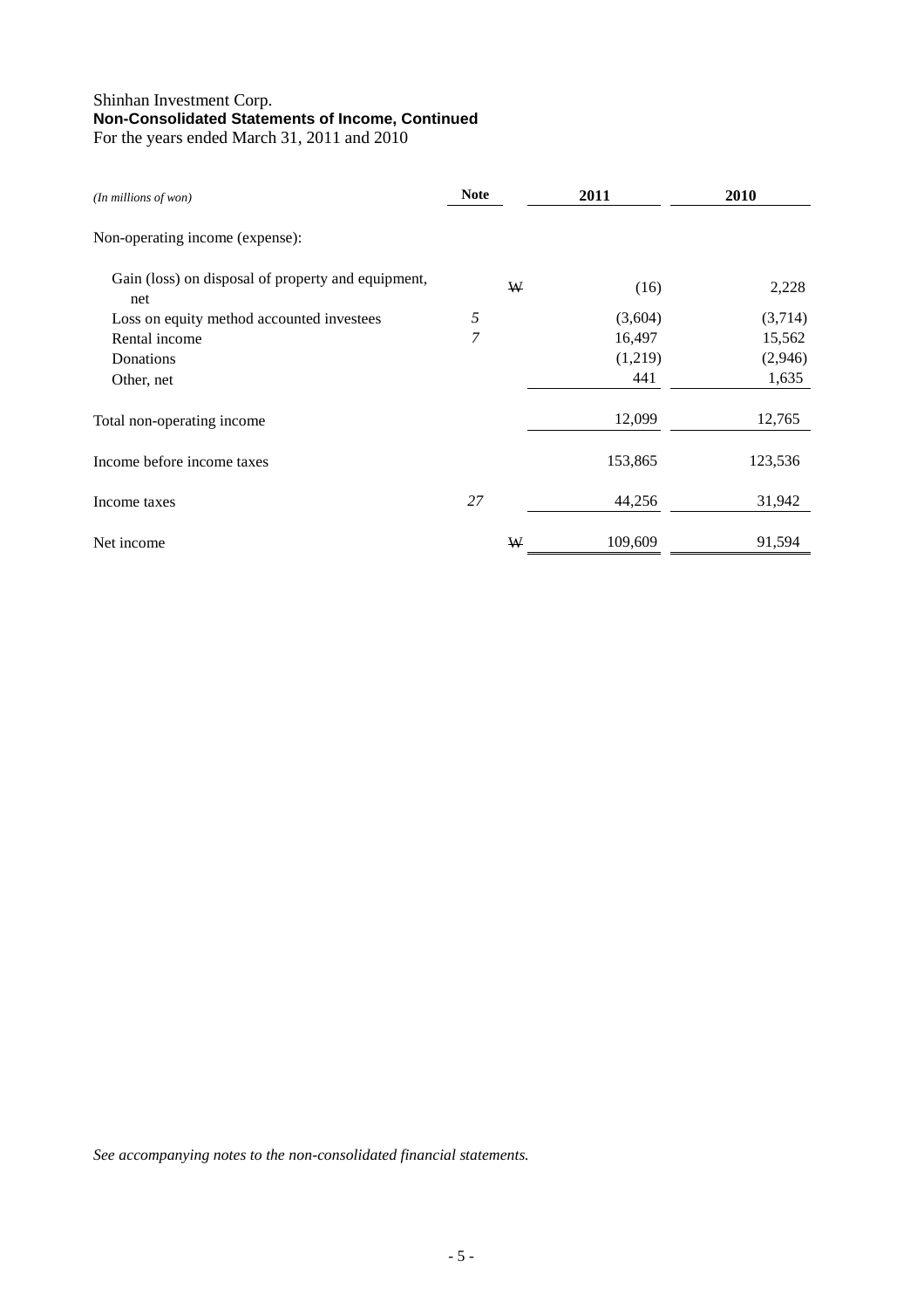## Shinhan Investment Corp. **Non-Consolidated Statements of Appropriation of Retained Earnings**  For the years ended March 31, 2011 and 2010

Date of Appropriation for 2011: June 27, 2011 Date of Appropriation for 2010: June 28, 2010

| (In millions of won)                                   | <b>Note</b> | 2011    | 2010    |
|--------------------------------------------------------|-------------|---------|---------|
| Unappropriated retained earnings:                      |             |         |         |
| Balance at the beginning of year                       | ₩           | 422,967 | 347,809 |
| Net income                                             |             | 109,609 | 91,594  |
| Balance at end of year before appropriation            |             | 532,576 | 439,403 |
| Transfer from voluntary reserves                       |             |         |         |
| Reserve for loss on futures transactions               |             |         | 64      |
| Appropriation of retained earnings:                    |             |         |         |
| Legal Reserve                                          |             | 2,000   | 1,500   |
| Dividends                                              | 29          | 20,000  | 15,000  |
|                                                        |             | 22,000  | 16,500  |
| Unappropriated retained earnings to be carried over to |             |         |         |
| subsequent year                                        | ₩           | 510,576 | 422,967 |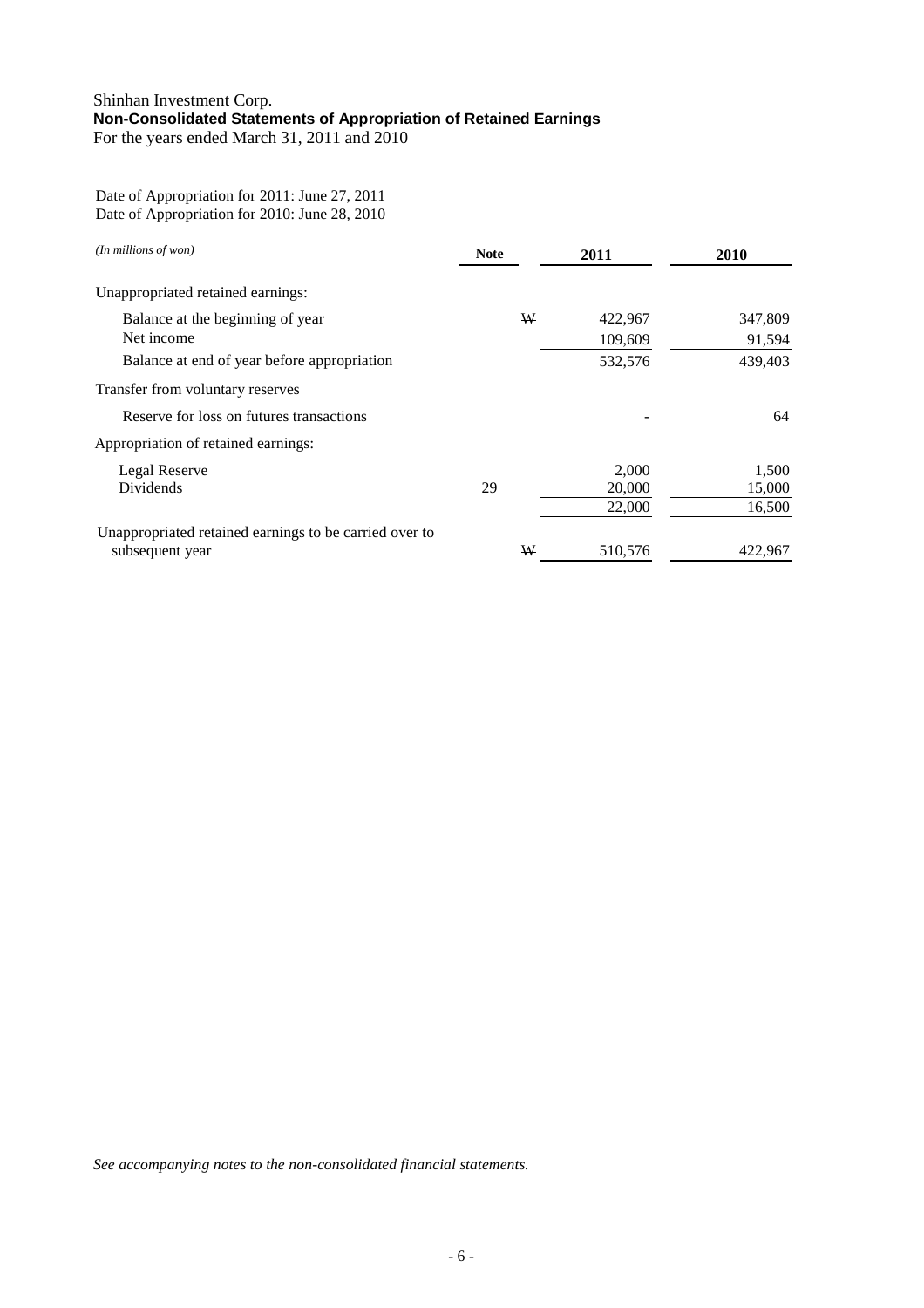## Shinhan Investment Corp. **Non-Consolidated Statements of Changes in Equity** For the years ended March 31, 2011 and 2010

| (In millions of won)                                        |   | Capital<br>stock | Capital<br>surplus | <b>Accumulated</b><br>other<br>comprehensive<br>income | <b>Retained earnings</b> | <b>Total</b><br>stockholder's<br>equity |
|-------------------------------------------------------------|---|------------------|--------------------|--------------------------------------------------------|--------------------------|-----------------------------------------|
| Balance at April 1, 2009                                    | W | 1,296,998        | 15                 | 50,795                                                 | 380,873                  | 1,728,681                               |
| Cash dividends                                              |   |                  |                    |                                                        | (30,000)                 | (30,000)                                |
| Net income                                                  |   |                  |                    |                                                        | 91,594                   | 91,594                                  |
| Gain(Loss) on valuation of<br>securities available for sale |   |                  |                    | 31,704                                                 |                          | 31,704                                  |
| Share of associates' other<br>changes in net assets         |   |                  |                    | (2,195)                                                |                          | (2,195)                                 |
| Balance at March 31, 2010                                   | W | 1,296,998        | 15                 | 80,304                                                 | 442,467                  | 1,819,784                               |
| Balance at April 1, 2010                                    | W | 1,296,998        | 15                 | 80,304                                                 | 442,467                  | 1,819,784                               |
| Cash dividends                                              |   |                  |                    |                                                        | (15,000)                 | (15,000)                                |
| Net income                                                  |   |                  |                    |                                                        | 109,609                  | 109,609                                 |
| Gain(Loss) on valuation of<br>securities available for sale |   |                  |                    | 15,456                                                 |                          | 15,456                                  |
| Share of associates' other<br>changes in net assets         |   |                  |                    | (1,017)                                                |                          | (1,017)                                 |
| Balance at March 31, 2011                                   | W | 1,296,998        | 15                 | 94,743                                                 | 537,076                  | 1,928,832                               |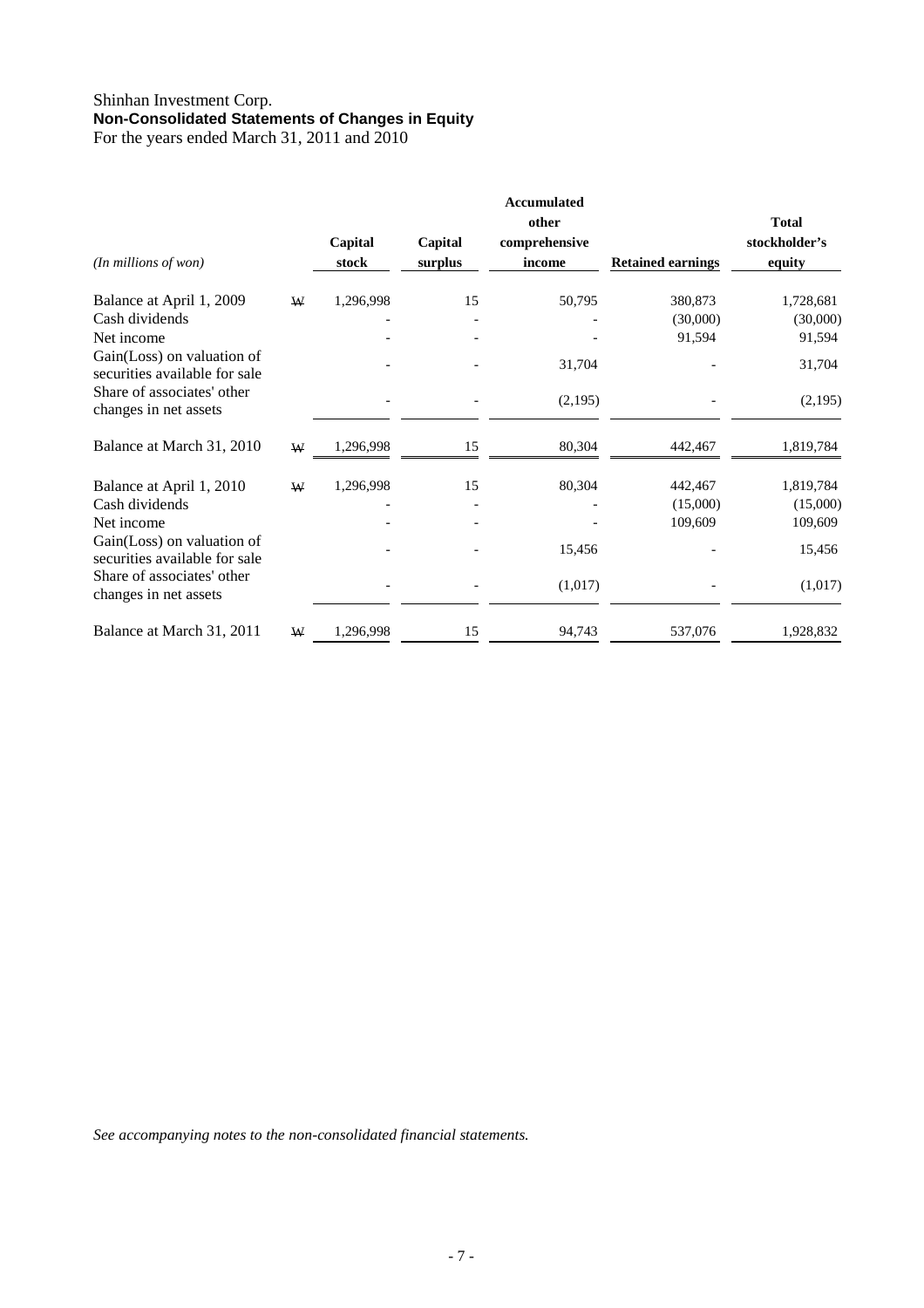## Shinhan Investment Corp. **Non-Consolidated Statements of Cash Flows**  For the years ended March 31, 2011 and 2010

| (In millions of won)                                          |   | 2011       | 2010       |  |
|---------------------------------------------------------------|---|------------|------------|--|
| Cash flows from operating activities:                         |   |            |            |  |
| Net income                                                    | W | 109,609    | 91,594     |  |
| Adjustments to reconcile net income to net cash               |   |            |            |  |
| provided by (used in) operating activities:                   |   |            |            |  |
| Depreciation expense                                          |   | 14,453     | 14,291     |  |
| Amortization expense                                          |   | 15,410     | 10,787     |  |
| Provision for loan losses                                     |   | 21,022     | 57,429     |  |
| Provision for doubtful accounts                               |   |            | 25,398     |  |
| Reversal of Allowance for Others                              |   | (12,504)   |            |  |
| Unrealized gain on trading securities, net                    |   | (3,997)    | (34, 556)  |  |
| Impairment loss on available-for-sale securities              |   | 754        | 926        |  |
| Unrealized loss on securities sold, net                       |   | 135        | 988        |  |
| Unrealized gain on hybrid securities bought, net              |   | (7, 197)   | (29, 594)  |  |
| Unrealized loss on hybrid securities issued, net              |   | 99,531     | 105,817    |  |
| Unrealized gain on derivatives transactions, net              |   | (64,238)   | (9,645)    |  |
| Gain on foreign currency transactions, net                    |   | (1,282)    | (1,658)    |  |
| Loss (gain) from sale of available-for-sale securities, net   |   | (1,024)    | 17,314     |  |
| Loss from valuation of investment securities accounted for by |   |            |            |  |
| equity method, net                                            |   | 3,604      | 3,714      |  |
| Deferred tax income                                           |   |            | (29, 862)  |  |
| Provision for retirement and severance benefits               |   | 1,565      | 2,188      |  |
| Gain (loss) from sale of property and equipment, net          |   | 16         | (2,228)    |  |
| Increase in deposits segregated under the regulation          |   | (385, 487) | (867, 015) |  |
| Decrease (increase) in trading securities                     |   | (948, 101) | 110,148    |  |
| Increase in hybrid securities bought                          |   | (35,201)   | (25, 402)  |  |
| Decrease in derivative assets                                 |   | 32,779     | 71,490     |  |
| Decrease (increase) in Call loans                             |   | 80,000     | (80,000)   |  |
| Increase in brokers' loans                                    |   | (217,870)  | (201, 018) |  |
| Increase in Employees' loans                                  |   | (667)      | (1,679)    |  |
| Decrease (increase) in advances for customers                 |   | (336)      | 21         |  |
| Decrease in loan purchased                                    |   | 144,628    | 136,923    |  |
| Decrease (increase) in other loans                            |   | 57,292     | (1,360)    |  |
| Decrease (increase) in other assets                           |   | 35,380     | (54, 428)  |  |
| Increase (decrease) in deposits from customers                |   | 231,151    | (117, 855) |  |
| Increase in deposits                                          |   | 5,861      | 6,649      |  |
| Increase (decrease) in bonds sold with repurchase agreements  |   | 552,326    | (91, 124)  |  |
| Increase in securities sold                                   |   | 251,039    | 198,680    |  |
| Increase in hybrid securities issued                          |   | 1,115,712  | 430,360    |  |
| Decrease in derivative liabilities                            |   | (57,009)   | (143,080)  |  |
| Decrease in allowance for credit loss                         |   | (97, 197)  |            |  |
| Increase (decrease) in other liabilities                      |   | (139,719)  | 149,401    |  |
| Increase (decrease) in deferred tax liabilities, net          |   | 15,707     | (1,205)    |  |
| Retirement and severance benefits paid                        |   | (1,803)    | (1,957)    |  |
| Unwinding of present value discount accounts                  |   | 1,101      |            |  |
| Other, net                                                    |   | (41, 810)  | 675        |  |
| Net cash provided by (used in) operating activities           | W | 773,633    | (286, 355) |  |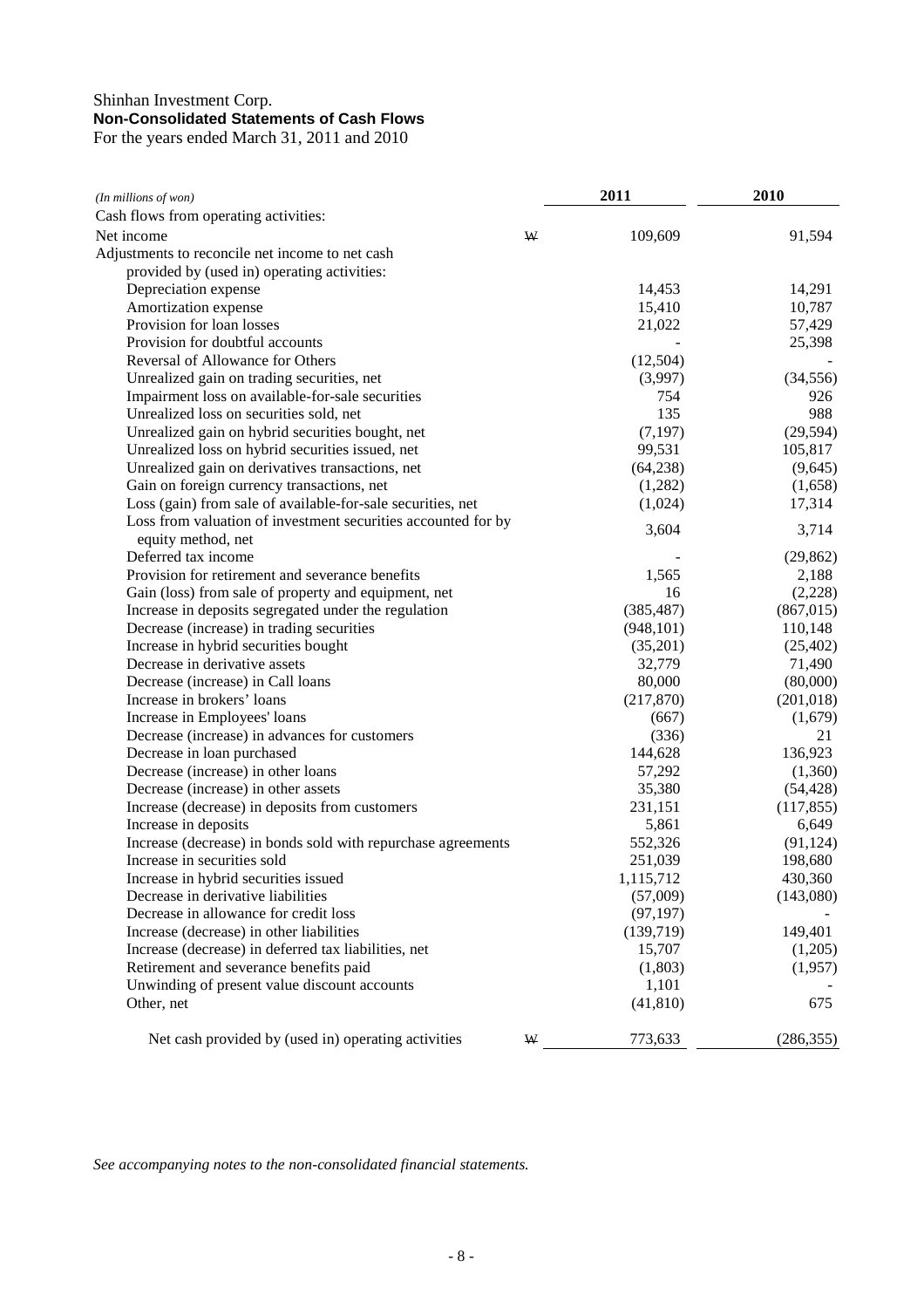## Shinhan Investment Corp. **Non-Consolidated Statements of Cash Flows, Continued**  For the years ended March 31, 2011 and 2010

| (In millions of won)                                 | 2011       | 2010                |
|------------------------------------------------------|------------|---------------------|
| Cash flows from investing activities:                |            |                     |
| Cash provided by investing activities:               |            |                     |
| Disposition of securities available for sale         | 4,262      | 31,133              |
| Dividends from equity method accounted investments   | 99         |                     |
| Disposition of tangible fixed assets                 | 64         | 4,488               |
| Disposition of intangible fixed assets               |            |                     |
| Collection of guarantee                              | 1,192      | 6,481               |
| Collection of dishonored bonds                       | 23         |                     |
|                                                      | 5,640      | $42,10\overline{5}$ |
| Cash used in investing activities:                   |            |                     |
| Acquisition of securities using equity method        | 13,583     | 8,336               |
| Acquisition of securities available for sale         | 368,359    | 21,987              |
| Acquisition of tangible fixed assets                 | 7,016      | 11,843              |
| Payment of guarantee                                 | 4,484      | 5,788               |
| Acquisition of intangible assets                     | 6,861      | 3,424               |
|                                                      | 400,303    | 51,378              |
| Net cash used in investing activities                | (394, 663) | (9,273)             |
| Cash flows from financing activities:                |            |                     |
| Cash provided by financing activities:               |            |                     |
| Increase in call money                               | 384,700    |                     |
| Increase in borrowings                               |            | 78,252              |
| Increase in debentures                               |            | 50,000              |
| Receipt of deposits for rent                         | 2,225      | 1,727               |
|                                                      | 386,925    | 129,979             |
| Cash used in financing activities:                   |            |                     |
| Decrease in call money                               |            | 113,300             |
| Decrease in borrowings                               | 175,805    | 53,003              |
| Payment of debenture issuance costs                  |            | 59                  |
| Payment of deposits for rent                         | 2,315      | 5,218               |
| Payment of cash dividends on common stock            | 15,000     | 30,000              |
|                                                      | 193,120    | 201,580             |
| Net cash provided by (used in) financing activities  | 193,805    | (71, 601)           |
| Net increase (decrease) in cash and cash equivalents | 572,775    | (367, 229)          |
| Cash and cash equivalents at beginning of the period | 35,694     | 402,923             |
| Cash and cash equivalents at end of the year         | 608,469    | 35,694              |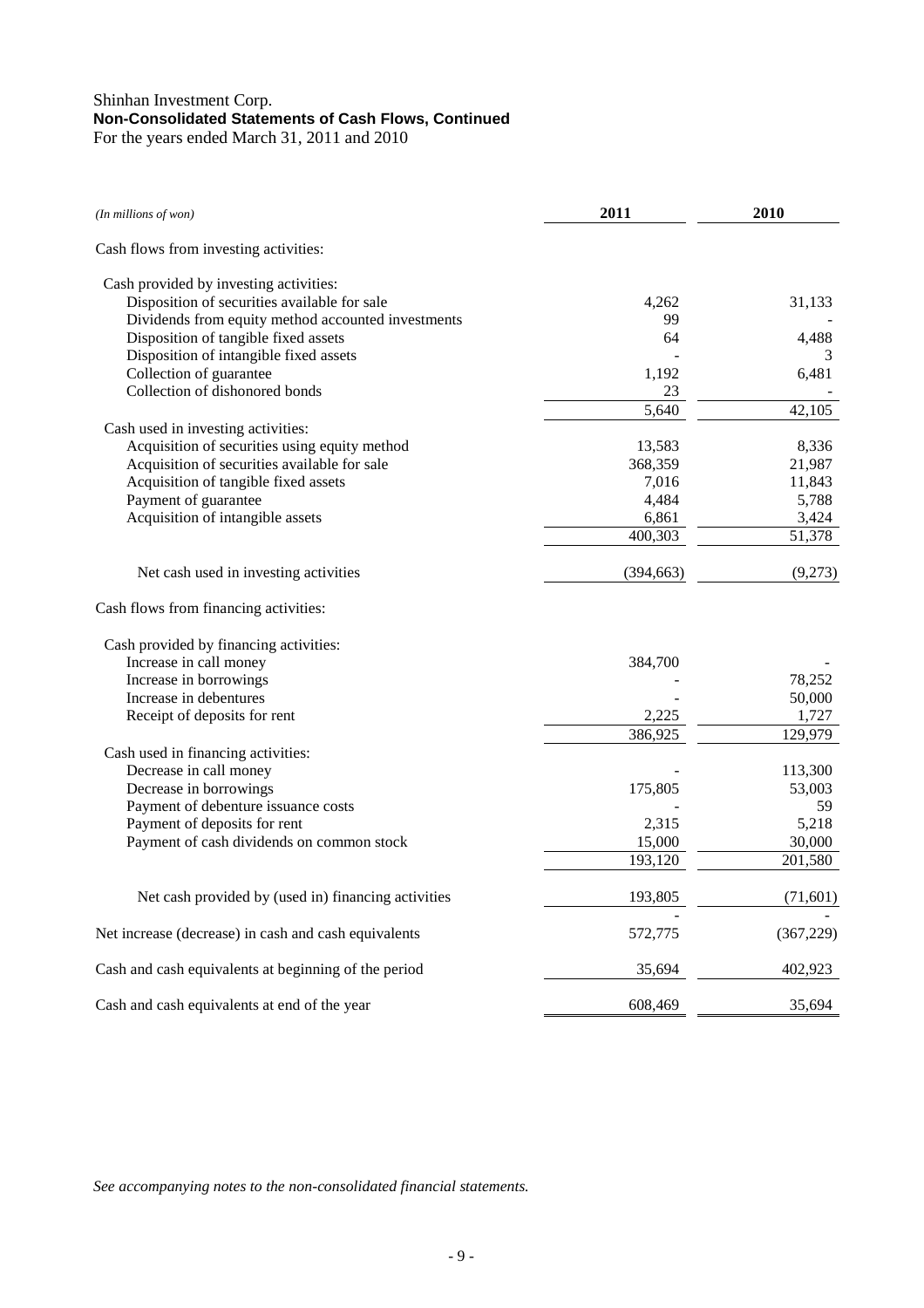## (1) Organization and Description of Business

Shinhan Investment Corp. was established on April 2, 1973 under the name of HyoSeong Securities Co., Ltd. to engage in proprietary trading, underwriting and brokerage services. The Company changed its name from Good Morning Shinhan Securities Co., Ltd. to Shinhan Investment Corp. on August 24, 2009. The Company is wholly owned by Shinhan Financial Group and operates through 88 branches and 18 sales offices as of March 31, 2011.

Since December 28, 2005, the Company has been in the trust business pursuant to the Korea Trust Business Law. Assets under trust management amounted to W6,179,131 million as of March 31, 2011 and fee income derived there from amounted to  $\overline{W}6,425$  million for the year ended March 31, 2011.

#### (2) Basis of Presenting Financial Statements and Summary of Significant Accounting Policies

## (a) Basis of Presenting Financial Statements

The Company maintains its official accounting records in Korean won and prepares statutory financial statements in the Korean language in conformity with accounting principles generally accepted in the Republic of Korea. Certain accounting principles applied by the Company that conform with financial accounting standards and accounting principles in the Republic of Korea may not conform with generally accepted accounting principles in other countries. Accordingly, these non-consolidated financial statements are intended solely for use by those who are informed in Korean accounting principles and practices. The accompanying non-consolidated financial statements have been condensed, restructured and translated into English with certain expanded descriptions from the Korean language non-consolidated financial statements.

Certain information included in the Korean language non-consolidated financial statements, but not required for a fair presentation of the Company's financial position, results of operations, cash flows or changes in equity is not presented in the accompanying non-consolidated financial statements.

The accompanying non-consolidated financial statements include only the accounts of the Company, and do not include the accounts of any of its subsidiaries.

The Company prepares the financial statements in accordance with generally accepted accounting principles in the Republic of Korea. The Company applied the same accounting policies that were adopted in the previous year's non-consolidated financial statements.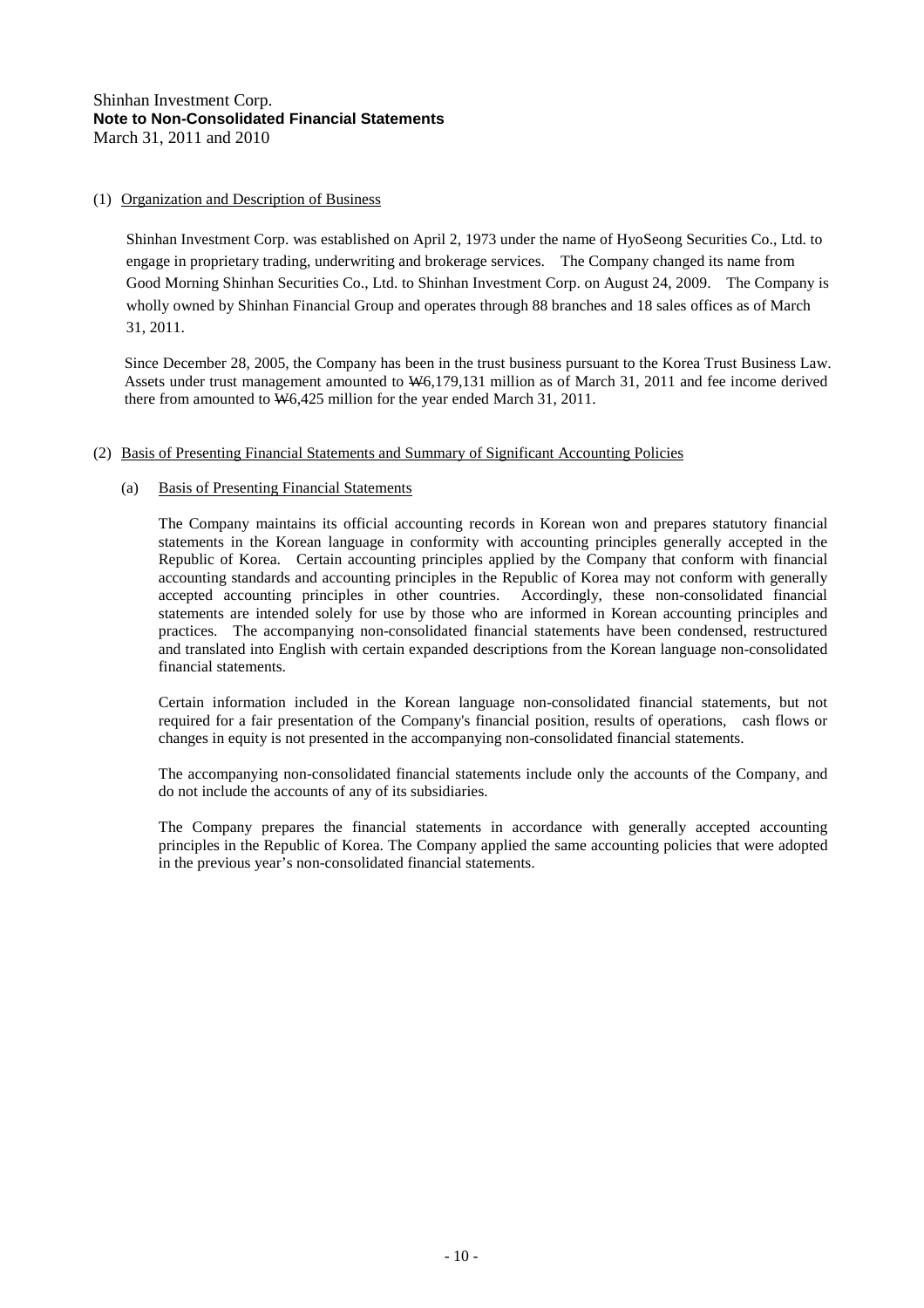#### (b) Investments in Securities

#### *Classification*

Upon acquisition, the Company classifies debt and equity securities (excluding investments in subsidiaries, associates and joint ventures) into the following categories: held-to-maturity, available-forsale or trading securities.

Investments in debt securities where the Company has the positive intent and ability to hold to maturity are classified as held-to-maturity. Securities that are acquired principally for the purpose of selling in the short term are classified as trading securities. Investments not classified as either held-to-maturity or trading securities are classified as available-for-sale securities.

#### *Initial recognition*

Investments in securities (excluding investments in subsidiaries, associates and joint ventures) are initially recognized at cost.

#### *Subsequent measurement and income recognition*

Trading securities are subsequently carried at fair value. Gains and losses arising from changes in the fair value of trading securities are included in the non-consolidated income statement in the period in which they arise. Available-for-sale securities are subsequently carried at fair value. Gains and losses arising from changes in the fair value of available-for-sale securities are recognized as accumulated other comprehensive income, net of tax, directly in equity. Investments in available-for-sale securities that do not have readily determinable fair values are recognized at cost less impairment, if any. Held-to-maturity investments are carried at amortized cost with interest income and expense recognized in the nonconsolidated income statement using the effective interest method.

#### *Fair value information*

The fair value of marketable securities is determined using quoted market prices as of the period end. Non-marketable debt securities are fair valued by discounting cash flows using the prevailing market rates for debt with a similar credit risk and remaining maturity. Credit risk is determined using the issuer's credit rating as announced by accredited credit rating agencies in Korea. Non-marketable beneficiary certificates are recorded at the fair value using the standard trading yield rate determined by fund management companies.

#### *Impairment*

The Company reviews investments in securities whenever events or changes in circumstances indicate that the carrying amount of the investments may not be recoverable. Impairment losses are recognized when the reasonably estimated recoverable amounts are less than the carrying amount and it is not obviously evidenced that impairment is unnecessary.

An impairment loss is reversed if the reversal can be related objectively to an event occurring after the impairment loss was recognized and a reversal of an impairment loss shall not exceed the carrying amount that would have been determined (net of amortization or depreciation) had no impairment loss been recognized in the asset in prior years. For financial assets measured at amortized cost and available-forsale assets that are debt securities, the reversal is recognized in profit or loss. For available-for-sale financial assets that are equity securities, the reversal is recognized directly in equity.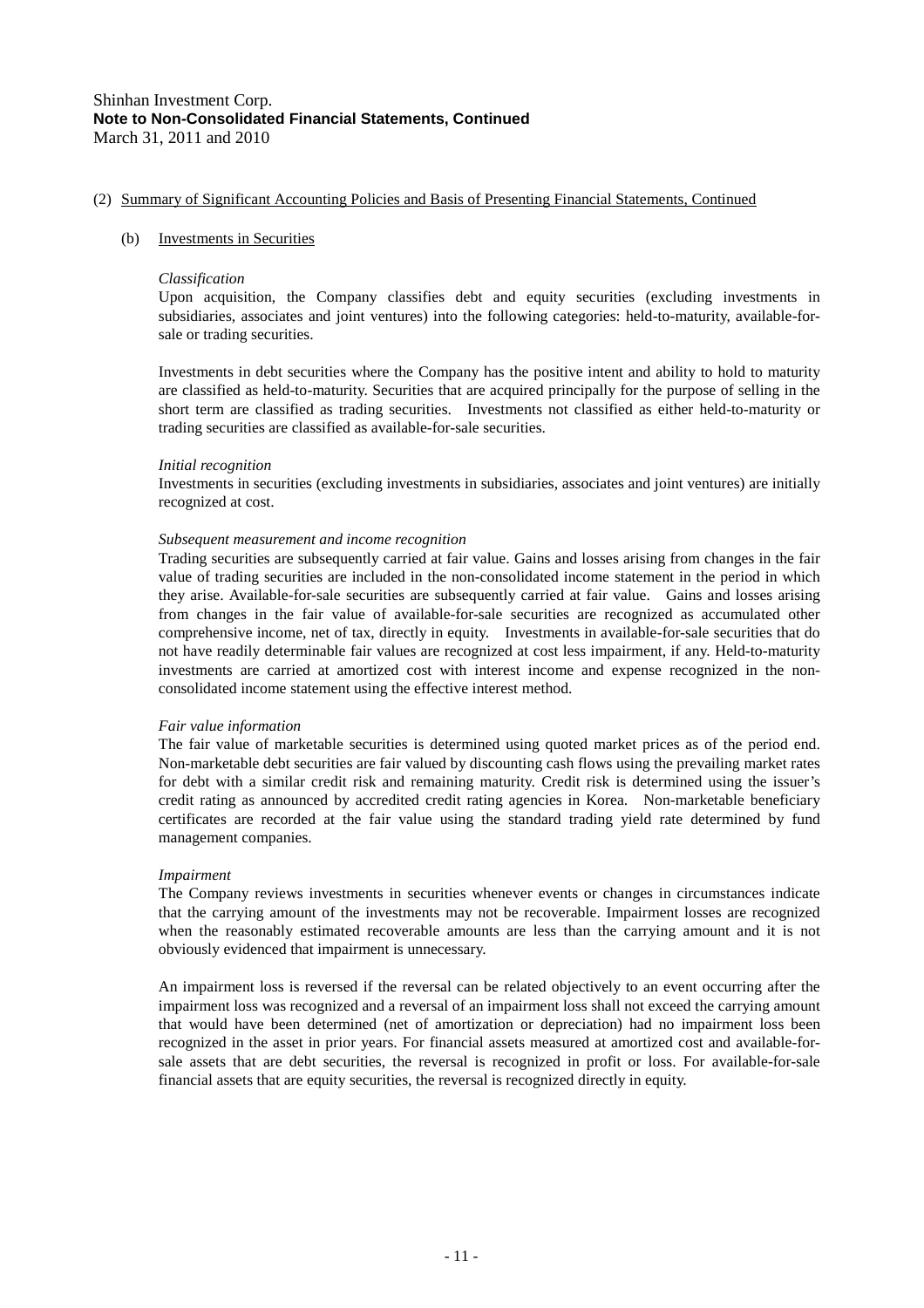#### (c) Investment in Associates and Subsidiaries

Associates are entities of the Company and its subsidiaries that have the ability to significantly influence the financial and operating policies. It is presumed to have significant influence if the Company holds directly or indirectly 20 percent or more of the voting power unless it can be clearly demonstrated that this is not the case. Subsidiaries are entities controlled by the Company.

Investments in associates and subsidiaries are accounted for using the equity method of accounting and are initially recognized at cost.

The Company's investments in associates and subsidiaries include goodwill identified on the acquisition date (net of any accumulated impairment loss). Goodwill is calculated as the excess of the acquisition cost of an investment in an associate or subsidiary over the Company's share of the fair value of the identifiable net assets acquired. Goodwill is amortized using the straight-line method over its estimated useful life. Amortization of goodwill is recorded together with equity income (losses).

When events or circumstances indicate that the carrying value of goodwill may not be recoverable, the Company reviews goodwill for impairment and records any impairment loss immediately in the statement of income.

The Company's share of its post-acquisition profits or losses in investments in associates and subsidiaries is recognized in the income statement, and its share of post-acquisition movements in equity is recognized in equity. The cumulative post-acquisition movements are adjusted against the carrying amount of each investment. Changes in the carrying amount of an investment resulting from dividends by an associate or subsidiary are recognized when the associate or subsidiary declares the dividend. When the Company's share of losses in an associate or subsidiary equals or exceeds its interest in the associate or subsidiary, including preferred stock or other long term loans and receivables issued by the associate or subsidiary, the Company does not recognize further losses, unless it has incurred obligations or made payments on behalf of the associate or subsidiary.

If the investee is a subsidiary, net income and net assets of the parent company's separate financial statements should agree with the parent company's share in the net income and net assets of the consolidated financial statements, except when the Company discontinues the application of the equity method due to its investment in a subsidiary being reduced to zero.

Unrealized gains on transactions between the Company and its associates or subsidiaries are eliminated to the extent of the Company's interest in each associate or subsidiary.

#### (d) Derivatives-combined Securities Bought or Sold

Equity-linked securities and derivative-linked securities bought or sold are presented as a combination of interest-bearing debt securities with a series of option contracts. The embedded option contracts are not bifurcated from the debt securities. The debt component and the equity conversion option are combined and recorded at the fair value with unrealized holding gains and losses reported in operating revenue (expense). Additionally, in relation to derivatives-combined securities sold, commission paid at the issue date are separated from these instruments and accounted for as commission income. Securities with stock warrants, which are marketable, are recorded at fair value per quoted market prices as of the period end and nonmarketable securities with stock warrants are recorded at fair value as quoted by accredited credit rating agencies in Korea.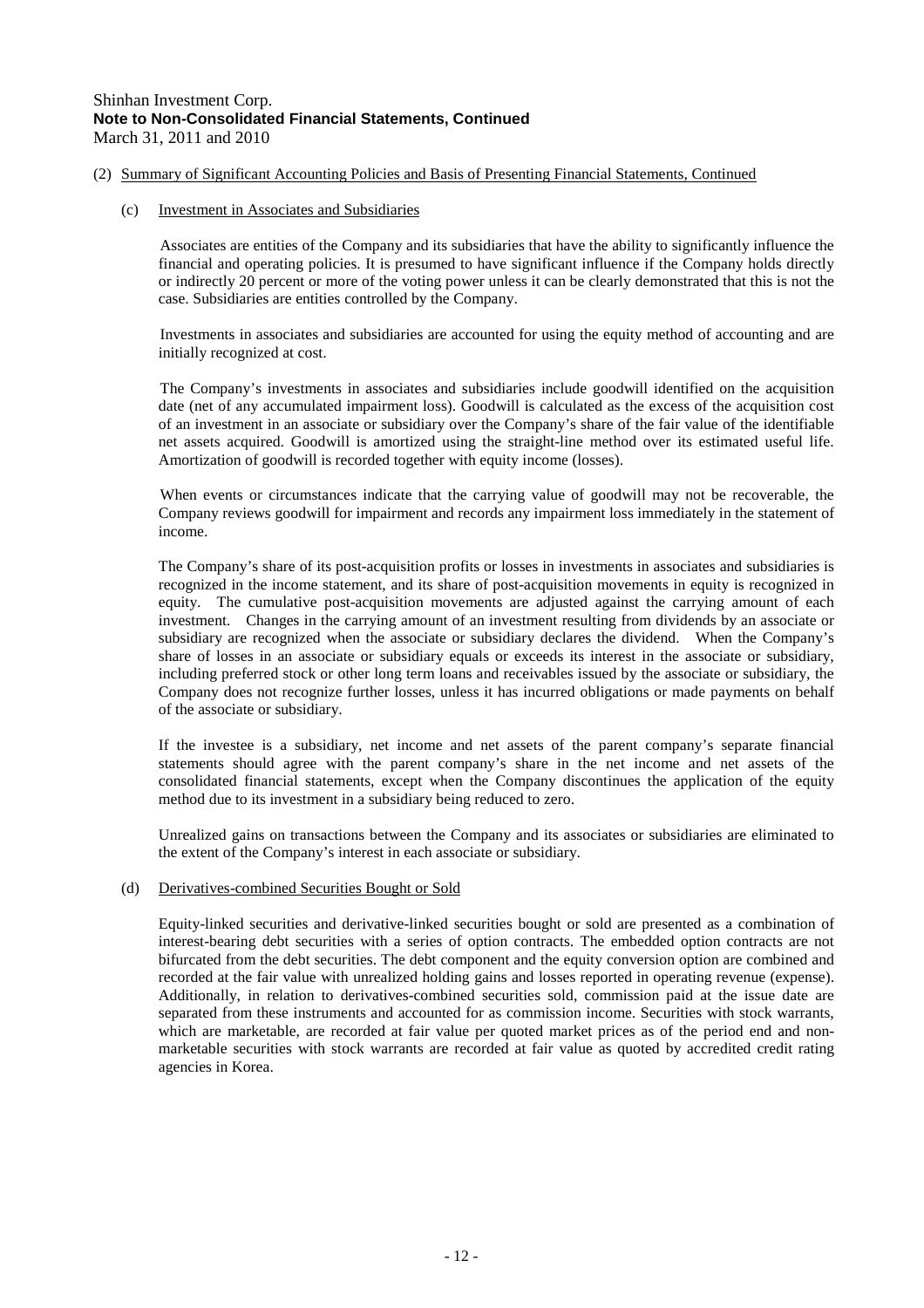(e) Loans

Loans are reported at their outstanding principal balances net of any unearned income and charge-offs. Unearned income is amortized over the contractual life of the loan using the effective interest method. The Company generally places loans on nonaccrual status when principal or interest payments become one day past due. Any unpaid interest previously accrued on such loans is reversed from income, and thereafter interest is recognized only to the extent payments are received. These loans are entirely charged off when deemed uncollectible or when they reach a defined number of days past due. Payments on delinquent loans are first applied to delinquent interest, to normal interest, and then to the principal balance.

Transfers of loans to third parties are accounted for as sales when control is surrendered to the transferee. The Company derecognizes the loans from the statement of financial position including any related allowance, and recognizes all assets obtained and liabilities incurred at fair value. Any resulting gain or loss on the sales is recognized in earnings.

#### (f) Allowance for Doubtful Accounts

The Company provides an allowance for doubtful accounts on outstanding loans (brokers' loans, advances for customers, dishonored bonds and other loans) and other receivables (trade accounts receivable and accrued income) at the end of the period based on the collectibility of individual receivables and in accordance with the Regulation on Supervision of Securities Business. This regulation requires that all loans be classified as normal, precautionary, sub-standard, doubtful, or estimated loss based on a number of factors, including the financial position of the borrower, the repayment ability of the borrower and past-due history. An allowance for doubtful accounts is calculated as of the end of reporting period, on the loan balances using the prescribed percentages of 0.5%, 2%, 20%, 75% and 100%, respectively.

Additionally, due to the revised Regulation on Supervision of Securities Business, the Company should provide an allowance for doubtful accounts on outstanding project financing loans

|                                                      | Project financing loans                       |                                                                                                                                                         |                              |  |  |
|------------------------------------------------------|-----------------------------------------------|---------------------------------------------------------------------------------------------------------------------------------------------------------|------------------------------|--|--|
| More than 3% (one-<br>Normal<br>year pass due loans) |                                               | More than $0.5\%$<br>(less than one-year)<br>pass due loans<br>secured by the<br>company with<br>higher than BBB<br>or $A3$ <sup>-</sup> credit rating) | More than 2% for<br>the rest |  |  |
| Precautionary                                        | More than 7%<br>(apartment related)<br>loans) | More than 10% for<br>the rest                                                                                                                           |                              |  |  |
| Substandard                                          | More than 30%                                 |                                                                                                                                                         |                              |  |  |
| Doubtful                                             | More than 75%                                 |                                                                                                                                                         |                              |  |  |
| <b>Estimated</b> loss                                | 100%                                          |                                                                                                                                                         |                              |  |  |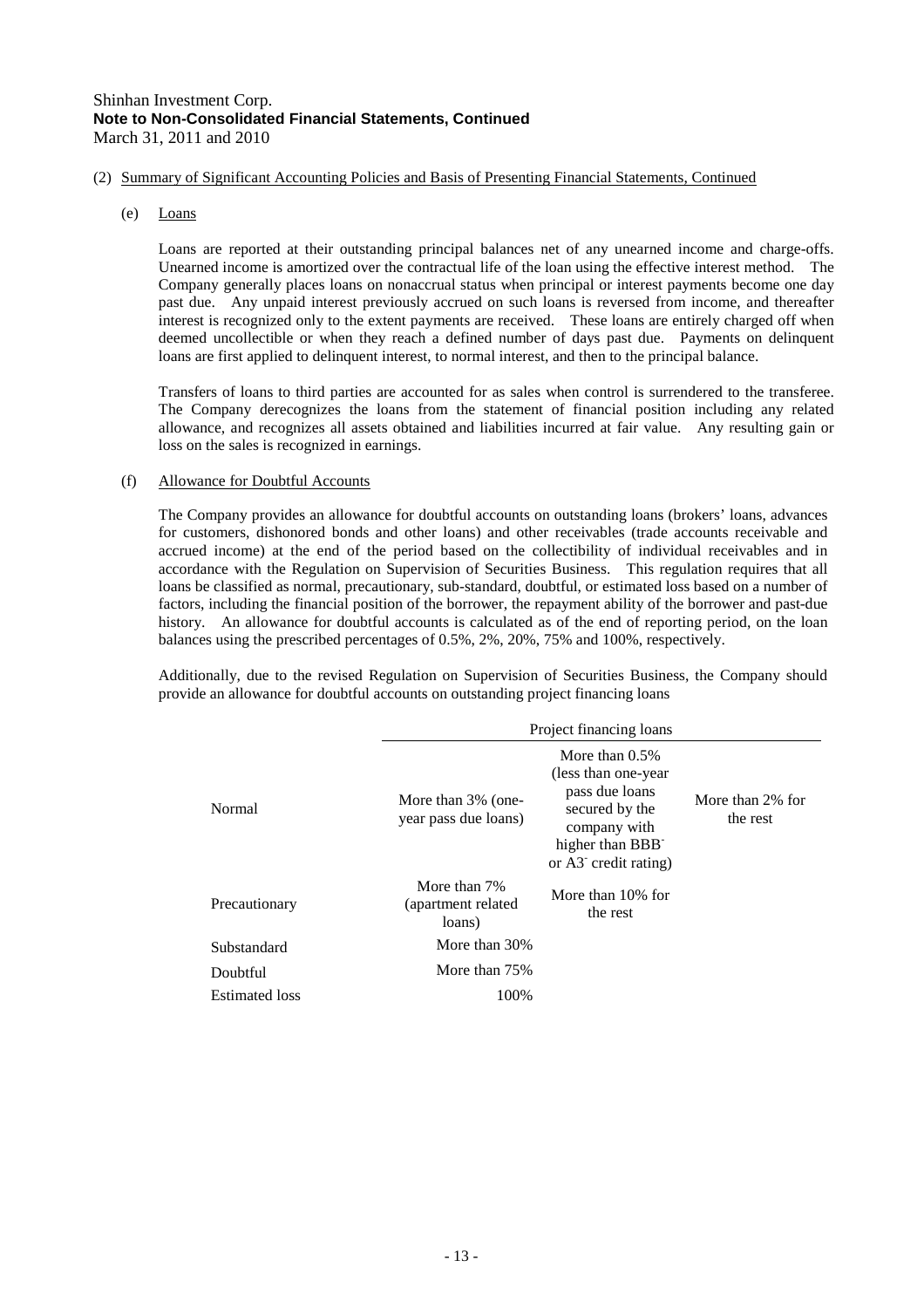#### (f) Allowance for Doubtful Accounts, Continued

The Company assess the aggregated amount of loans and receivables as present value discounted by reasonable interest rate if there are significant differences between the book value and the present value of restructured loans and receivables due to a rescheduling of terms in principals, interest rates or maturities agreed by the related parties as in the case of court receivership, court mediation or workout. The differences between the book value and the present value are recorded as allowances for credit losses and credit loss expenses.

## (g) Property and Equipment

Property, plant and equipment are stated at cost, except in the case of revaluation made in accordance with the prior Asset Revaluation Law. Assets acquired through investment in kind or donation, are recorded at their fair value upon acquisition. For assets acquired in exchange for a non-monetary asset, the fair value of the asset given up is used to measure the cost of the asset received unless the fair value of the asset received is more clearly evident.

Significant additions or improvements extending useful lives of assets are capitalized. Normal maintenance and repairs are charged to expense as incurred.

Depreciation is computed using the straight-line method over the estimated useful lives of assets as follows:

| Description                | Useful Lives       |
|----------------------------|--------------------|
| <b>Buildings</b>           | $40 \sim 60$ years |
| <b>Vehicles</b>            | 4 years            |
| Furniture and fixtures     | 4 years            |
| Office equipment and other | 15 years           |

#### (h) Intangible Assets

Intangible assets, which are acquired by the Company, are stated at cost less accumulated amortization and impairment losses, if any. Such intangible assets are amortized using the straight-line method over a reasonable period based on the nature of the asset, four years for computer software and five years for other intangible assets.

#### (i) Joint fund in compensation for damages

Under the Financial Investment services, article 394 of Capital market Act and article 23 of regulation on supervision of members in Korea Exchange (KRX), the Company reserves the collective fund for default loss on breach of contract and collective fund for default loss in Korea Exchange (KRX), respectively, to compensate for the damage result from the breach the contracts in the security market and default on obligation in the futures market. The funded amounts consist of basic amount of W500 million, members' payment on dealing in stocks in daily average, and the aggregated amount of variable in accordance with the ratio of guarantee trading deposit. The maximum limit on each of funds are W100 billion.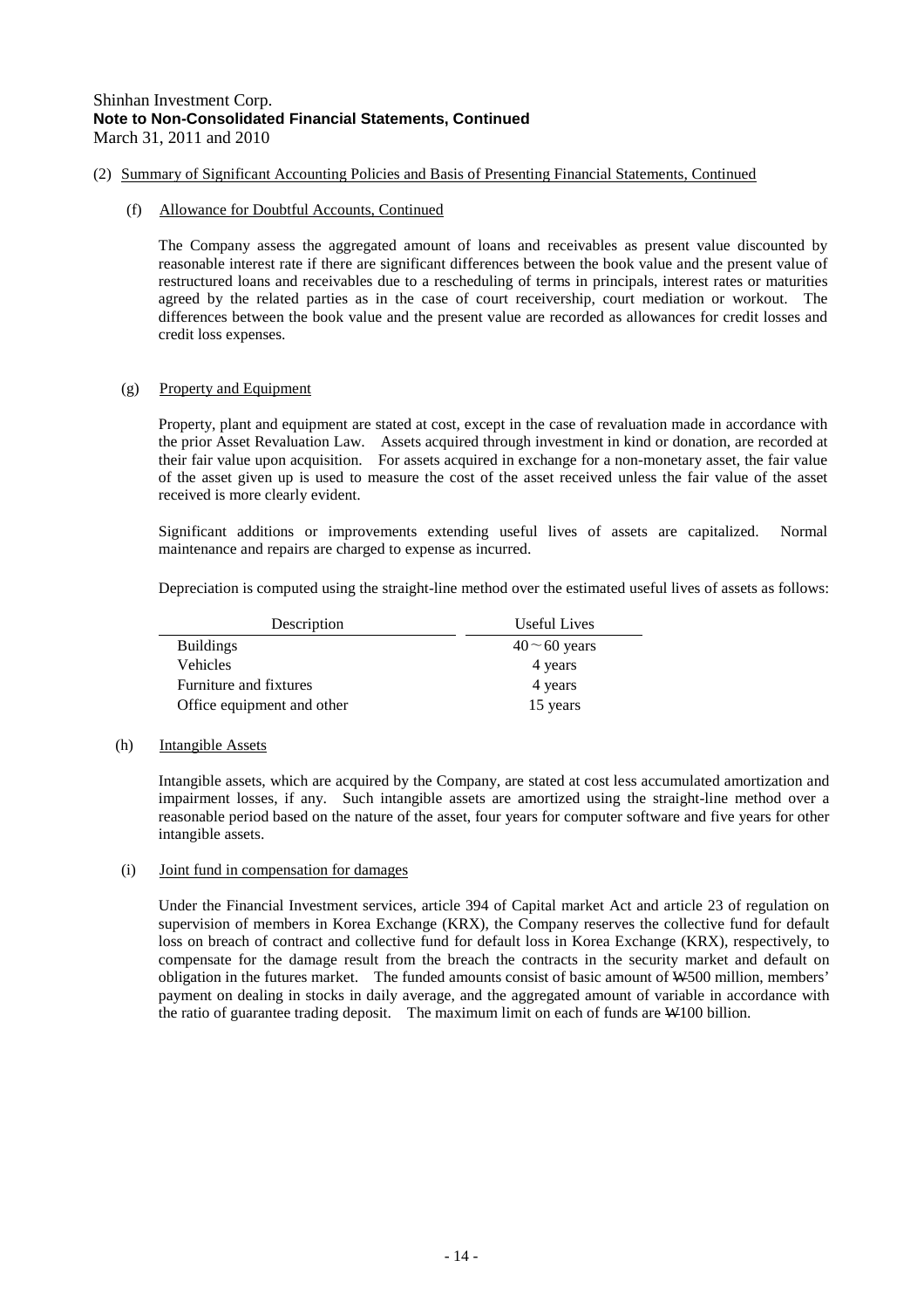(2) Summary of Significant Accounting Policies and Basis of Presenting Financial Statements, Continued

#### (j) Bonds Sold (Purchased) with Repurchase (Resale) Agreements

Bonds purchased with resale agreements and bonds sold under repurchase agreements are treated as collateralized financing transactions and are carried in the non-consolidated statement of financial position as assets and liabilities at the amount at which the securities will be subsequently resold or repurchased, including accrued interest, as specified in the respective agreements. Interest earned on resale agreements and interests incurred on repurchase agreements are reported as interest income and interest expense, respectively. The Company's policy is to take possession of securities purchased under agreements to resell.

#### (k) Securities Sold

Marketable securities borrowed from the Korea Securities Depository are not presented as securities sold in the statement of financial position (see note 31). When the borrowed securities are sold, the market value of such securities at the time of sale is recorded as a liability. Differences between the market value at the time of sale and the market value at the time of the borrowing are accounted for as unrealized gain (loss) on those securities in operating revenue (expense).

#### (l) Retirement and Severance Benefits

The Company sponsors a defined contribution plan in which contributions in the amount of 1/12 of employee's annual salary is made by the Company. The amount of benefit payments depends on the performance of the plan assets and is not guaranteed. Contributions to the plan are expensed as retirement and severance benefits when remitted to the plan.

Some of employees who have been with the Company for more than one year are entitled to lump-sum payments based on salary rates and length of service at the time they leave the Company. The Company's estimated liability under the plan which would be payable if all employees left on the end of reporting period is accrued in the accompanying non-consolidated statement of financial position. A portion of the liability is covered by an employees' severance benefits trust where the employees have a vested interest in the deposit with the insurance company in trust. The deposit for severance benefits held in trust is, therefore, reflected in the accompanying non-consolidated statement of financial position as a reduction of the liability for retirement and severance benefits.

Through March 1999, under the National Pension Scheme of Korea, the Company transferred a certain portion of retirement allowances for employees to the National Pension Fund. The amount transferred will reduce the retirement and severance benefit amount to be paid to the employees when they leave the Company and is accordingly reflected in the accompanying non-consolidated financial statements as a reduction of the retirement and severance benefits liability.

However, due to a new regulation effective April 1999, such transfers to the National Pension Fund are no longer required.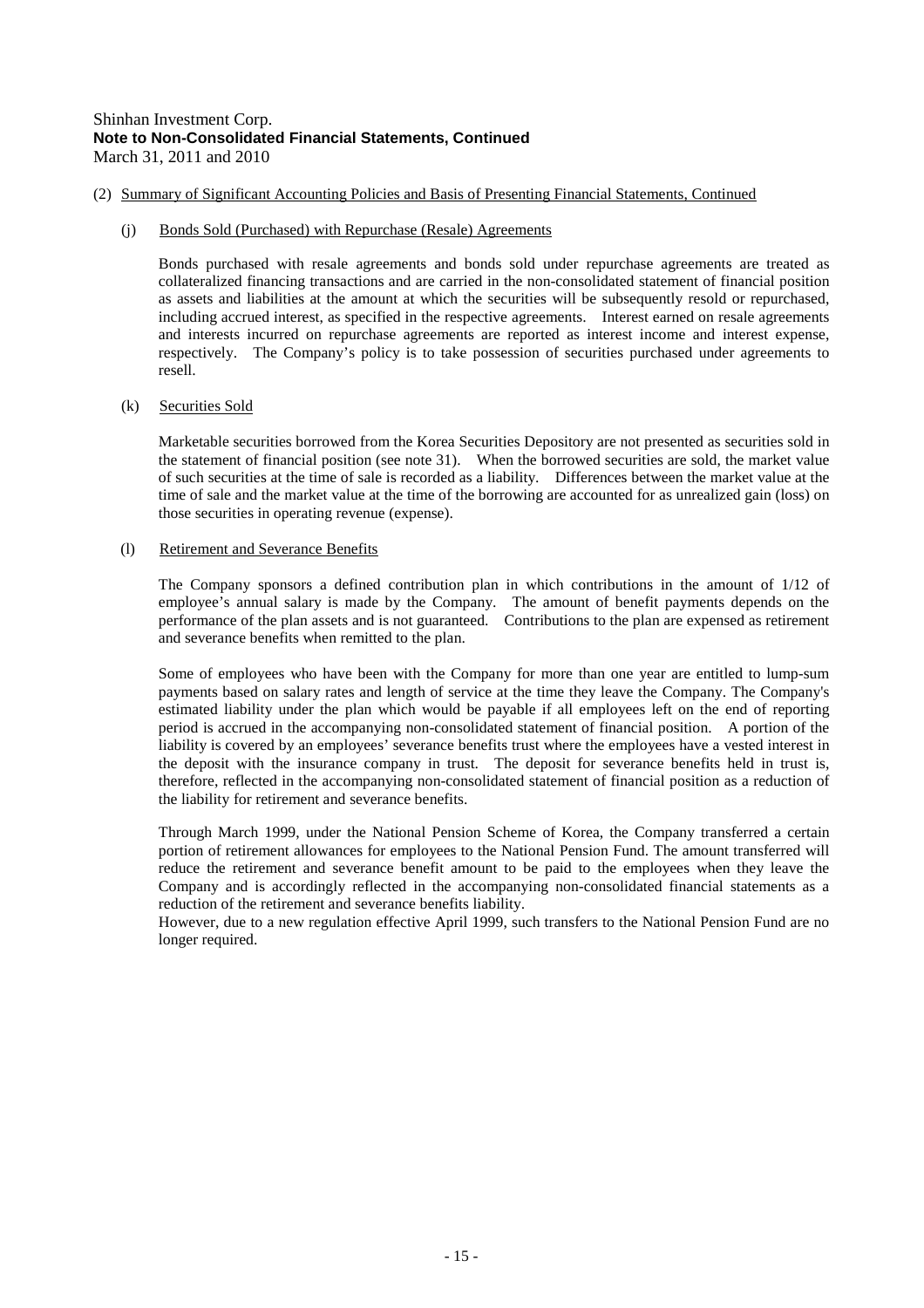#### (2) Summary of Significant Accounting Policies and Basis of Presenting Financial Statements, Continued

#### (m) Foreign Currency Translation

Monetary assets and liabilities denominated in foreign currencies are translated into Korean Won at W<sub>1</sub>,107.20 to US\$ 1, the foreign exchange rate on the end of the reporting period, with the resulting gains or losses recognized in the non-consolidated income statement. Non-monetary assets and liabilities denominated in foreign currencies, which are stated at historical cost, are translated into Korean Won at the foreign exchange rate at the date of the transaction.

Foreign currency assets and liabilities of foreign-based operations and companies accounted for using the equity method are translated at the rate of exchange at the end of the reporting period. Foreign currency amounts in the statement of income are translated using an average rate and foreign currency balances in the capital account are translated using the historical rate. Translation gains and losses arising from collective translation of the foreign currency financial statements of foreign-based operations are recorded net as accumulated other comprehensive income. These gains and losses are subsequently recognized as income in the year the foreign operations or the companies are liquidated or sold.

#### (n) Derivatives

The Company holds derivative financial instruments to hedge its foreign currency and interest rate risk exposures. Embedded derivatives are separated from the host contract and accounted for separately if the economic characteristics and risks of the host contract and the embedded derivative are not closely related, and a separate instrument with the same terms as the embedded derivative would meet the definition of a derivative.

Derivatives are initially recognized at fair value on the date on which a derivative contract is entered into and are subsequently remeasured at their fair value. Attributable transaction costs are recognized in profit or loss when incurred.

#### *Hedge accounting*

Where a derivative, which meets certain criteria, is used for hedging the exposure to changes in the fair value of a recognized asset, liability or firm commitment, it is designated as a fair value hedge. Where a derivative, which meets certain criteria, is used for hedging the exposure to the variability of the future cash flows of a forecasted transaction it is designated as a cash flow hedge. The Company documents, at the inception of the transaction, the relationship between hedging instruments and hedged items, as well as its risk management objective and strategy for undertaking various hedge transactions. The Company also documents its assessment, both at hedge inception and on an ongoing basis, of whether the derivatives that are used in hedging transactions are highly effective in offsetting the changes in fair values or cash flows of hedged items.

#### *Fair value hedge*

Changes in the fair value of derivatives that are designated and qualify as fair value hedges are recorded in the statement of income, together with any changes in the fair value of the hedged asset or liability that are attributable to the hedged risk.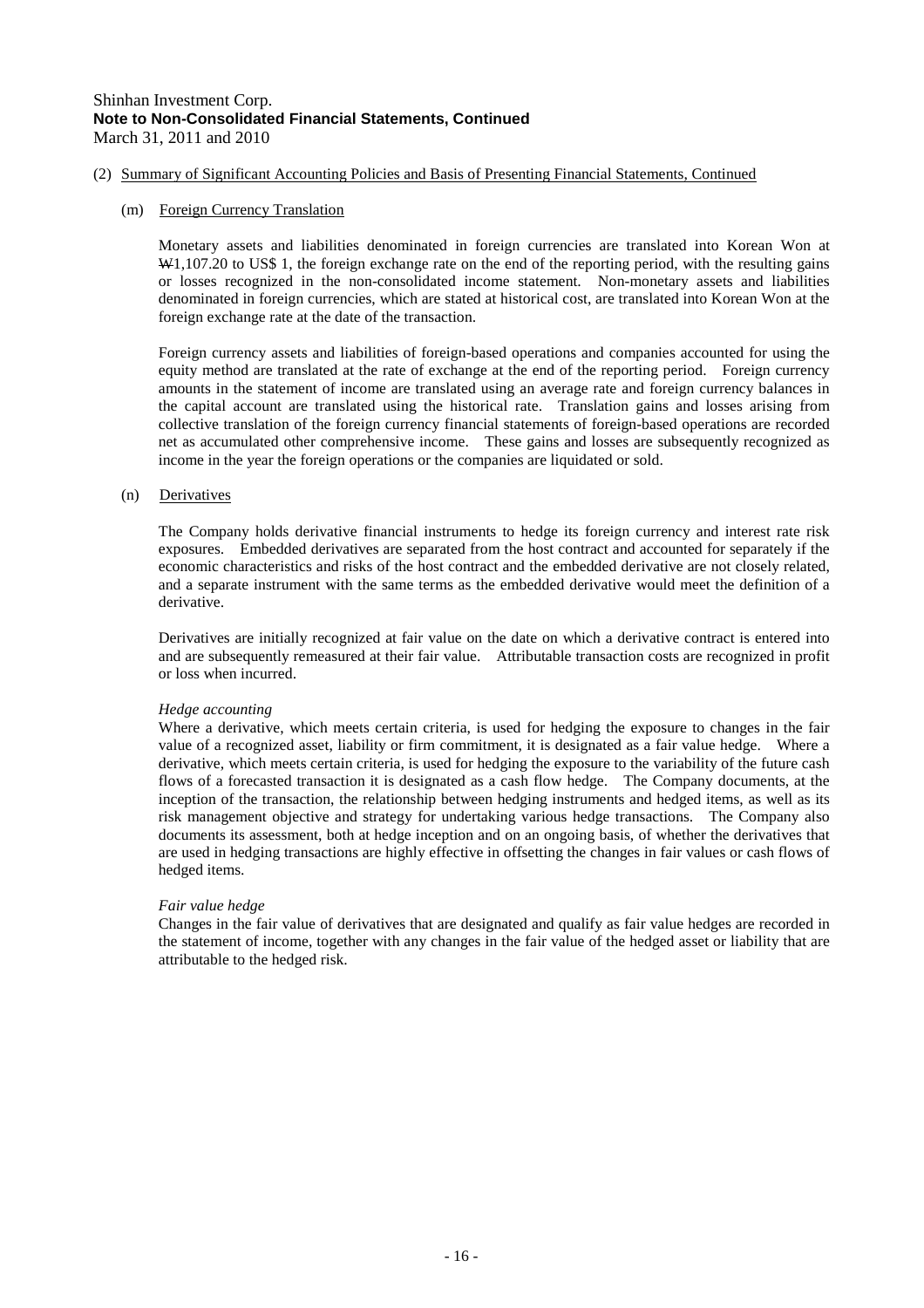#### (2) Summary of Significant Accounting Policies and Basis of Presenting Financial Statements, Continued

#### (n) Derivatives, Continued

#### *Cash flow hedge*

The effective portion of changes in the fair value of derivatives that are designated and qualify as cash flow hedges is recognized in equity. The gain or loss relating to any ineffective portion is recognized immediately in the statement of income. Amounts accumulated in equity are recycled to the income statement in the periods in which the hedged item will affect profit or loss. When a hedging instrument expires or is sold, or when a hedge no longer meets the criteria for hedge accounting, any cumulative gain or loss existing in equity at the time remains in equity and is recognized when the forecast transaction is ultimately recognized in the statement of income. When a forecast transaction is no longer expected to occur, the cumulative gain or loss that was reported in equity is immediately transferred to the statement of income.

#### *Derivatives that do not qualify for hedge accounting*

Changes in the fair value of derivative instruments that are not designated as fair value or cash flow hedges are recognized immediately in the statement of income.

#### *Separable embedded derivatives*

Changes in the fair value of separable embedded derivatives are recognized immediately in the statement of income.

#### (o) Share-Based Payment

The Company granted shares or share options to the Company's employees and other parties. For equitysettled share-based payment transactions, the Company measures the goods or services received, and the corresponding increase in equity as a capital adjustment at the fair value of the goods or services received, unless that fair value cannot be estimated reliably. If the entity cannot estimate reliably the fair value of the goods or services received, the Company measures their value, and the corresponding increase in equity, indirectly, by reference to the fair value of the equity instruments granted. If the fair value of the equity instruments cannot be estimated reliably at the measurement date, the Company measures them at their intrinsic value and recognizes the goods or services received based on the number of equity instruments that ultimately vest. For cash-settled share-based payment transactions, the Company measures the goods or services acquired and the liability incurred at the fair value of the liability. Until the liability is settled, the Company remeasures the fair value of the liability at each reporting date and at the date of settlement, with changes in fair value recognized in profit or loss for the period

#### (p) Provisions, Contingent Assets and Contingent Liabilities

Provisions are recognized when all of the following are met: (1) an entity has a present obligation as a result of a past event; (2) it is probable that an outflow of resources embodying economic benefits will be required to settle the obligation, and (3) a reliable estimate can be made of the amount of the obligation. Where the effect of the time value of money is material, a provision is recorded at the present value of the expenditures expected to be required to settle the obligation.

Where the expenditure required to settle a provision is expected to be reimbursed by another party, the reimbursement is recognized as a separate asset when, and only when, it is virtually certain that reimbursement will be received if the Company settles the obligation. The expense relating to a provision is presented net of the amount recognized for a reimbursement.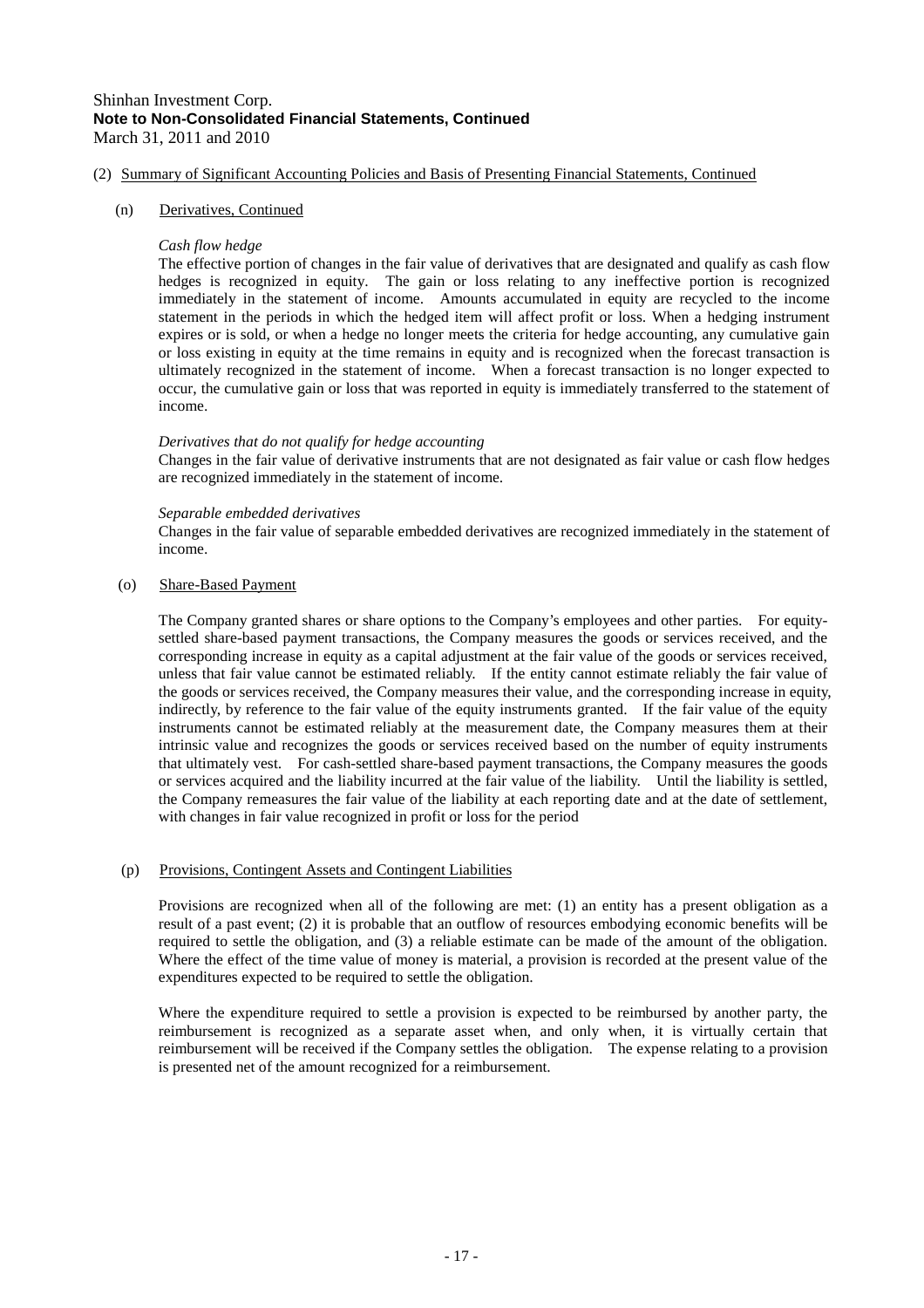- (2) Summary of Significant Accounting Policies and Basis of Presenting Financial Statements, Continued
	- (q) Revenue Recognition

Gain and loss from securities transactions and commission income and expense relating to brokerage services are recorded on trade date.

Interest income on loans is recognized on an accrual basis; however, interest income on delinquent and dishonored loans, other than those subject to security deposits and guaranteed by financial institutions, is recognized on a cash basis.

(r) Income Taxes

Income tax on the income or loss for the year comprises current and deferred tax. Income tax is recognized in the statement of income except to the extent that it relates to items recognized directly in equity, in which case it is recognized in equity.

Current tax is the expected tax payable on the taxable income for the year, using tax rates enacted.

Meanwhile, Shinhan Financial Group Co., Ltd., the Parent Company, has adopted tax consolidation scheme in the current year to which the Company and its other seven wholly owned domestic subsidiaries are included in the consolidated group. The Parent Company is required to report and remit corporate taxes for consolidation group as a single entity. As the Company is under an obligation to pay its allocated portion to the Parent Company, the respective tax liability amounts were accounted as payable.

Deferred tax is provided using the asset and liability method, providing for temporary differences between the carrying amounts of assets and liabilities for financial reporting purposes and the amounts used for tax purposes. The amount of deferred tax provided is based on the expected manner of realization or settlement of the carrying amount of assets and liabilities, using tax rates enacted or substantively enacted at the end of the reporting period.

A deferred tax asset is recognized only to the extent that it is probable that future taxable income will be available against which the unused tax losses and credits can be utilized. Deferred tax assets are reduced to the extent that it is no longer probable that the related tax benefit will be realized.

Changes in deferred taxes due to a change in the tax rate except for those related to items initially recognized outside profit or loss (either in other comprehensive income or directly in equity) are recognized as income in the current year.

#### (s) Use of Estimates

The preparation of non-consolidated financial statements in accordance with accounting principles generally accepted in the Republic of Korea requires management to make estimates and assumptions that affect the amounts reported in the non-consolidated financial statements and related notes to the nonconsolidated financial statements. Actual results could differ from those estimates.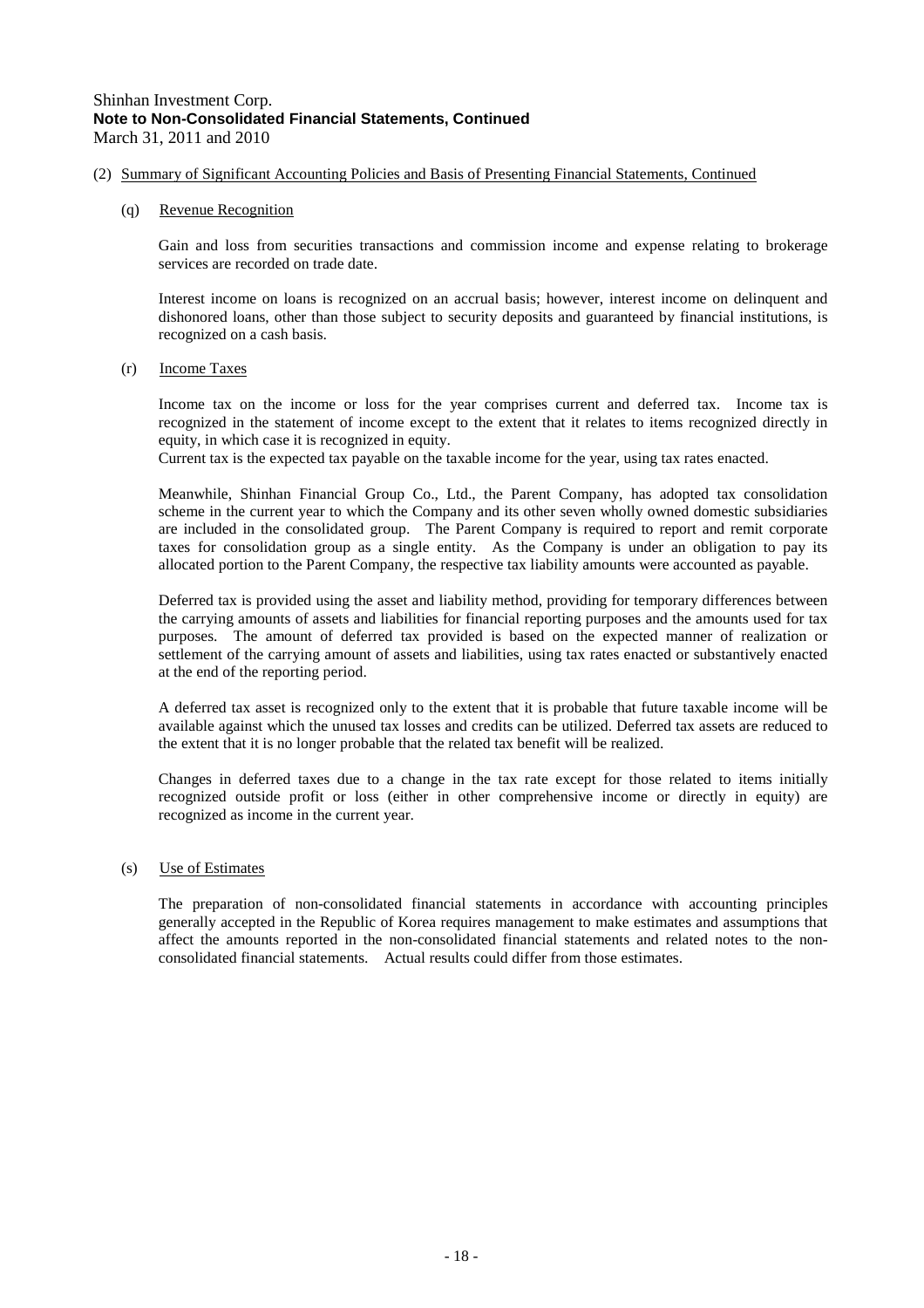## (3) Cash and Cash Equivalents

Cash and cash equivalents as of March 31, 2011 and 2010 are summarized as follows:

| $(In$ millions of won $)$      |   |         |        |
|--------------------------------|---|---------|--------|
|                                |   | 2011    | 2010   |
| Cash on hand                   | W | 111     | 78     |
| Checking accounts              |   | 1,493   | 2,024  |
| Deposits in foreign currencies |   | 11,305  | 9,450  |
| Demand deposits                |   | 16,281  | 10,742 |
| Time deposits                  |   | 524,479 |        |
| Financial bills                |   | 54,800  | 13,400 |
|                                | W | 608,469 | 35,694 |

## (4) Deposits

Deposits as of March 31, 2011 and 2010 are summarized as follows:

*(In millions of won)* 2011 2010 Reserve for claims of customers' deposits W 79,727 28,688 Reserve for claims of customers' deposits (trust) 889,539 984,159 Others 2,257,651 786,133 W 2,226,917 1,798,980

Restricted Deposits as of March 31, 2011 and 2010 are summarized as follows:

*(In millions of won)*

|                                                       | Placed at                                       |   | 2011    | 2010         | Restricted as                                                           |
|-------------------------------------------------------|-------------------------------------------------|---|---------|--------------|-------------------------------------------------------------------------|
| Time deposits                                         | Kookmin bank                                    | W | 1,486   |              | 1,662 collateral for the sales of<br>beneficiary certificates (note 20) |
|                                                       | Shinhan Bank                                    |   | 17,000  | 17.000       | collateral for a bank overdraft<br>facility                             |
|                                                       | Shinhan Bank                                    |   | 5,000   | 5.000        | collateral for the small amount of<br>payment                           |
|                                                       | <b>SC</b> First Bank                            |   |         | 50,000       | collateral for the purchase of DLS                                      |
|                                                       | <b>SC</b> First Bank                            |   |         |              | 21,000 collateral for the purchase of DLS                               |
| Reserve for claims Korean Securities<br>on customers' | <b>Finance Corporation</b>                      |   | 79,727  | $28,688$ (*) |                                                                         |
| deposits                                              | Korean Securities<br><b>Finance Corporation</b> |   | 889,539 | 984,159 (*)  |                                                                         |
| Other deposits                                        | <b>MAREX</b> Financial<br>Limited and others    |   | 3,088   | 2,340        | collateral for trading the foreign<br>futures                           |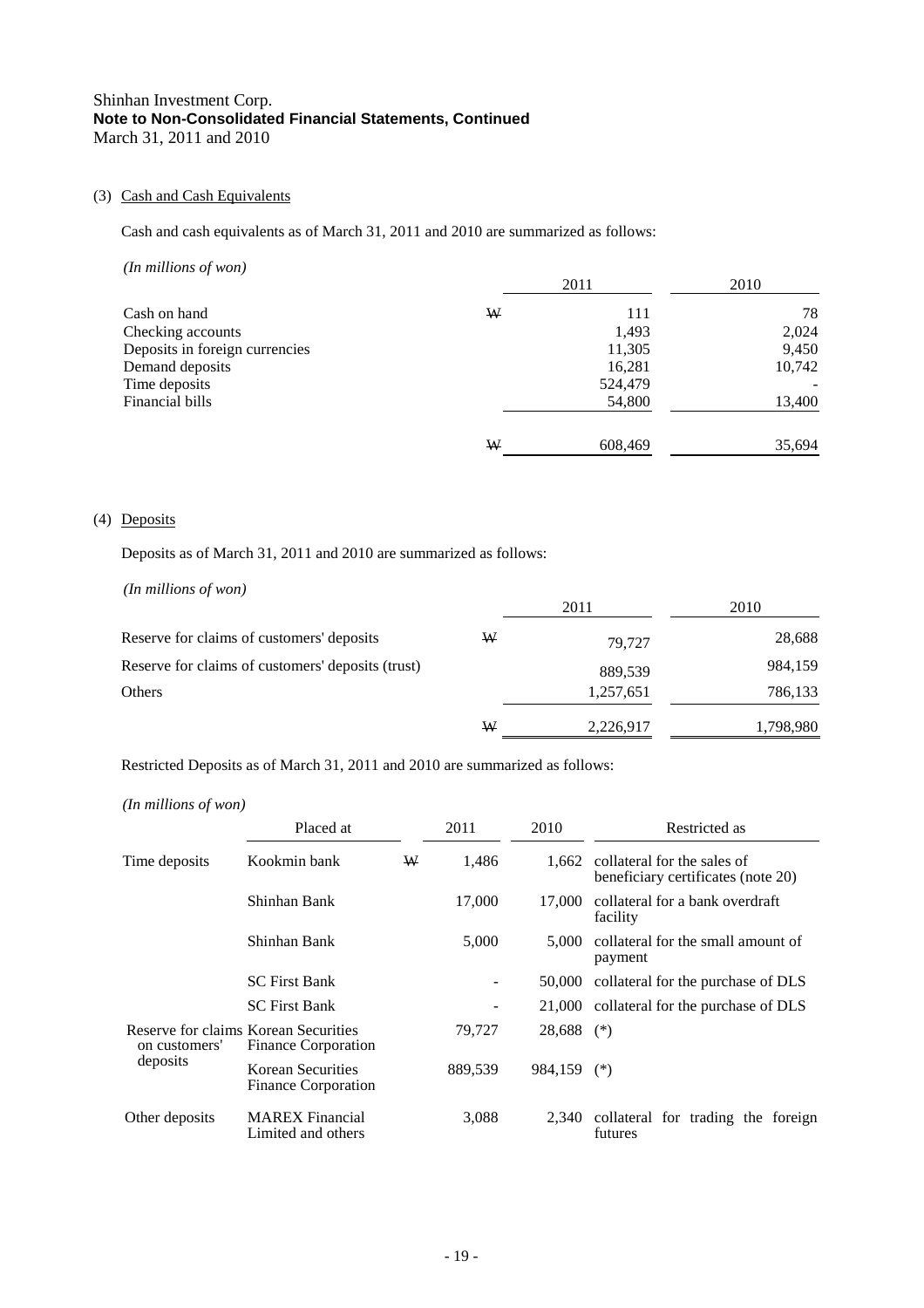#### (4) Deposit, Continued

*(In millions of won)*

|                | Placed at                                   |   | 2011      | 2010      | Restricted as                                                 |
|----------------|---------------------------------------------|---|-----------|-----------|---------------------------------------------------------------|
| Other deposits | Korea Exchange                              | W | 1,107     | 100,509   | collateral for trading the foreign<br>futures                 |
|                | Korean Securities<br>Finance Corporation    |   | 4,478     | 7,265     | deposits<br>stock<br>guarantee<br>for<br>borrowings from KSFC |
|                | Shinhan Bank and<br>others                  |   | 64        | 61        | collateral for opening checking<br>accounts                   |
|                | Hong Kong Exchanges<br>and Clearing Limited |   | 28        | 29        | collateral for trade securities                               |
|                | Terra Nova                                  |   | 111       | 113       | collateral for trade securities                               |
|                | Korea Exchange                              |   | 7,849     |           | 7,654 Note 2 (i)                                              |
|                | Shinhanlife                                 |   | 147       | 327       | retirement insurance deposit                                  |
|                | Shinhan Bank                                |   | 23        | 333       | retirement trust                                              |
|                |                                             | W | 1,009,647 | 1,226,140 |                                                               |

(\*) Pursuant to the Regulation on Financial Investment Business, the Company is required to deposit certain portions of customers' deposits with the Korean Securities Finance Corporation ("KSFC") or banks to ensure repayment of customer deposits and the deposits may not be pledged as collateral.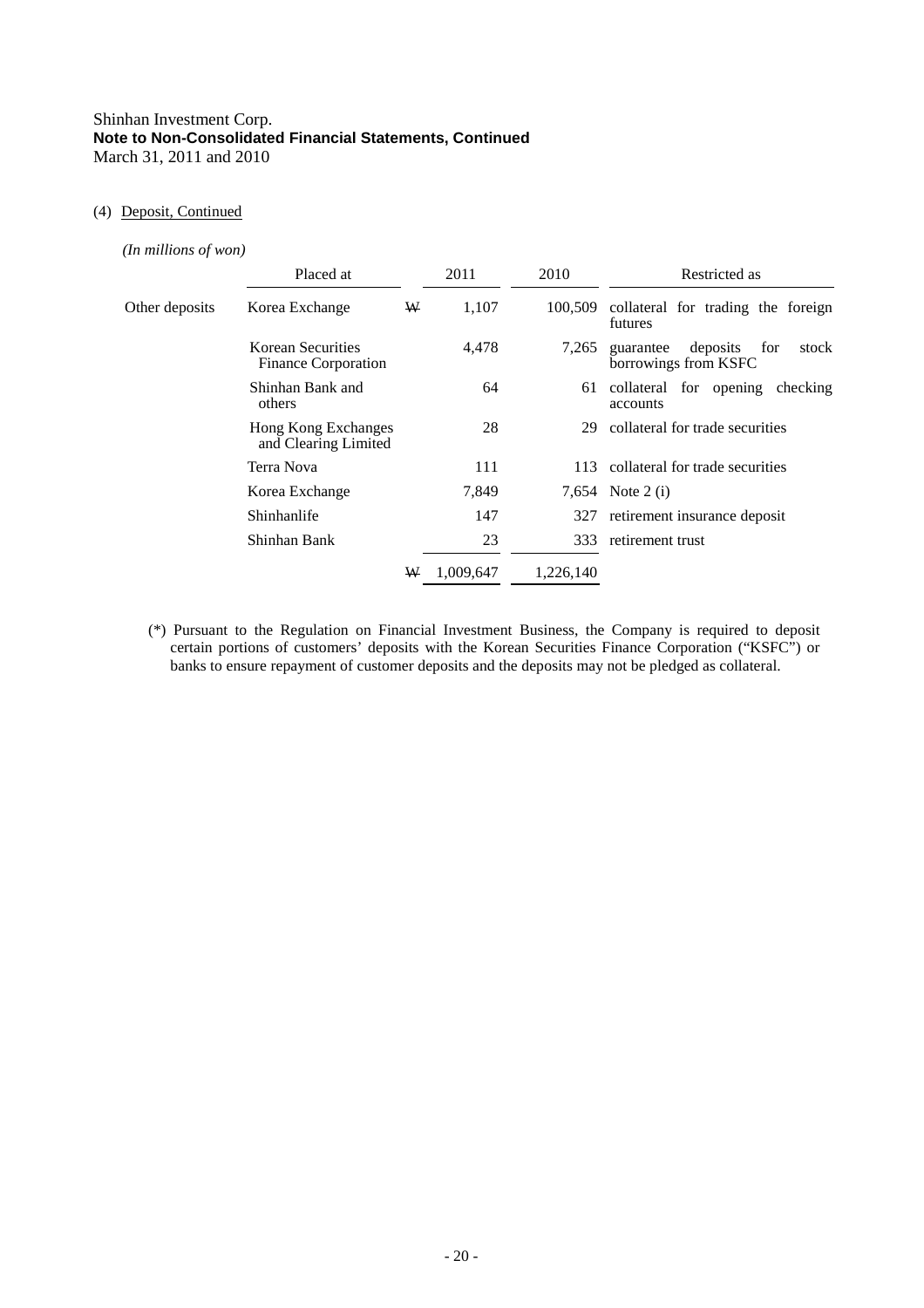#### (5) Securities

Securities as of March 31, 2011 and 2010 are summarized as follows:

| (In millions of won)                |   |           |           |
|-------------------------------------|---|-----------|-----------|
|                                     |   | 2011      | 2010      |
| Trading securities:                 |   |           |           |
| <b>Stocks</b>                       | W | 194,190   | 170,987   |
| <b>Stock warrants</b>               |   | 1,225     | 509       |
| State & local municipal bonds       |   | 780,631   | 975,259   |
| Special bonds                       |   | 2,882,747 | 2,152,501 |
| Corporate bonds                     |   | 1,429,475 | 1,028,972 |
| Collective investment securities    |   | 60,603    | 32,046    |
| Corporate commercial papers         |   |           | 15,018    |
| Securities in foreign currencies    |   | 17,783    | 39,264    |
|                                     |   | 5,366,654 | 4,414,556 |
| Available-for-sale securities:      |   |           |           |
| <b>Stocks</b>                       |   | 156,163   | 134,235   |
| Investments in partnerships         |   | 11,724    | 13,263    |
| Special bonds                       |   | 175,831   |           |
| Corporate bonds                     |   | 212,068   | 23,653    |
| Collective investment securities    |   | 23,911    | 24,197    |
| Securities in foreign currencies    |   | 2,516     | 2,653     |
| <b>Stock warrants</b>               |   |           | 23        |
|                                     |   | 582,213   | 198,024   |
| Equity method investment securities |   | 41,069    | 32,524    |
| Derivatives-combined securities:    |   |           |           |
| Equity-linked securities            |   | 317,538   | 285,450   |
| Equity-linked warrants              |   |           | 72        |
| Derivative-linked securities        |   | 10,382    |           |
|                                     |   | 327,920   | 285,522   |
|                                     | W | 6,317,856 | 4,930,626 |

## (a) Trading securities as of March 31, 2011 and 2010 are summarized as follows:

*(In millions of won)*

|                                  |   |                     | 2011          |               | 2010                 |
|----------------------------------|---|---------------------|---------------|---------------|----------------------|
|                                  |   | Acquisition<br>cost | Fair<br>value | Book<br>value | <b>Book</b><br>value |
| Equity securities                | ₩ | 189,651             | 195,415       | 195,415       | 171,496              |
| Debt securities $(*)$            |   | 5,097,283           | 5,092,853     | 5,092,853     | 4,156,732            |
| Collective investment securities |   | 57,898              | 60,603        | 60,603        | 32,046               |
| Corporate commercial paper       |   |                     |               |               | 15,018               |
| Securities in foreign currencies |   | 17,826              | 17,783        | 17,783        | 39,264               |
|                                  | W | 5,362,658           | 5,366,654     | 5,366,654     | 4,414,556            |

(\*) Debt securities are recorded at the lower of fair value using the market yield of bonds provided by Korea Investors Service, Inc. and Korea Bond Pricing, Inc.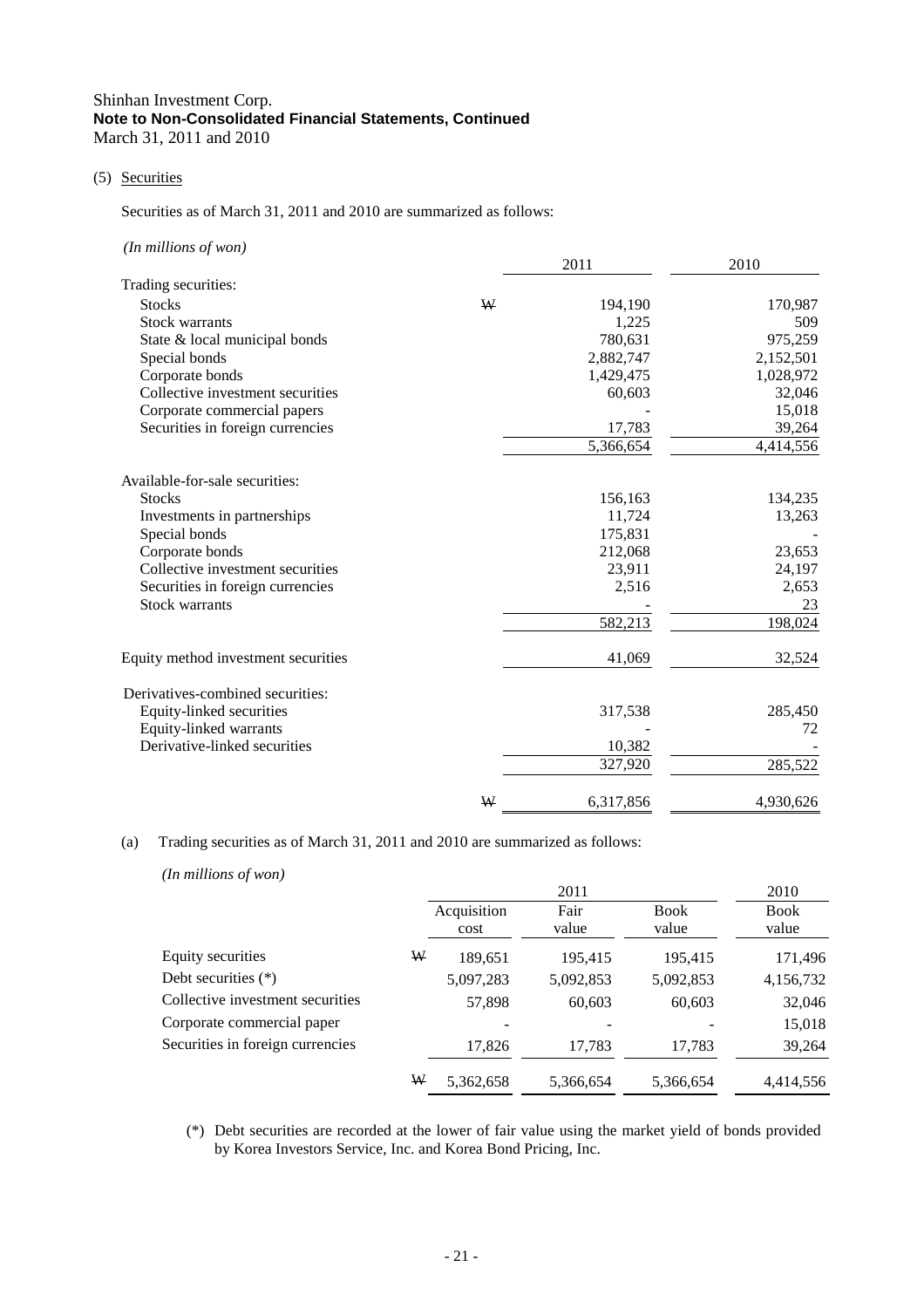#### (5) Securities, Continued

#### (b) Available-for-sale securities as of March 31, 2011 and 2010 are summarized as follows:

*(In millions of won)*

|                                                                           |      | 2011        |                      |                                |                   |                 |                 |  |
|---------------------------------------------------------------------------|------|-------------|----------------------|--------------------------------|-------------------|-----------------|-----------------|--|
|                                                                           |      | Acquisition |                      | Unrealized holding gain (loss) |                   | <b>Book</b>     | <b>Book</b>     |  |
|                                                                           | cost |             | Beginning<br>balance | Changes                        | Ending<br>balance | (Fair)<br>value | (Fair)<br>value |  |
| Equity securities:                                                        |      |             |                      |                                |                   |                 |                 |  |
| Korea Exchange                                                            | ₩    | 3,072       | 71,983               | 17,037                         | 89,020            | 92,092          | 75,055          |  |
| The Korea Securities Finance<br>Co., Ltd.                                 |      | 11,573      | 10,840               | 5,962                          | 16,802            | 28,375          | 22,413          |  |
| Korea Securities Depository                                               |      | 843         | 8,775                | 1,625                          | 10,400            | 11,243          | 9,618           |  |
| Korea Money Broker Co., Ltd.                                              |      | 100         | 458                  | 198                            | 656               | 756             | 558             |  |
| Koscom                                                                    |      | 44          | 403                  | 56                             | 459               | 503             | 447             |  |
| SkyLake Global Incuvest 2                                                 |      | 2,154       | (468)                | 592                            | 124               | 2,278           | 3,783           |  |
| QCP - Organized Corporate<br>Restructuring Fund QCP 13                    |      | 2,453       | (252)                | (503)                          | (755)             | 1,698           | 1,951           |  |
| HANA UBS AMBATOVY<br>NICKEL OVERSEAS1                                     |      | 2,387       | (621)                | 72                             | (549)             | 1,838           | 1,766           |  |
| Kumho Industrial                                                          |      | 13,409      | $\overline{a}$       | (5, 432)                       | (5, 432)          | 7,977           |                 |  |
| Shinhan 1 <sup>st</sup> Special Purpose<br><b>Acquisition Company LTD</b> |      | 15          |                      | 22                             | 22                | 37              |                 |  |
| Sewoo Tech                                                                |      | 500         |                      | (49)                           | (49)              | 451             |                 |  |
| Red hot                                                                   |      | 992         | 625                  | (141)                          | 484               | 1,476           | 1,617           |  |
| Kazakhstan Stock Exchange                                                 |      | 1,040       |                      |                                |                   | 1,040           | 1,036           |  |
| Other                                                                     |      | 20,639      | 287                  | (287)                          |                   | 20,639          | 31,907          |  |
|                                                                           |      | 59,221      | 92,030               | 19,152                         | 111,182           | 170,403         | 150,151         |  |
| Debt securities:                                                          |      |             |                      |                                |                   |                 |                 |  |
| Specgal bonds                                                             |      | 175,598     |                      | 233                            | 233               | 175,831         |                 |  |
| Corporate bonds                                                           |      | 212,094     |                      | (26)                           | (26)              | 212,068         | 23,653          |  |
|                                                                           |      | 387,692     |                      | 207                            | 207               | 387,899         | 23,653          |  |
| Collective investment securities                                          |      |             |                      |                                |                   |                 |                 |  |
| Collective investment securities                                          |      | 19,998      | 3,446                | 467                            | 3,913             | 23,911          | 24,197          |  |
| Stock warrants                                                            |      |             |                      |                                |                   |                 | 23              |  |
|                                                                           | W    | 466,911     | 95,476               | 19,826                         | 115,302           | 582,213         | 198,024         |  |
| Deferred tax effect                                                       |      |             | 20,996               |                                | 25,366            |                 |                 |  |

(\*) Non-marketable securities whose fair value cannot be reasonably estimated are recorded at acquisition cost.

(c) Changes in unrealized gain (loss) for the years ended March 31, 2011 and 2010 were as follows:

| $(In$ millions of won $)$                            |   | 2011    | 2010   |
|------------------------------------------------------|---|---------|--------|
| Beginning balance                                    | W | 95.476  | 54,841 |
| Realized losses (gains) on disposition of securities |   | (209)   | 25,873 |
| Unrealized gains (losses) on valuation of securities |   | 20,035  | 14,762 |
| Net balance at end of year                           | W | 115,302 | 95.476 |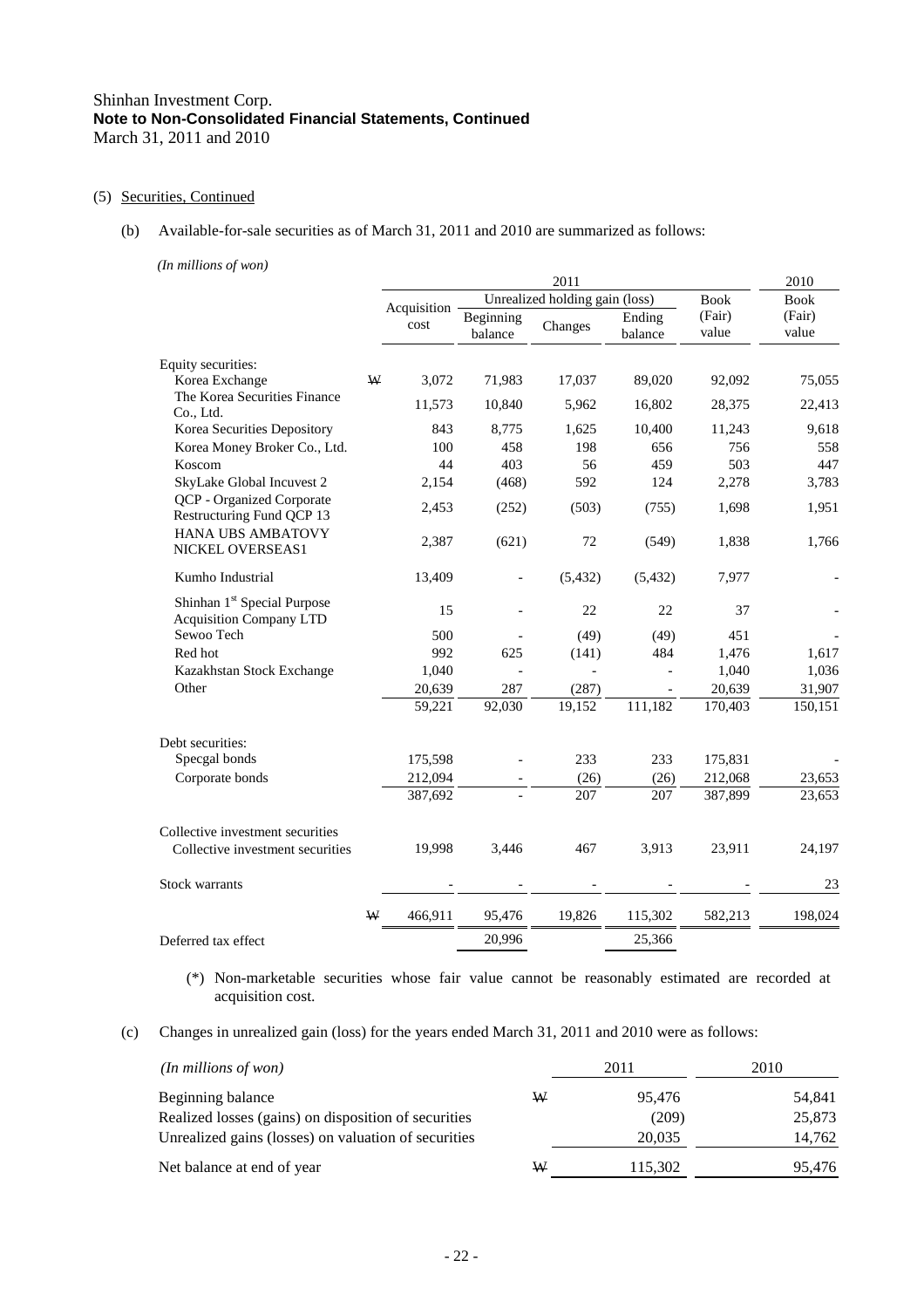#### (5) Securities, Continued

#### (d) Equity Method Accounted Investments

Investments in companies accounted for using the equity method as of March 31, 2011 and 2010 are summarized as follows:

 $2011$ 

2010

*(In millions of won, except percentage of ownership)*

|                                                   |                                 |                      |                                               | 40 L L                                |                               |                   |
|---------------------------------------------------|---------------------------------|----------------------|-----------------------------------------------|---------------------------------------|-------------------------------|-------------------|
| Subsidiary                                        | Ownership<br>percentage<br>(% ) | Beginning<br>balance | Equity<br>method<br>income<br>$(\text{loss})$ | Acquisition<br><b>or</b><br>Dividends | Other<br>changes<br>in equity | Ending<br>balance |
| Shinhan Investment Corp.<br>Europe Ltd. $(*1)$    | 100.00 W                        | 6,292                | (1,415)                                       |                                       | 282                           | 5,159             |
| Shinhan Investment America<br>Inc. $(*1)$         | 100.00                          | 4.951                | (92)                                          |                                       | (100)                         | 4,759             |
| Shinhan Investment<br>Corp. Asia Ltd. $(*1)$      | 100.00                          | 4.590                | (1,055)                                       |                                       | (66)                          | 3,469             |
| The Asia Pacific Capital Fund<br>II L.P. $(*1)$   | 21.90                           | 16.691               | (905)                                         | 7.979                                 | (1,451)                       | 22,314            |
| Shinhan Maritime Private<br>Equity Fund I. $(*2)$ | 7.10                            |                      | (137)                                         | 5,505                                 |                               | 5,368             |
|                                                   | W                               | 32,524               | (3,604)                                       | 13,484                                | (1,335)                       | 41,069            |

- (\*1) The Company accounted for its investment by using equity method of accounting based on the unaudited and unreviewed financial statements as it was unable to obtain the audited or reviewed financial statements and performed procedures to verify the unaudited financial statements. In addition, the Company utilized unaudited financial statements for the period ended December 31, 2010 for Shinhan Investment Corp. Europe Ltd. and The Asia Pacific Capital Fund II L.P.since their fiscal years differ from that of the Company.
- (\*2) The Company accounted for Shinhan Maritime Private Equity Fund 1 by using equity method despite below 20% ownership of its investment due to the Company's participation in significant investment decision as a managing partner.

| Subsidiary                                     | Ownership<br>percentage<br>(% ) |   | Beginning<br>balance | Equity<br>method<br>income<br>$(\text{loss})$ | Acquisition | Other<br>changes<br>in equity | Ending<br>balance |
|------------------------------------------------|---------------------------------|---|----------------------|-----------------------------------------------|-------------|-------------------------------|-------------------|
| Shinhan Investment Corp.<br>Europe Ltd. $(*)$  | 100.00                          | W | 8.299                | (1,036)                                       |             | (971)                         | 6,292             |
| Shinhan Investment Corp.<br>America Inc. $(*)$ | 100.00                          |   | 7.319                | (1, 134)                                      |             | (1,234)                       | 4,951             |
| Shinhan Investment Corp.<br>Asia Ltd. $(*)$    | 100.00                          |   | 6.182                | (515)                                         |             | (1,077)                       | 4,590             |
| The Asia Pacific Capital Fund<br>II L.P. $(*)$ | 21.90                           |   | 7.733                | (1,029)                                       | 8.336       | 1.651                         | 16,691            |
|                                                |                                 | W | 29.533               | (3,714)                                       | 8.336       | (1,631)                       | 32.524            |

*(In millions of won, except percentage of ownership)*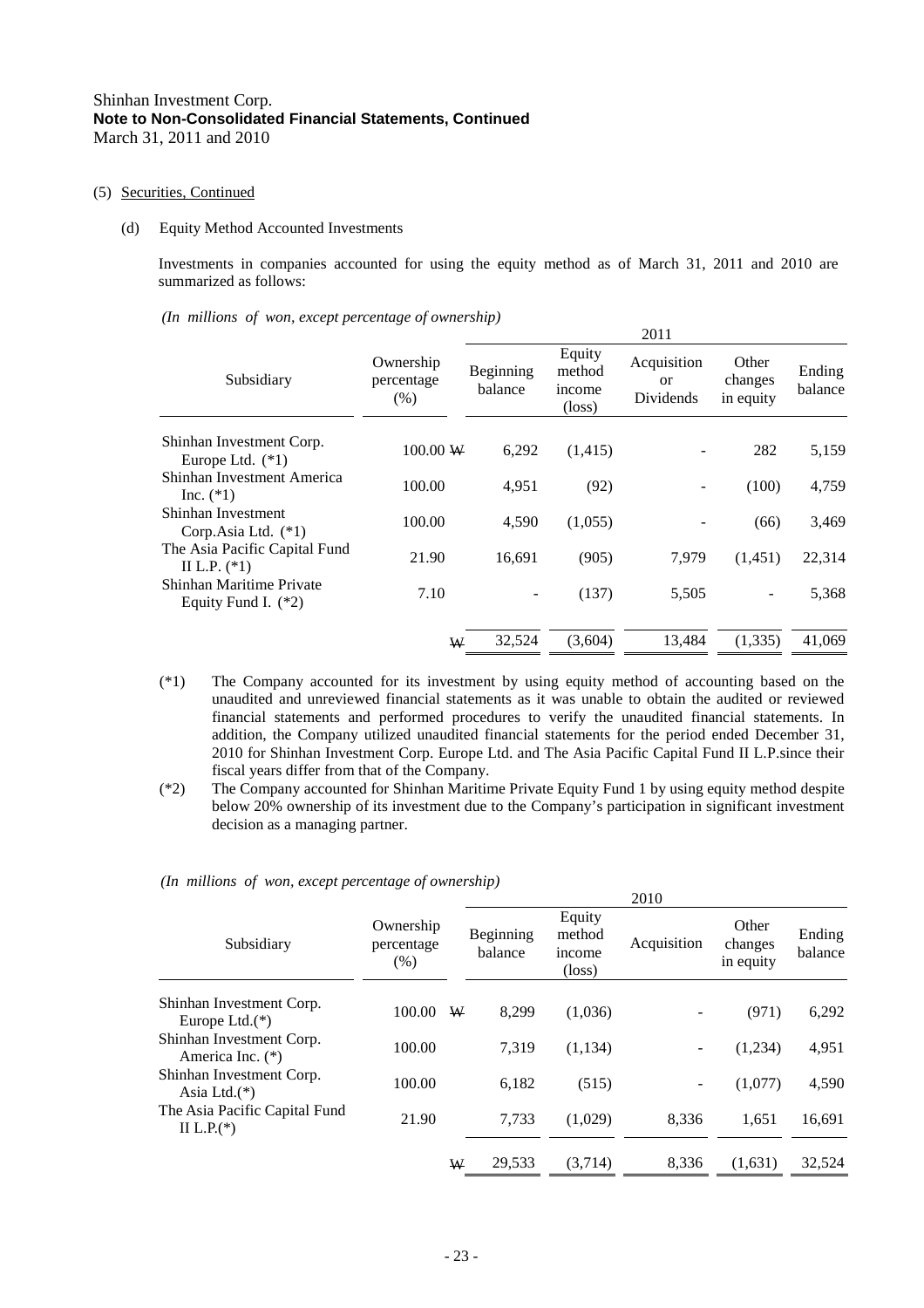## (5) Securities, Continued

## (e) Derivatives-combined securities

Details of derivatives-combined securities as of March 31, 2011 and 2010 are summarized as follows:

*(In millions of won)*

|                                                    |   |               | 2011                |                     |                                   | 2010                |
|----------------------------------------------------|---|---------------|---------------------|---------------------|-----------------------------------|---------------------|
|                                                    |   | Face<br>value | Acquisition<br>cost | Book(Fair)<br>value | Unrealized<br>$gain(\text{loss})$ | Book(Fair)<br>value |
| Equity-linked securities<br>Equity-linked warrants | ₩ | 312,042<br>28 | 310,620             | 317,538             | 6,918<br>(1)                      | 285,450<br>72       |
| Derivative-linked<br>securities                    |   | 10.209        | 10.102              | 10,382              | 280                               |                     |
|                                                    | W | 322,279       | 320,723             | 327,920             | 7.197                             | 285,522             |

## (6) Loans and Allowance for Doubtful Accounts

## (a) Loans outstanding as of March 31, 2011 and 2010 are summarized as follows:

| (In millions of won)           |   |           |            |
|--------------------------------|---|-----------|------------|
|                                |   | 2011      | 2010       |
| Call loans                     | ₩ |           | 80,000     |
|                                |   |           | 80,000     |
| Broker's loans                 |   | 809,723   | 591,853    |
| (allowance)                    |   | (4,049)   | (2,959)    |
|                                |   | 805,674   | 668,894    |
| Loans                          |   | 15,258    | 14,591     |
| (allowance)                    |   | (102)     | (100)      |
|                                |   | 15,156    | 14,491     |
| Loans purchased                |   | 84,239    | 228,867    |
| Deferred loan origination fees |   |           |            |
| (allowance)                    |   | (22, 135) | (109, 046) |
|                                |   | 62,104    | 119,821    |
| Advances for customers         |   | 11,921    | 11,585     |
| (allowance)                    |   | (11, 913) | (11, 461)  |
|                                |   | 8         | 124        |
| Defaulted bonds                |   | 4,755     | 4,778      |
| (allowance)                    |   | (4,755)   | (4,778)    |
|                                |   |           |            |
| Private placement bonds        |   | 27,482    | 34,495     |
| Deferred loan origination fee  |   |           | (30)       |
| (allowance)                    |   | (20,064)  | (8,070)    |
|                                |   | 7,418     | 26,395     |
| Other loans                    |   | 15,974    | 66,364     |
| Deferred loan origination fees |   |           | (113)      |
| (allowance)                    |   | (889)     | (1,203)    |
|                                |   | 15,085    | 65,048     |
|                                | W | 905,445   | 894,773    |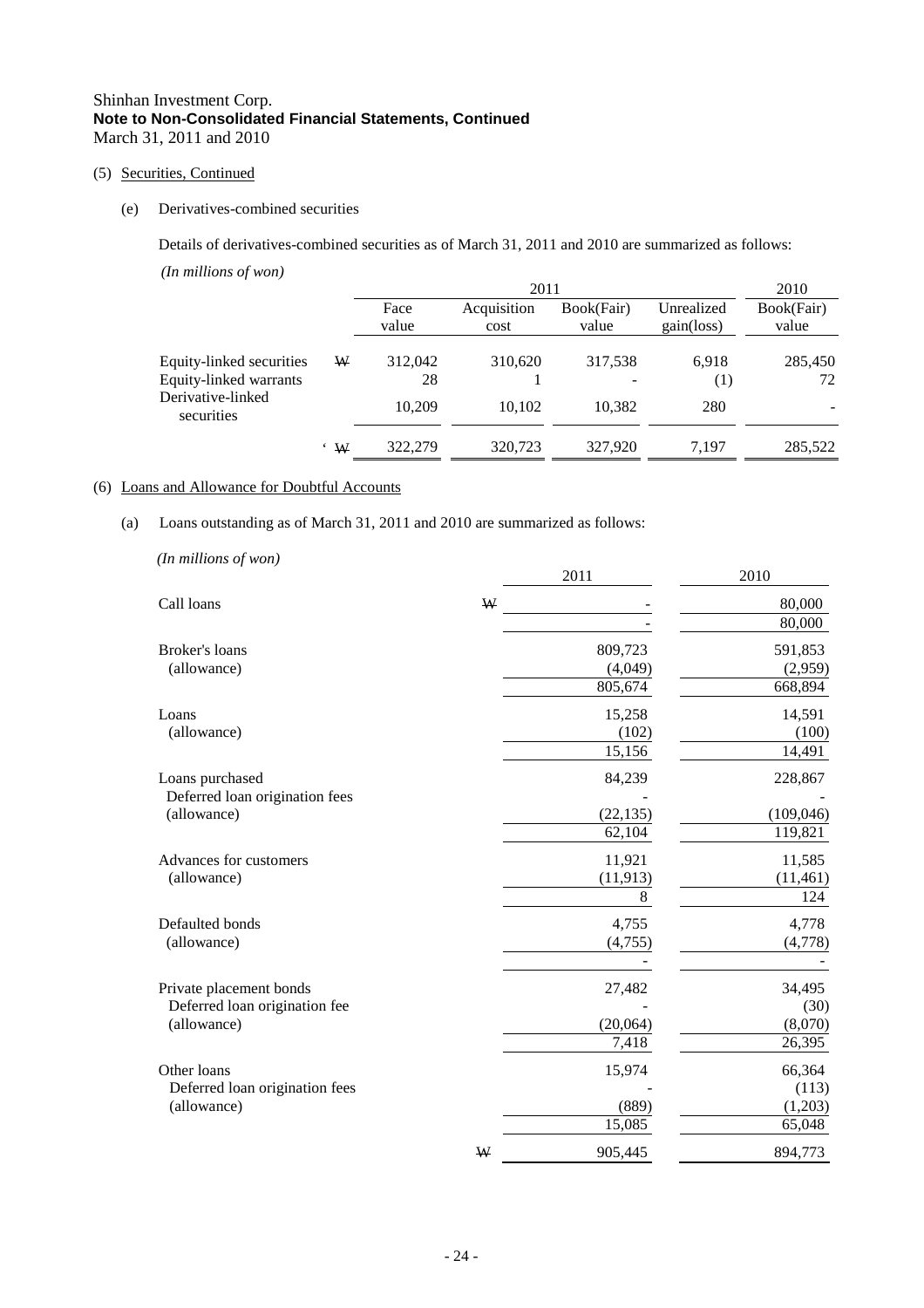## (6) Loans and Allowance for Doubtful Accounts, Continued

(b) Loans and allowance for doubtful accounts by asset credit risk classification as of March 31, 2011 and 2010 are summarized as follows:

*(In millions of won)*

|                                        |   |                      |           |                    | 2011             |          |                   |           |
|----------------------------------------|---|----------------------|-----------|--------------------|------------------|----------|-------------------|-----------|
|                                        |   | <b>Book</b><br>value | Normal    | Precau-<br>tionary | Sub-<br>standard | Doubtful | Estimated<br>loss | Allowance |
| Loans:                                 |   |                      |           |                    |                  |          |                   |           |
| Brokers' loan                          |   | 809,723              | 809,723   |                    |                  |          |                   | 4,049     |
| Loans to employees                     |   | 15,258               | 15,232    |                    |                  |          | 26                | 102       |
| Loans purchased                        |   | 84,239               | 45,000    | 10,900             | 3,956            | 24,383   |                   | 22,135    |
| Advance payments on<br>acceptances and |   |                      |           |                    |                  |          |                   |           |
| guarantees                             |   | 11,921               |           |                    |                  | 30       | 11,891            | 11,913    |
| Dishonored bonds                       |   | 4,755                |           |                    |                  |          | 4,755             | 4,755     |
| Private placement                      |   |                      |           |                    |                  |          |                   |           |
| bonds                                  |   | 27,482               | 2,500     |                    |                  | 19,723   | 5,259             | 20,064    |
| Other                                  |   | 15,974               | 14,277    | 897                |                  |          | 800               | 889       |
| Other assets:                          |   |                      |           |                    |                  |          |                   |           |
| Accounts receivable                    |   | 167,608              | 151,333   | 547                |                  | 15,616   | 112               | 11,961    |
| Accrued income                         |   | 77,248               | 72,867    | 2,201              |                  | 652      | 1,528             | 2,939     |
|                                        |   | 1,214,208            | 1,110,932 | 14,545             | 3,956            | 60,404   | 24,371            | 78,807    |
| Provision rate per                     |   |                      |           |                    |                  |          |                   |           |
| regulation                             |   | 6.49%                | 0.49%     | 18.49%             | 25.00%           | 75.00%   | 100.00%           |           |
| Allowance                              | ₩ | 78,807               | 5,455     | 2,690              | 989              | 45,302   | 24,371            |           |

(\*) Due to the revised Regulation on Supervision of Securities Business, the Company recognized additional allowances of loan losses classified as normal are W623 million, W79 million for precautionary loans and W198 million for sub-standard or doubtful loans.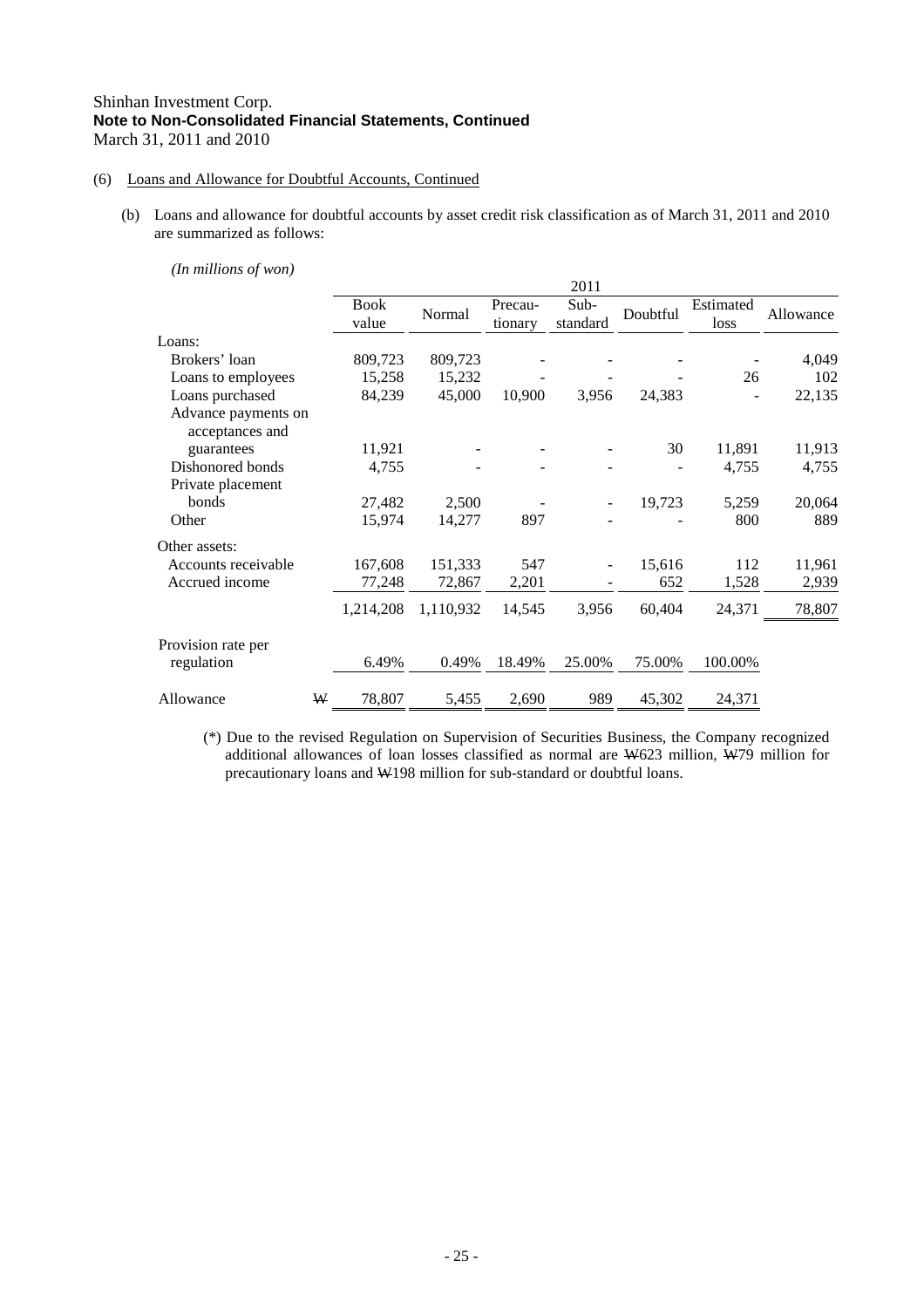## *(In millions of won)*

|                            |   |                      |           |                    | 2010               |          |                   |           |
|----------------------------|---|----------------------|-----------|--------------------|--------------------|----------|-------------------|-----------|
|                            |   | <b>Book</b><br>Value | Normal    | Precau-<br>tionary | $Sub-$<br>standard | Doubtful | Estimated<br>Loss | Allowance |
| Loans:                     |   |                      |           |                    |                    |          |                   |           |
| Broker's loans             | W | 591,853              | 591,853   |                    |                    |          |                   | 2,959     |
| Loans                      |   | 14,591               | 14,564    |                    |                    |          | 27                | 100       |
| Loans purchased            |   | 228,867              | 64,060    | 12,300             | 14,015             | 131,258  | 7,234             | 109,046   |
| Customer advances          |   | 11,585               |           |                    | 154                | 4        | 11,427            | 11,461    |
| Defaulted bonds            |   | 4,778                |           |                    |                    |          | 4,778             | 4,778     |
| Private placement<br>bonds |   | 34,495               | 18,180    | 10,000             |                    | 944      | 5,371             | 8,070     |
| Other loans                |   | 66,364               | 60,564    | 5,000              |                    |          | 800               | 1,203     |
| Other assets:              |   |                      |           |                    |                    |          |                   |           |
| Accounts receivable        |   | 264,483              | 211,813   |                    | 20,105             | 31,704   | 861               | 28,683    |
| Accrued income             |   | 59,637               | 57,439    | 653                |                    |          | 1,544             | 1,957     |
|                            |   | 1,276,653            | 1,018,473 | 27,953             | 34,274             | 163,911  | 32,042            | 168,257   |
| Provision rate per         |   |                      |           |                    |                    |          |                   |           |
| regulation                 |   | 13.18%               | 0.40%     | 8.48%              | 20.00%             | 75.00%   | 100.00%           |           |
| Allowance                  | W | 168,257              | 4,056     | 2,370              | 6,855              | 122,934  | 32,042            |           |

## (7) Transactions and Balances with Related Companies

## (a) Details of parent and subsidiary relationship as of March 31, 2011 were as follows:

| Parent                                 | Control relationship |  |  |  |
|----------------------------------------|----------------------|--|--|--|
| Shinhan Financial Group Co., Ltd.      | Parent company       |  |  |  |
|                                        |                      |  |  |  |
| <b>Subsidiaries</b>                    | Ownership $(\%)$     |  |  |  |
| Shinhan Investment Corp. America Inc.  | 100%                 |  |  |  |
| Shinhan Investment Corp. Europe Ltd.   | 100%                 |  |  |  |
| Shinhan Investment Corp. Asia Ltd.     | 100%                 |  |  |  |
| Shinhan Maritime Private Equity Fund I | 7.1%                 |  |  |  |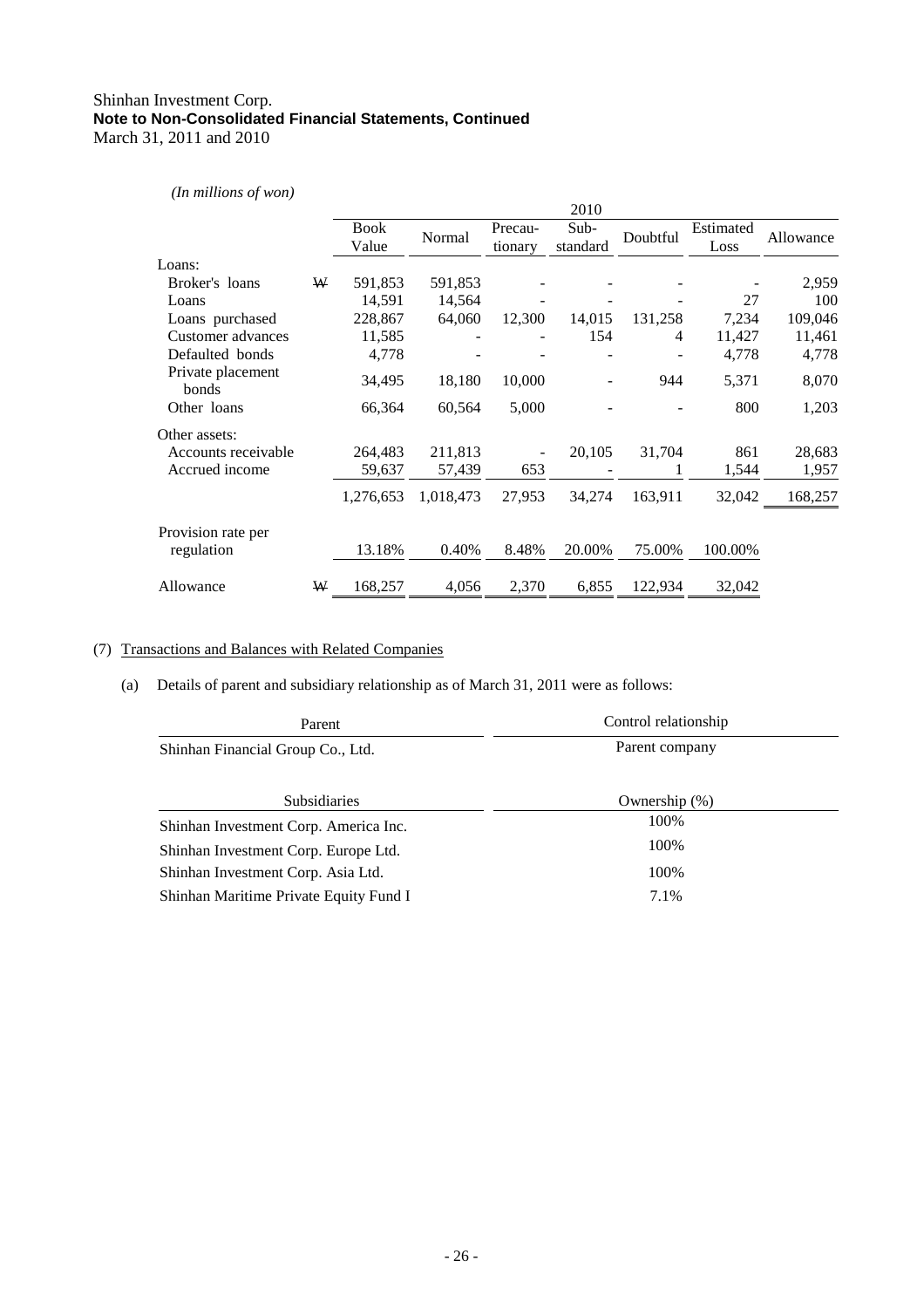## (7) Transactions and Balances with Related Companies , Continued

(b) Significant transactions which occurred in the normal course of business with related companies for the years ended March 31, 2011 and 2010 were as follows:

| Revenue     |   | 2011   | 2010   |
|-------------|---|--------|--------|
|             |   |        |        |
| Interest    | W |        | 390    |
| Commission  |   | 1,570  | 4      |
| Commission  |   | 100    |        |
| Derivatives |   | 1,237  |        |
| Interest    |   | 4,310  | 4,494  |
| Rent        |   | 414    | 498    |
| Commission  |   | 1,778  | 10     |
| Derivatives |   | 3      |        |
| Interest    |   | 720    | 446    |
| Rent        |   | 751    | 1,002  |
| Commission  |   | 360    | 253    |
| Interest    |   |        | 866    |
| Derivatives |   |        | 212    |
| Commission  |   | 64     | 30     |
| Interest    |   | 14     | 18     |
| Rent        |   | 18     | 21     |
| Commission  |   | 2      | 2      |
| Rent        |   | 1,751  | 1,745  |
| Interest    |   |        | 2,441  |
| Commission  |   | 10     |        |
|             | ₩ | 15,677 | 12,432 |
|             |   |        | 2,575  |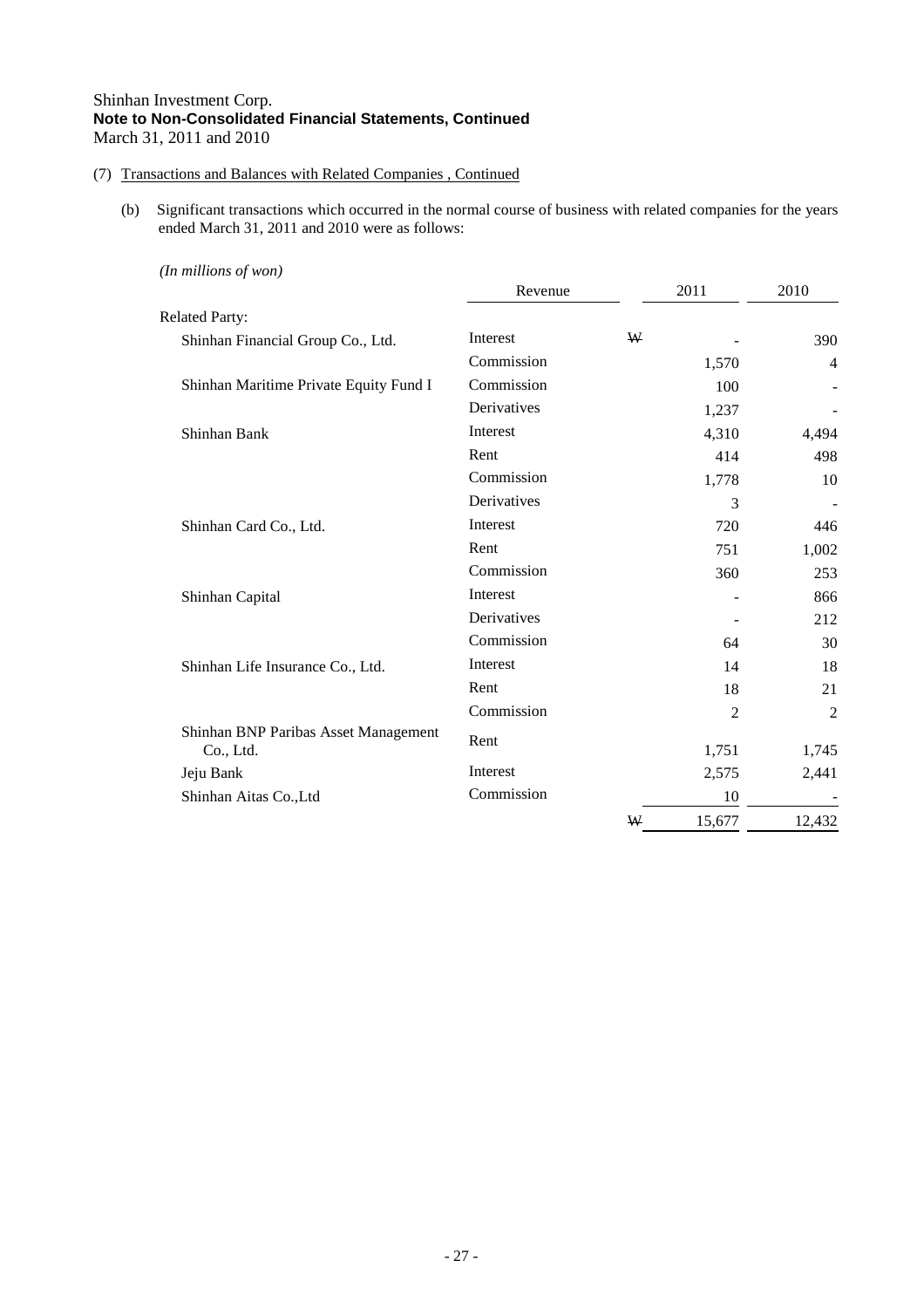## (7) Transactions and Balances with Related Companies , Continued

| (In millions of won)                   |             |   |        |        |
|----------------------------------------|-------------|---|--------|--------|
|                                        | Expense     |   | 2011   | 2010   |
| <b>Related Party:</b>                  |             |   |        |        |
| Shinhan Financial Group Co., Ltd.      | Interest    | W | 7,103  | 4,477  |
|                                        | Commission  |   | 2,767  | 9,360  |
| Shinhan Investment America Inc.        | Commission  |   | 945    | 783    |
| Shinhan Investment Corp.Europe Ltd.    | Commission  |   | 129    | 294    |
| Shinhan Investment Corp.Asia Ltd.      | Commission  |   | 164    | 789    |
| Shinhan Maritime Private Equity Fund I | Derivatives |   | 96     |        |
| Shinhan Bank                           | Interest    |   | 62     | 108    |
|                                        | Rent        |   | 836    | 1,593  |
|                                        | Commission  |   | 7,190  | 120    |
| Shinhan Card Co., Ltd.                 | Interest    |   | 99     | 6      |
|                                        | Commission  |   | 12     |        |
| Shinhan Life Insurance                 | Commission  |   | 18     | 42     |
|                                        | Rent        |   | 24     |        |
| Shinhan Credit Information Co., Ltd.   | Commission  |   | 23     | 65     |
| Shinhan Data System                    | Interest    |   | 2      |        |
|                                        | Commission  |   | 2,247  | 2,868  |
| Jeju Bank                              | Interest    |   | 1      | 1      |
|                                        | Commission  |   | 33     |        |
| Shinhan Private Equity Inc.            | Interest    |   | 101    | 168    |
| Shinhan Aitas Co., Ltd                 | Interest    |   | 106    | 47     |
|                                        | Commission  |   | 4      | 8      |
|                                        |             | W | 21,962 | 20,729 |

(c) Significant account balances with related companies as of March 31, 2011 and 2010 were as follows:

| (In millions of won)                   |                     |   |         |         |
|----------------------------------------|---------------------|---|---------|---------|
|                                        | Assets              |   | 2011    | 2010    |
| <b>Related Party:</b>                  |                     |   |         |         |
| Shinhan Bank                           | Bank deposits       | W | 258,345 | 166,301 |
|                                        | Accured revenues    |   | 2,939   | 1,337   |
|                                        | Other assets $(*1)$ |   | 33,876  | 20,107  |
| Jeju Bank                              | Bank deposits       |   | 63,017  | 48,693  |
|                                        | Accured revenues    |   | 545     | 754     |
| Shinhan Card Co., Ltd.                 | Accured revenues    |   |         | 169     |
|                                        | Other assets $(*1)$ |   | 21,465  | 43,773  |
| Shinhan Capital                        | Derivatives assets  |   |         | 212     |
| Shinhan Maritime Private Equity Fund I | Derivatives assets  |   | 1,237   |         |
| Shinhan Life Insurance Co., Ltd.       | Bank deposits       |   |         | 327     |
|                                        |                     | W | 381,424 | 281,673 |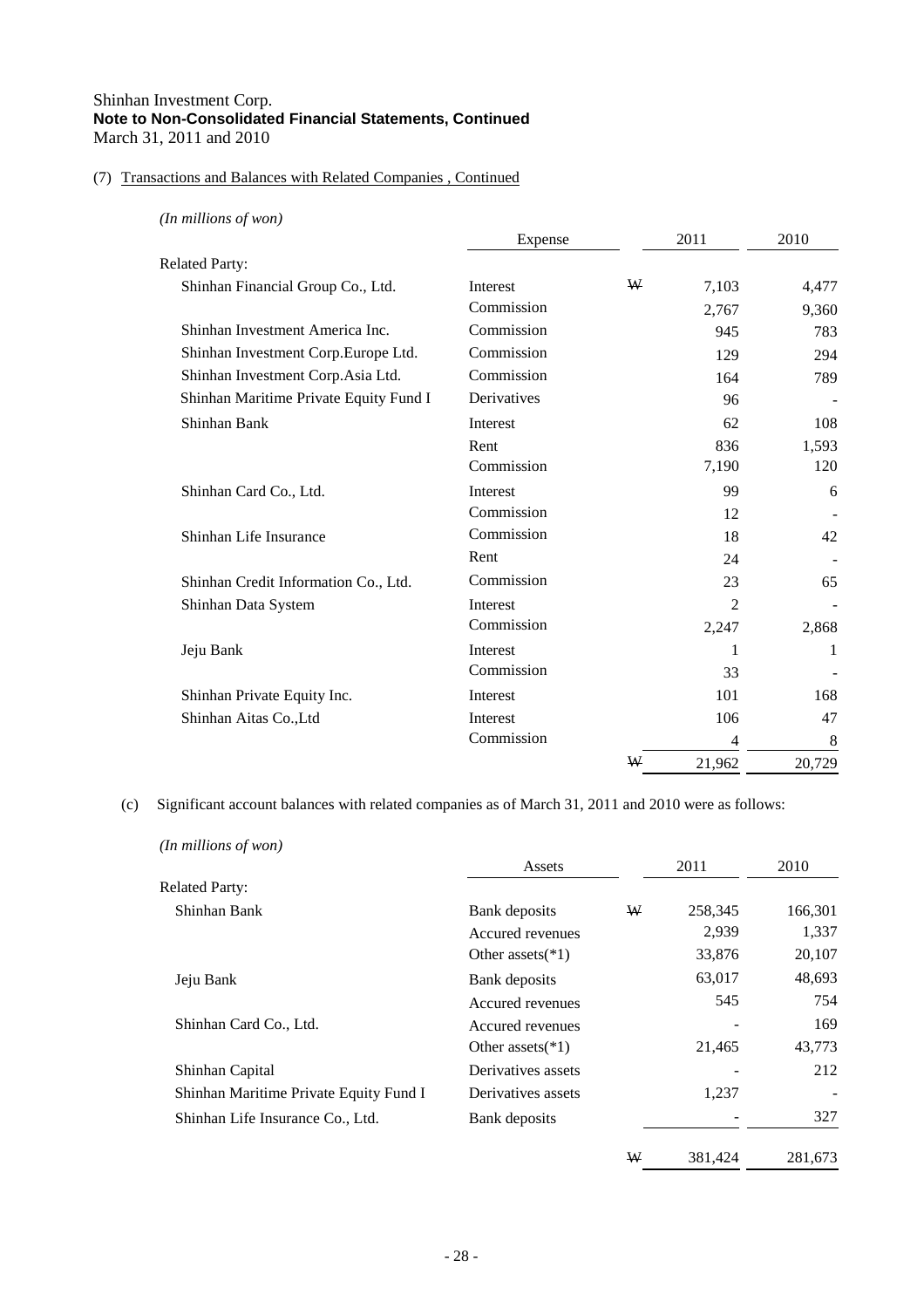## (7) Transactions and Balances with Related Companies , Continued

| (In millions of won)                   |                          |      |         |         |
|----------------------------------------|--------------------------|------|---------|---------|
|                                        | Liabilities              | 2011 |         | 2010    |
| <b>Related Party</b>                   |                          |      |         |         |
| Shinhan Financial Group Co., Ltd.      | Borrowings $(*2)$        | W    | 100,000 | 170,000 |
|                                        | Accured expenses         |      | 950     | 5,757   |
| Shinhan Investment Corp. America Inc.  | Accured expenses         |      | 163     | 32      |
| Shinhan Investment Corp. Europe Ltd.   | Accured expenses         |      | 14      | 6       |
| Shinhan Maritime Private Equity Fund I | Derivatives liabilities  |      | 96      |         |
| Shinhan Bank                           | Other liabilities(*3)    |      | 12,537  | 11,243  |
|                                        | Borrowings(*2)           |      | 1,769   |         |
|                                        | Derivatives liabilities  |      | 354     |         |
|                                        | Accured expenses         |      | 4       |         |
| Shinhan Card Co., Ltd.                 | Borrowings $(*2)$        |      |         | 78      |
|                                        | Accured expenses         |      |         | 852     |
|                                        | Other liabilities(*3)    |      | 3,974   | 4,264   |
| Shinhan Private Equity Inc.            | Borrowings(*2)           |      |         | 2,289   |
|                                        | Accured expenses         |      |         | 12      |
| Shinhan Life Insurance Co., Ltd.       | Other liabilities $(*3)$ |      |         | 3,409   |
| Shinhan BNP ITMC Co., Ltd.             | Other liabilities(*3)    |      | 1,053   | 962     |
| Shinhan Data System                    | Accured expenses         |      |         | 261     |
| Shinhan Aitas Co., Ltd                 | Borrowings(*2)           |      |         | 3,248   |
|                                        | Accured expenses         |      |         | 4       |
|                                        |                          | W    | 120,914 | 202,417 |
|                                        |                          |      |         |         |

(\*1) Includes leasehold deposits and others.

(\*2) Includes securities sold under reverse resale agreements.

(\*3) Includes leasehold deposits received and others.

As of March 31, 2011 loans to employees in the amount of W15,257 million are recorded in loans, respectively.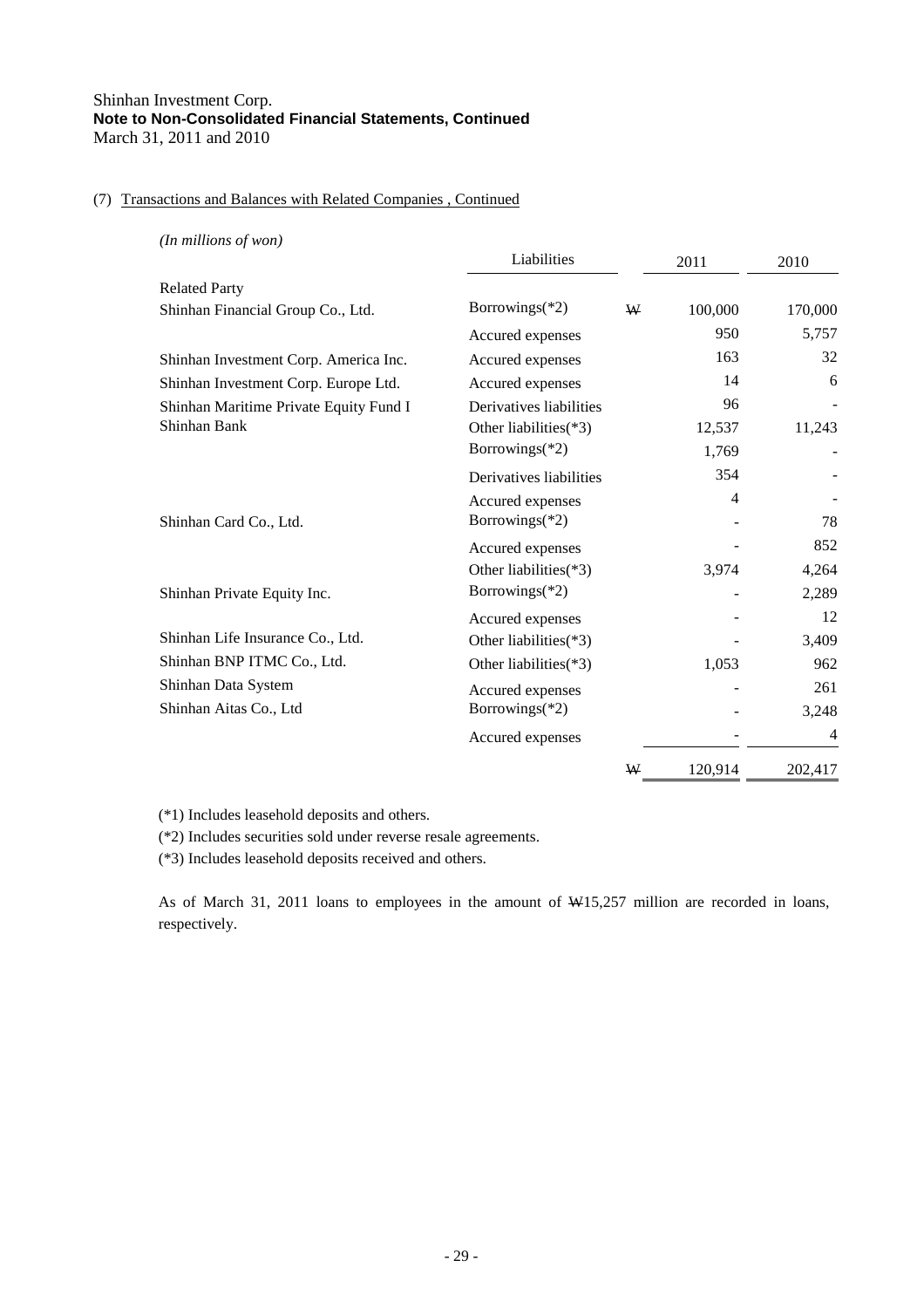## (8) Property and Equipment

## (a) Property and equipment as of March 31, 2011 and 2010 are summarized as follows:

| (In millions of won)           | 2011 |           | 2010       |  |
|--------------------------------|------|-----------|------------|--|
| Land                           | W    | 42,288    | 42,288     |  |
| <b>Buildings</b>               |      | 161,316   | 161,316    |  |
| Vehicles                       |      | 350       | 446        |  |
| Equipments                     |      | 106,439   | 100,692    |  |
| Others                         |      | 9         | 9          |  |
|                                |      | 310,402   | 304,751    |  |
| Less: accumulated depreciation |      |           |            |  |
| <b>Buildings</b>               |      | (61, 669) | (57, 654)  |  |
| Vehicles                       |      | (161)     | (92)       |  |
| Equipments                     |      | (85, 924) | (76, 840)  |  |
| Others                         |      | (9)       | (9)        |  |
|                                |      | (147,763) | (134, 595) |  |
|                                | W    | 162,639   | 170,156    |  |

(b) Changes in property and equipment for the years ended March 31, 2011 and 2010 were as follows:

| $(In$ millions of won $)$ |   |                           |              | 2011             |              |                            |
|---------------------------|---|---------------------------|--------------|------------------|--------------|----------------------------|
|                           |   | Book value<br>as of Apr 1 | Acquisitions | <b>Disposals</b> | Depreciation | Book value<br>as of Mar 31 |
| Land                      | W | 42,288                    |              | $\qquad \qquad$  |              | 42,288                     |
| <b>Buildings</b>          |   | 103,662                   |              |                  | (4,015)      | 99,647                     |
| Vehicles                  |   | 354                       |              | (70)             | (95)         | 189                        |
| Equipments and others     |   | 23,852                    | 7.016        | (10)             | (10, 343)    | 20,515                     |
|                           | W | 170.156                   | 7.016        | (80)             | (14, 453)    | 162,639                    |

|                       |   | 2010                      |              |           |              |                            |  |
|-----------------------|---|---------------------------|--------------|-----------|--------------|----------------------------|--|
|                       |   | Book value<br>as of Apr 1 | Acquisitions | Disposals | Depreciation | Book value<br>as of Mar 31 |  |
| Land                  | W | 43,268                    |              | (980)     |              | 42,288                     |  |
| <b>Buildings</b>      |   | 108,862                   |              | (1,164)   | (4,036)      | 103,662                    |  |
| Vehicles              |   | 78                        | 396          | (25)      | (95)         | 354                        |  |
| Equipments and others |   | 22,656                    | 11.447       | (91)      | (10, 160)    | 23,852                     |  |
|                       | W | 174,864                   | 11,843       | (2,260)   | (14,291)     | 170,156                    |  |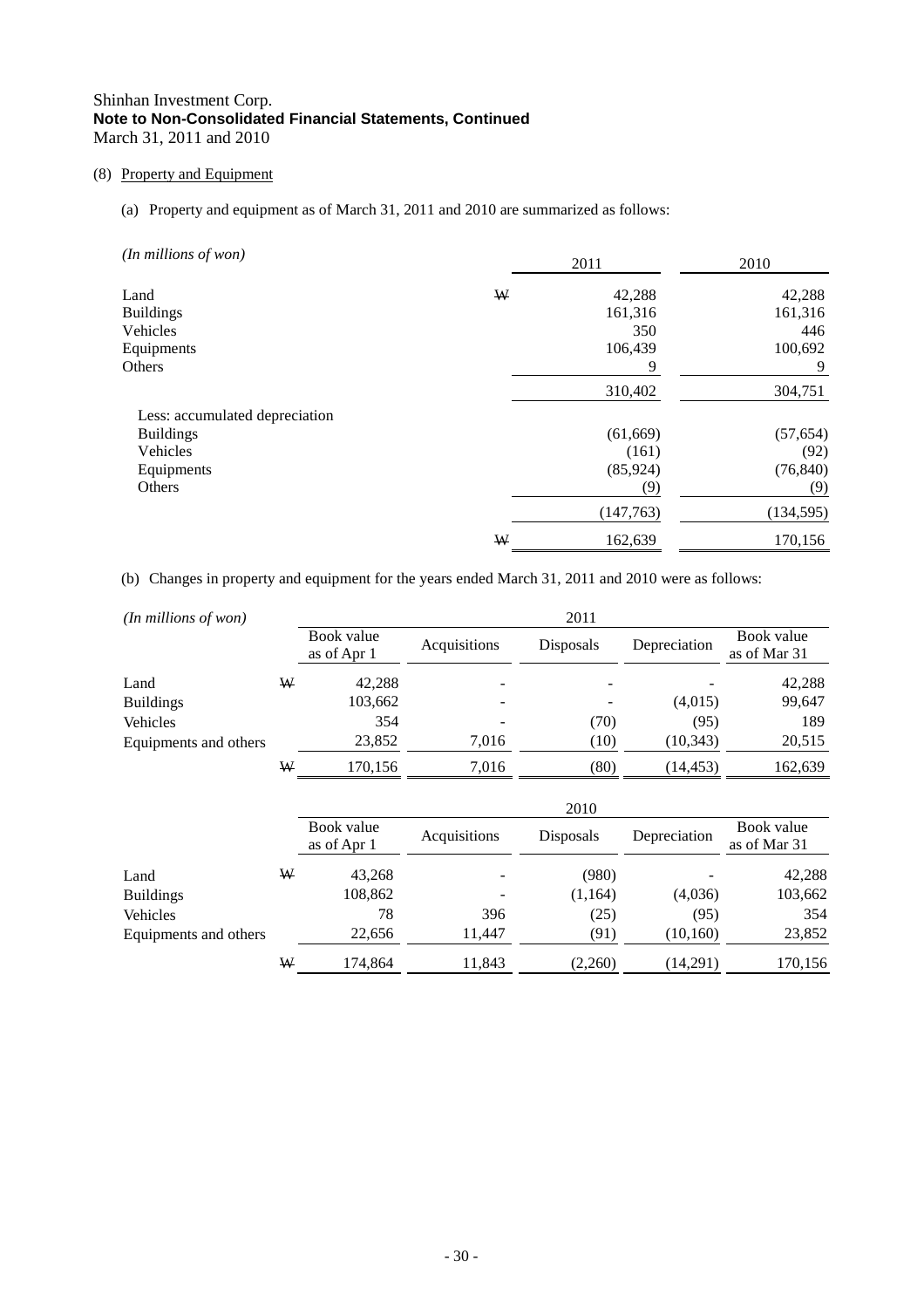#### (9) Pledged Assets

The following assets were pledged as collateral for Company's borrowings and other purposes such as the sales of beneficiary certificates and lending and borrowing transactions of securities as of March 31, 2011.

| (In millions of won)    |   |            |                          |                                                                                                  |
|-------------------------|---|------------|--------------------------|--------------------------------------------------------------------------------------------------|
|                         |   | Book value | Collateralized<br>amount | Pledged to                                                                                       |
| Other deposits          | ₩ | 23,486     |                          | 23,486 Various including Shinhan Bank                                                            |
| Trading stocks          |   | 5.108      |                          | 5,108 Korea Securities Depository and others                                                     |
| Trading debt securities |   | 992,690    | 992.690                  | Korea Securities Depository and others                                                           |
| Land and buildings      |   | 190,469    |                          | 100,218 Various including Shinhan Bank                                                           |
|                         |   | $\cdots$   | $\cdots$                 | $\mathbf{1}$ , and a set of $\mathbf{1}$ , and a set of $\mathbf{1}$ , and a set of $\mathbf{1}$ |

(\*) The fair value of trading securities and available-for-securities pledged as collateral for repurchase agreement as of March 31, 2011 were W3,508,728 million and W364,246 million, respectively.

#### (10) Other Assets

Other assets as of March 31, 2011 and 2010 are summarized as follows:

#### *(In millions of won)*

|                                                     |   | 2011     | 2010      |
|-----------------------------------------------------|---|----------|-----------|
| Accounts receivable from customers                  | ₩ | 167,608  | 264,483   |
| (allowance)                                         |   | (11,961) | (28, 683) |
|                                                     |   | 155,647  | 235,800   |
| Accrued income                                      |   | 77,248   | 59,637    |
| (allowance)                                         |   | (2,939)  | (1,957)   |
|                                                     |   | 74,309   | 57,680    |
| Advance payments                                    |   | 26,592   | 13,189    |
| Prepaid expenses                                    |   | 10,832   | 2,619     |
| Guarantee deposits paid                             |   | 74,312   | 71,020    |
| Collective fund for default losses (*)              |   | 7,849    | 7,654     |
| Intangible assets, net of accumulated amortization: |   |          |           |
| Computer software                                   |   | 28,800   | 33,612    |
| Other                                               |   | 13,491   | 18,878    |
|                                                     |   | 42,291   | 52,490    |
| Deferred tax assets                                 |   |          | 17,122    |
| Receivables from Inter-bank fund transfer           |   | 32,650   | 9,766     |
| Other                                               |   | 9,704    | 11,344    |
|                                                     | W | 434,186  | 478,684   |

(\*) In accordance with the provisions of the Financial Investment Services and Capital Markets Act, the Company deposited special reserves with the Korea Exchange for any potential losses on unsettled trading positions.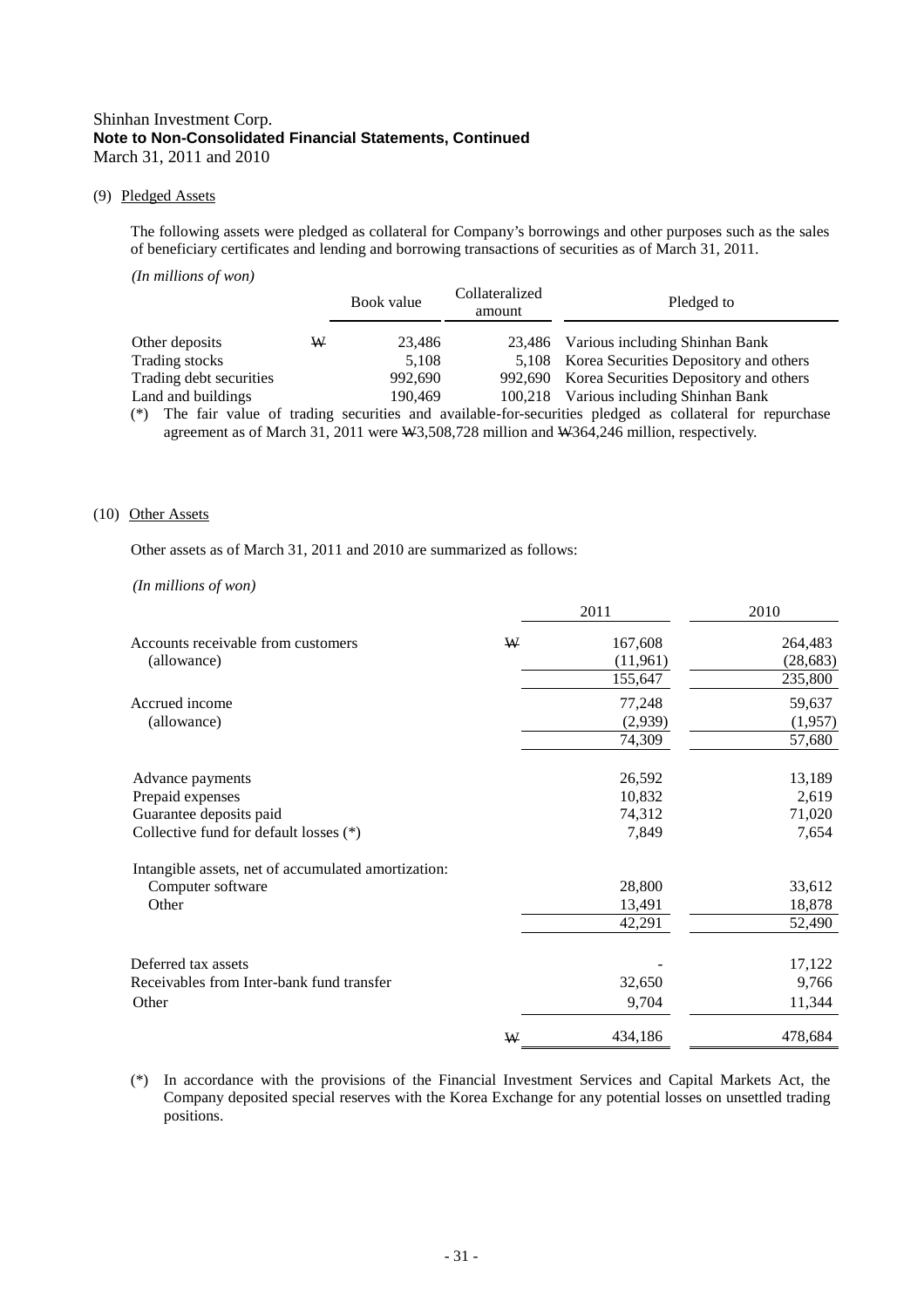## (11) Guarantee deposits

Deposits as of March 31, 2011 and 2010 are summarized as follows:

| $(In$ millions of won $)$                      |   | 2011            | 2010           |
|------------------------------------------------|---|-----------------|----------------|
| Securities loaned<br>Deposits for margin loans | ₩ | 4.478<br>17.149 | 7,265<br>8.502 |
|                                                | W | 21.627          | 15,767         |

## (12) Call Money and Borrowings

Call money and borrowings as of March 31, 2011 and 2010 are summarized as follows:

| $(In$ millions of won $)$                 |                       |   |         |         |
|-------------------------------------------|-----------------------|---|---------|---------|
|                                           | Interest rate $(\% )$ |   | 2011    | 2010    |
| Call money from:                          |                       |   |         |         |
| Hana UBS Asset Management Co., Ltd., etc. | $2.98 - 3.16$         | W | 744,600 | 359,900 |
| Borrowings from:                          |                       |   |         |         |
| The Korea Securities Finance Co., Ltd.    | 4.56                  |   | 100,427 | 206,232 |
|                                           |                       | W | 845,027 | 566,132 |

## (13) Derivatives-combined securities sold

Details of derivatives-combined securities sold as of March 31, 2011 and 2010 are summarized as follows:

*(In millions of won)*

|                                                                                                   |   | 2011                              |                                |                                |                                    |
|---------------------------------------------------------------------------------------------------|---|-----------------------------------|--------------------------------|--------------------------------|------------------------------------|
|                                                                                                   |   | Face value                        | Issue amount                   | <b>Book</b><br>(Fair) value    | Unrealized<br>loss                 |
| Equity-linked securities sold<br>Equity-linked warrants sold<br>Derivative-linked securities sold | W | 1,915,117<br>1,809,819<br>425,043 | 1,893,257<br>23.210<br>414.111 | 1,959,884<br>38,779<br>431,446 | (66, 627)<br>(15,569)<br>(17, 335) |
|                                                                                                   | W | 4.149.979                         | 2,330,578                      | 2,430,109                      | (99, 531)                          |

*(In millions of won)*

|                                                              |   | 2010               |                   |                             |                           |  |
|--------------------------------------------------------------|---|--------------------|-------------------|-----------------------------|---------------------------|--|
|                                                              |   | Face value         | Issue amount      | <b>Book</b><br>(Fair) value | Unrealized<br>gain (loss) |  |
| Equity-linked securities sold<br>Equity-linked warrants sold | W | 842,770<br>574,099 | 749.994<br>15.196 | 837,628<br>7.641            | (87, 633)<br>7,555        |  |
| Derivative-linked securities sold                            |   | 383,930            | 343,859           | 369,598                     | (25, 739)                 |  |
|                                                              | W | 1,800,799          | 1,109,049         | 1,214,867                   | (105, 817)                |  |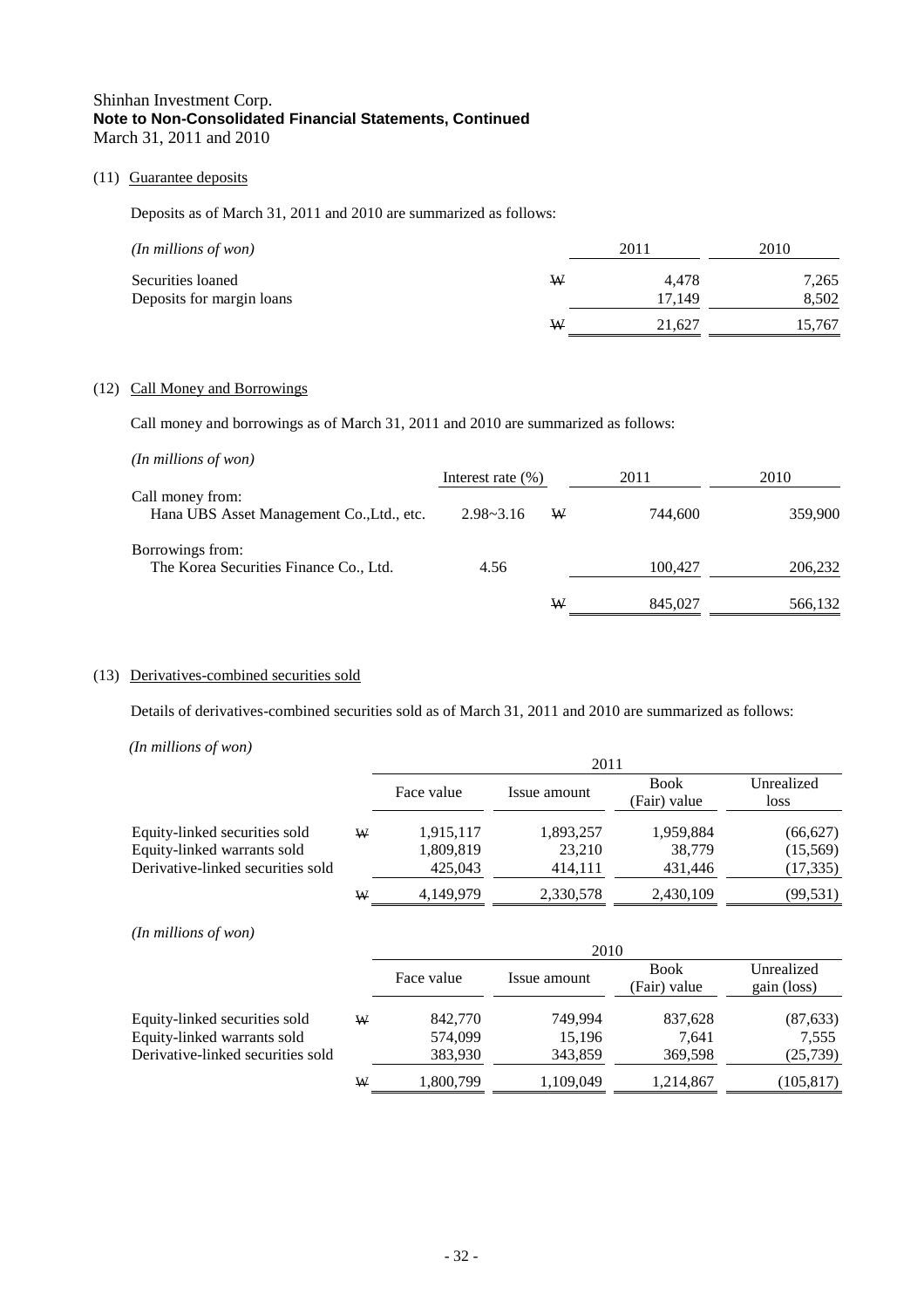## (14) Debenture

Debenture as of March 31, 2011 and 2010 is summarized as follows:

| $(In$ millions of won $)$ |                 |                       |   |        |        |
|---------------------------|-----------------|-----------------------|---|--------|--------|
|                           | <b>Maturity</b> | Interest rate $(\% )$ |   | 2011   | 2010   |
| Good Morning Shinhan 17th | 2012.7.23       | 5.69                  | ₩ | 50,000 | 50,000 |
| Less : Discounts          |                 |                       |   | (27)   | (46)   |
|                           |                 |                       | W | 49,973 | 49.954 |

The principals are scheduled to be redeemed at maturity and the interest is paid every three months.

#### (15) Subordinated Borrowings

Subordinated borrowings as of March 31, 2011 and 2010 are summarized as follows:

| $(In$ millions of won $)$         |                 |                       |   |                          |         |
|-----------------------------------|-----------------|-----------------------|---|--------------------------|---------|
|                                   | <b>Maturity</b> | Interest rate $(\% )$ |   | 2011                     | 2010    |
| Shinhan Financial Group Co., Ltd. | 2010. 7. 31     | 5.25                  | W | $\overline{\phantom{a}}$ | 70,000  |
| $^{\prime\prime}$                 | 2012. 1. 31     | 5.64                  |   | 100,000                  | 100,000 |
|                                   |                 |                       | ₩ | 100,000                  | 170,000 |
|                                   |                 |                       |   |                          |         |

The principals are scheduled to be redeemed at maturity and the interest is paid every three months.

#### (16) Retirement and Severance Benefits

Changes in retirement and severance benefits for the years ended March 31, 2011 and 2010 were as follows:

*(In millions of won)* 

|                                                                     |   | 2011    | 2010    |
|---------------------------------------------------------------------|---|---------|---------|
| Estimated retirement and severance benefit<br>at beginning of year  | W | 1,114   | 854     |
| Payments                                                            |   | (2,293) | (1,999) |
| <b>Transferred from Shinhan Bank</b>                                |   |         | 70      |
| Provisions for retirement and severance benefits                    |   | 1,565   | 2,189   |
| Estimated retirement and severance benefits<br>at end of the period |   | 386     | 1,114   |
| <b>Transfer to National Pension Fund</b>                            |   | (11)    | (11)    |
| Deposit for severance benefit insurance                             |   | (170)   | (660)   |
| Net balance at end of year                                          | W | 205     | 443     |

The company recorded W13,911 million as retirement and severance benefits related with a defined contribution plan when remitted to the plan.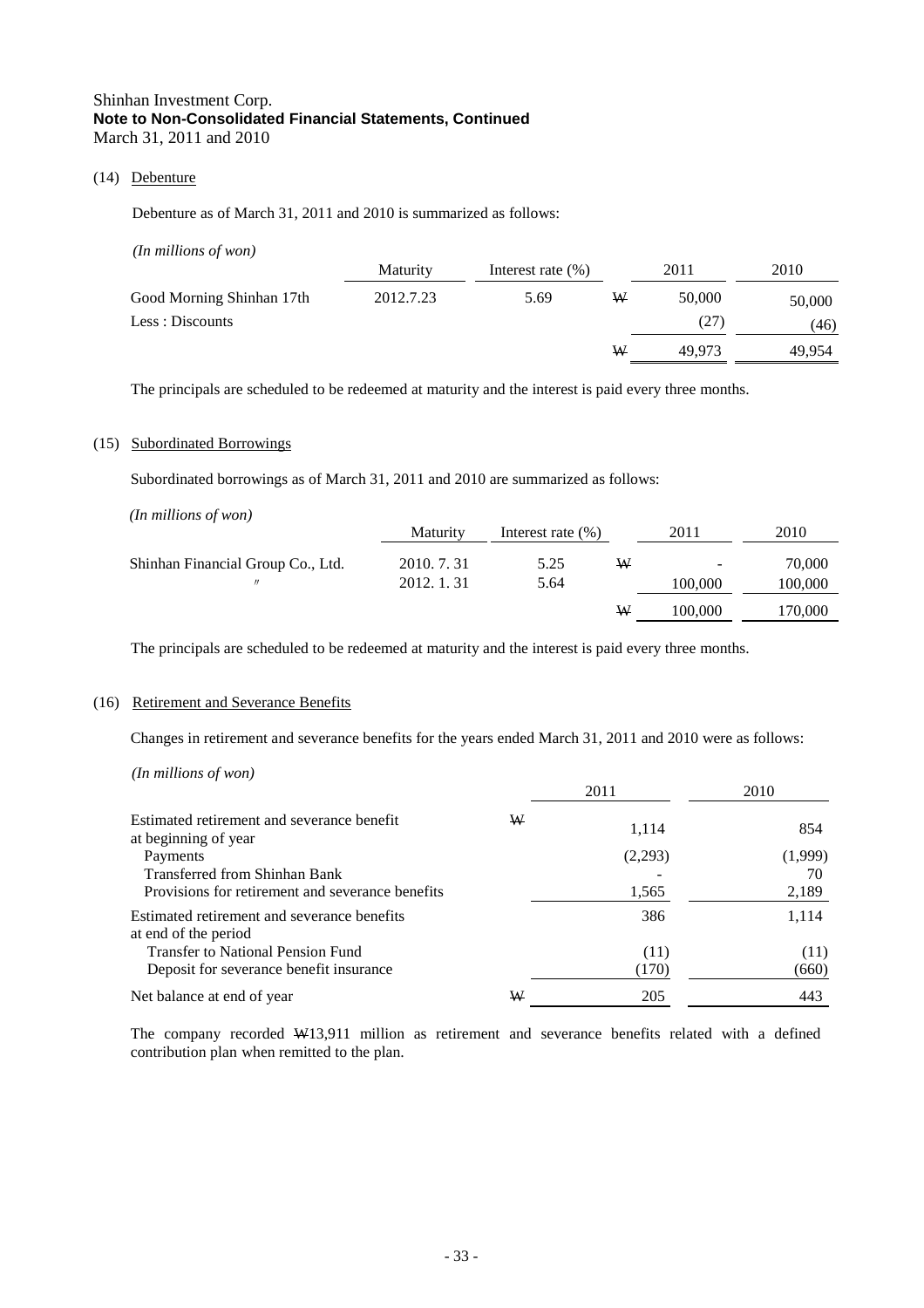## (17) Assets and Liabilities Denominated in Foreign Currencies

Assets and liabilities denominated in foreign currencies as of March, 31 2011 and 2010 are summarized as follows:

*(USD, HKD, JPY, GBP, in millions of won)* 

|                                      |            |                  | 2011     |                          | 2010                     |                          |                |
|--------------------------------------|------------|------------------|----------|--------------------------|--------------------------|--------------------------|----------------|
|                                      |            | Foreign          | Exchange | <b>KRW</b>               | Valuation                | Valuation                | <b>KRW</b>     |
|                                      |            | currencies       | rate     | equivalent               | gain                     | loss                     | equivalent     |
| Assets                               |            |                  |          |                          |                          |                          |                |
| in foreign USD<br>Deposits           |            | 8,084,253.96     | 1,107.20 | 8,951                    | 49                       | 339                      | 8,334          |
| currency                             | HKD        | 12,491,295.39    | 142.23   | 1,777                    | $\overline{\phantom{a}}$ | 48                       | 523            |
|                                      | <b>GBP</b> | 44,919.41        | 1,779.27 | 80                       | $\overline{\phantom{a}}$ | $\overline{c}$           | 281            |
|                                      | CAD        | 116,008.59       | 1,139.62 | 132                      |                          | $\tau$                   | 141            |
|                                      | <b>JPY</b> | 6,331,012.00     | 1,331.89 | 84                       | 10                       | 224                      | 93             |
|                                      | <b>EUR</b> | 157,646.23       | 1,563.48 | 246                      | $\overline{\phantom{a}}$ | 31                       | 72             |
|                                      | <b>AUD</b> | 29,959.09        | 1,142.08 | 35                       |                          | $\mathbf{1}$             | $\overline{4}$ |
|                                      | <b>NOK</b> |                  |          | $\overline{\phantom{0}}$ | $\overline{\phantom{a}}$ |                          | 1              |
|                                      | SGD        | 73.75            | 877.55   |                          | $\overline{\phantom{a}}$ | $\overline{a}$           | $\mathbf{1}$   |
| Reserve for claims<br>of customers'  | <b>USD</b> | 70,020,569.85    | 1,107.20 | 77,527                   |                          | 964                      | 25,313         |
| deposits                             | EUR        | 17.08            | 1,563.48 |                          |                          | $\overline{\phantom{a}}$ | 76             |
| Guarantee trading                    | <b>USD</b> | 493,630.11       | 1,107.20 | 547                      | $\overline{\phantom{a}}$ | 37                       | 1,422          |
| foreign deposits for<br>futures      | HKD        | 341,716.09       | 142.23   | 48                       |                          | $\overline{4}$           |                |
| Guarantee trading                    | HKD        | 236,407.16       | 142.23   | 34                       |                          |                          | 2              |
| foreign deposits for<br>futures(FCM) | USD        | 2,221,371.84     | 1,107.20 | 2,459                    | 144                      | 7                        | 916            |
| Guarantee trading                    | <b>USD</b> | 877,300.04       | 1,107.20 | 971                      | $\overline{\phantom{a}}$ | 28                       | 1,884          |
| deposits for futures                 | <b>HKD</b> | 953,417.64       | 142.23   | 136                      | 7                        |                          | 52             |
| Others (deposits)                    | <b>USD</b> | 7,855,902.17     | 1,107.20 | 8,698                    | 22                       | 943                      | 3,262          |
|                                      | <b>HKD</b> | 2,751,882.42     | 142.23   | 391                      | $\overline{\phantom{a}}$ | 157                      | 2,135          |
|                                      | <b>VND</b> | 2,836,113,707.00 | 0.05     | 150                      | $\blacksquare$           | 18                       | 351            |
|                                      | <b>IDR</b> | 1,246,746,327.52 | 12.70    | 158                      |                          | $\overline{7}$           | 23             |
| Trading securities                   | <b>USD</b> | 11,566,333.96    | 1,107.20 | 12,806                   | $\overline{\phantom{a}}$ | $\overline{a}$           | 6,463          |
| (stocks)                             | <b>HKD</b> | 34,991,794.98    | 142.23   | 4,977                    |                          | $\overline{a}$           | 4,017          |
| Trading securities<br>(bonds)        | <b>USD</b> |                  |          |                          |                          | $\overline{a}$           | 28,784         |
| Available-for-sale                   | <b>USD</b> | 939,157.82       | 1,107.20 | 1,039                    |                          |                          | 1,036          |
| securities                           | <b>GBP</b> | 829,631.60       | 1,779.27 | 1,477                    |                          |                          | 1,617          |
| Equity method                        | HKD        | 24,387,374.30    | 142.23   | 3,469                    |                          |                          | 4,590          |
| investment securities                | <b>USD</b> | 24,451,930.41    | 1,107.20 | 27,073                   |                          |                          | 21,641         |
|                                      | <b>GBP</b> | 2,899,663.85     | 1,779.27 | 5,159                    |                          | L,                       | 6,293          |
| Private placement<br>corporate bonds | <b>USD</b> | 4,750,000.00     | 1,107.20 | 5,259                    |                          | 112                      | 5,371          |
| Other loans                          | JPY        |                  |          |                          |                          |                          | 9,740          |
| Unsettled spot<br>exchange           | <b>USD</b> | 8,939,343.00     | 1,107.20 | 9,898                    | 1                        | 31                       | 88,415         |
| Other receivables                    | <b>USD</b> | 59.50            | 1,107.20 |                          |                          |                          | $\overline{2}$ |
|                                      |            |                  |          | 173,581                  | 233                      | 2,960                    | 222,855        |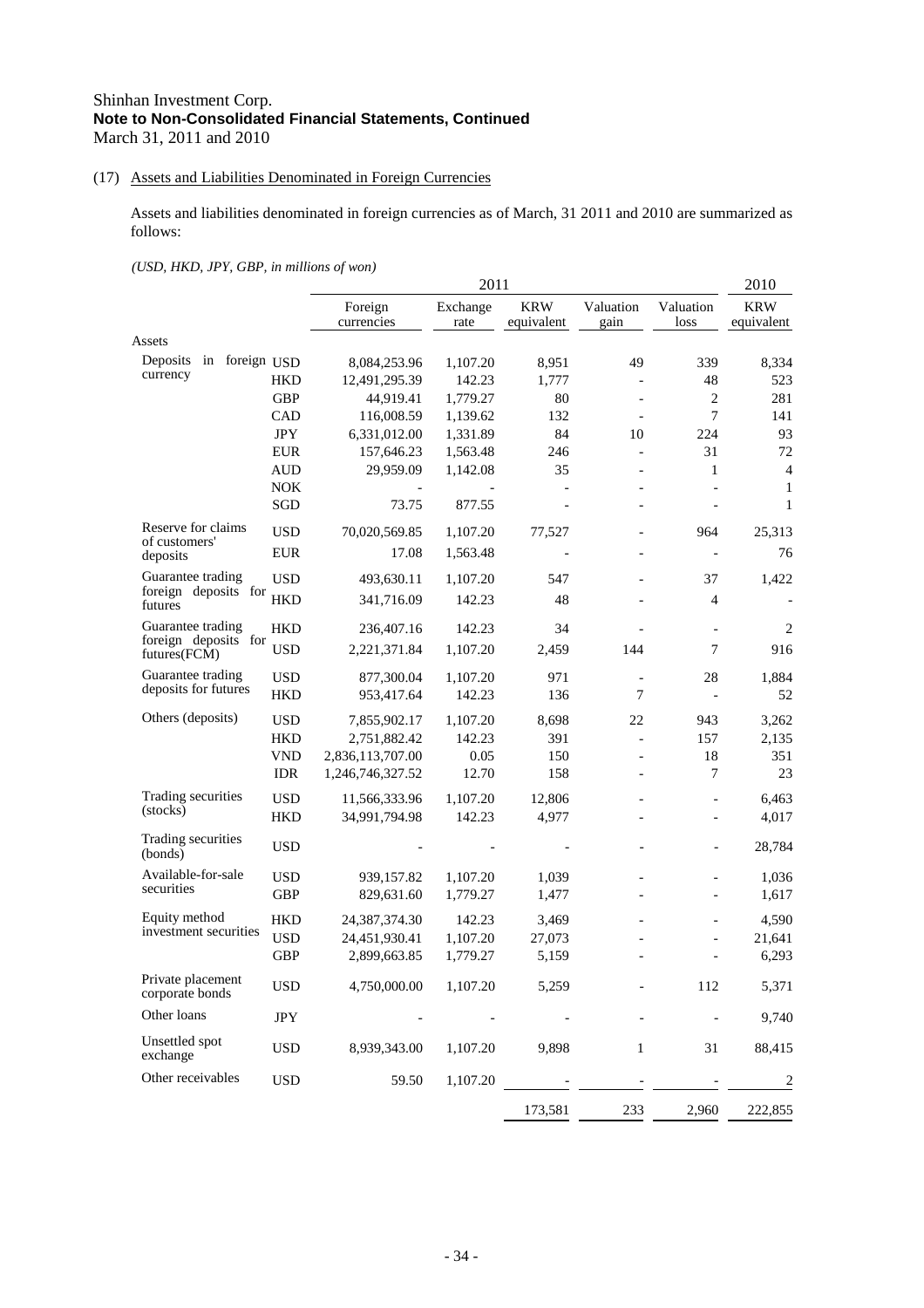## (17) Assets and Liabilities Denominated in Foreign Currencies, Continued

*(USD, HKD, JPY, GBP, in millions of won)*

|                            |                   |                  |          | 2011       |           |           | 2010           |
|----------------------------|-------------------|------------------|----------|------------|-----------|-----------|----------------|
|                            |                   | Foreign          | Exchange | <b>KRW</b> | Valuation | Valuation | <b>KRW</b>     |
|                            |                   | currencies       | rate     | equivalent | gain      | loss      | equivalent     |
| Liabilities                |                   |                  |          |            |           |           |                |
| Customers'                 | deposits USD      | 72,222,836.90    | 1,107.20 | 79,965     | 2,066     | 36        | 26,831         |
| futures<br>for             | and<br><b>EUR</b> | 0.61             | 1,563.48 |            |           |           | 76             |
| options trading            | <b>HKD</b>        | 577,130.45       | 142.23   | 82         | 1         |           | $\overline{2}$ |
| Other customers'           | <b>USD</b>        | 14,480,215.79    | 1,107.20 | 16,032     | 567       |           | 11,491         |
| deposits                   | <b>HKD</b>        | 15,464,835.97    | 142.23   | 2,200      | 781       |           | 2,684          |
|                            | <b>VND</b>        | 2,590,129,308.00 | 0.05     | 137        | 27        |           | 345            |
|                            | <b>GBP</b>        | 44,284.21        | 1,779.27 | 79         | 9         |           | 279            |
|                            | CAD               | 112,865.98       | 1,139.62 | 129        | 7         |           | 140            |
|                            | <b>JPY</b>        | 5,057,157.00     | 1,331.89 | 67         |           | 10        | 91             |
|                            | <b>EUR</b>        | 156,687.46       | 1,563.48 | 245        | 24        |           | 72             |
|                            | <b>AUD</b>        | 27,941.18        | 1,142.08 | 32         | 1         |           | 4              |
|                            | <b>IDR</b>        | 140,469,050.00   | 0.13     | 18         |           | 4         | 3              |
|                            | <b>NOK</b>        |                  |          |            |           |           | 1              |
|                            | SGD               | 73.75            | 877.55   |            |           |           | 1              |
| Unsettled spot<br>exchange | <b>USD</b>        | 5,964,592.00     | 1,107.20 | 6,604      |           | 27        | 109,719        |
| Other liabilities          | <b>USD</b>        | 547,616.17       | 1,107.20 | 606        | 11        | 1         | 3,336          |
|                            |                   |                  |          | 106,196    | 3,494     | 78        | 155,075        |

## (18) Other Liabilities

Other liabilities as of March 31, 2011 and 2010 are summarized as follows:

*(In millions of won)* 

|                            |   | 2011    | 2010    |
|----------------------------|---|---------|---------|
| Accrued income taxes       | W | 427     | 23,921  |
| Accrued dividends          |   | 711     | 711     |
| Accounts payable           |   | 97,169  | 221,946 |
| Accrued expenses           |   | 46,343  | 45,132  |
| Deposits for rent          |   | 27,894  | 27,984  |
| Unearned income            |   | 74      | 836     |
| Deferred tax liabilities   |   | 2,638   |         |
| Domestic exchanges payable |   | 48.799  | 51,322  |
| Withholding income taxes   |   | 17,693  | 12,709  |
| Others                     |   | 16,014  | 8,173   |
|                            | W | 257,762 | 392,734 |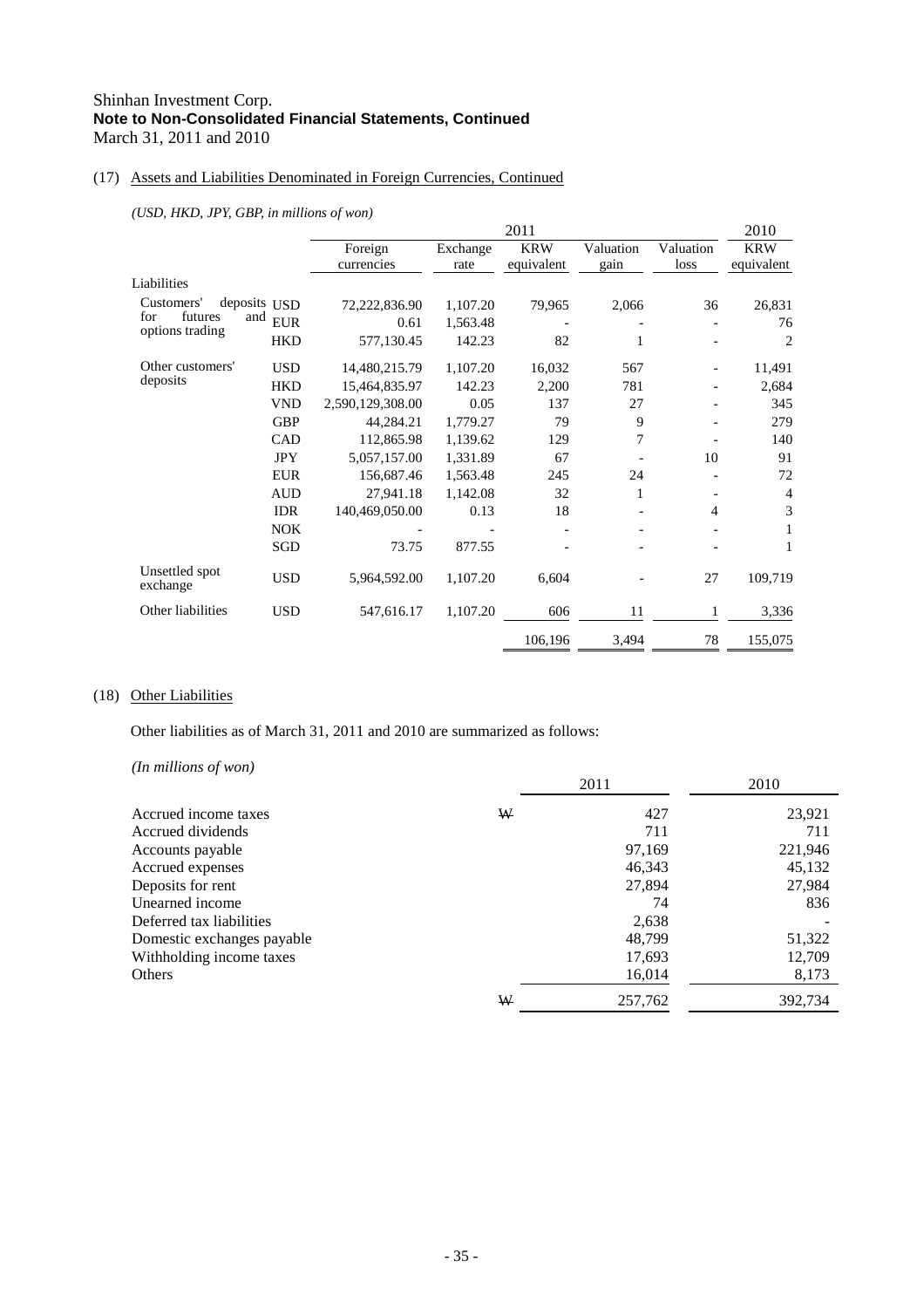#### (19) Share-based payments

(a) Share-based payments granted by the Company

In accordance with a special resolution by the shareholder, the Company granted stock purchase options to certain employees and directors. Details of share-based payments granted as of March 31, 2011 were as follows:

*(In won)* 

| Stock option<br>series | Grant date   | Number of<br>stock options<br>exercisable | Exercise period                | Exercise price | Service<br>period               |  |
|------------------------|--------------|-------------------------------------------|--------------------------------|----------------|---------------------------------|--|
| 7th                    | May 25, 2002 | 450,000                                   | May 25, 2004 -<br>May 24, 2012 | 6,370          | from<br>Two years<br>grant date |  |

When an employee or director with stock purchase options retires or deceases prior to exercising the options, the stock options are forfeited by a resolution of the board of directors. The Company initially allowed the employees to choose between equity or cash settlement; however, in accordance with a special resolution by the board of directors on July 1, 2005, the payment method has been restricted to cash settlement.

The fair value of options is estimated as the difference between the market-equivalent price and exercise price. The market-equivalent price is determined by applying a stock exchange ratio of 0.1633 shares of Shinhan Financial Group Co., Ltd. for 1 share of the Company, and considering relative management performance indices. As of March 31, 2011 and 2010, the market-equivalent price was estimated to be W7,097 and W6,359 per stock option, respectively.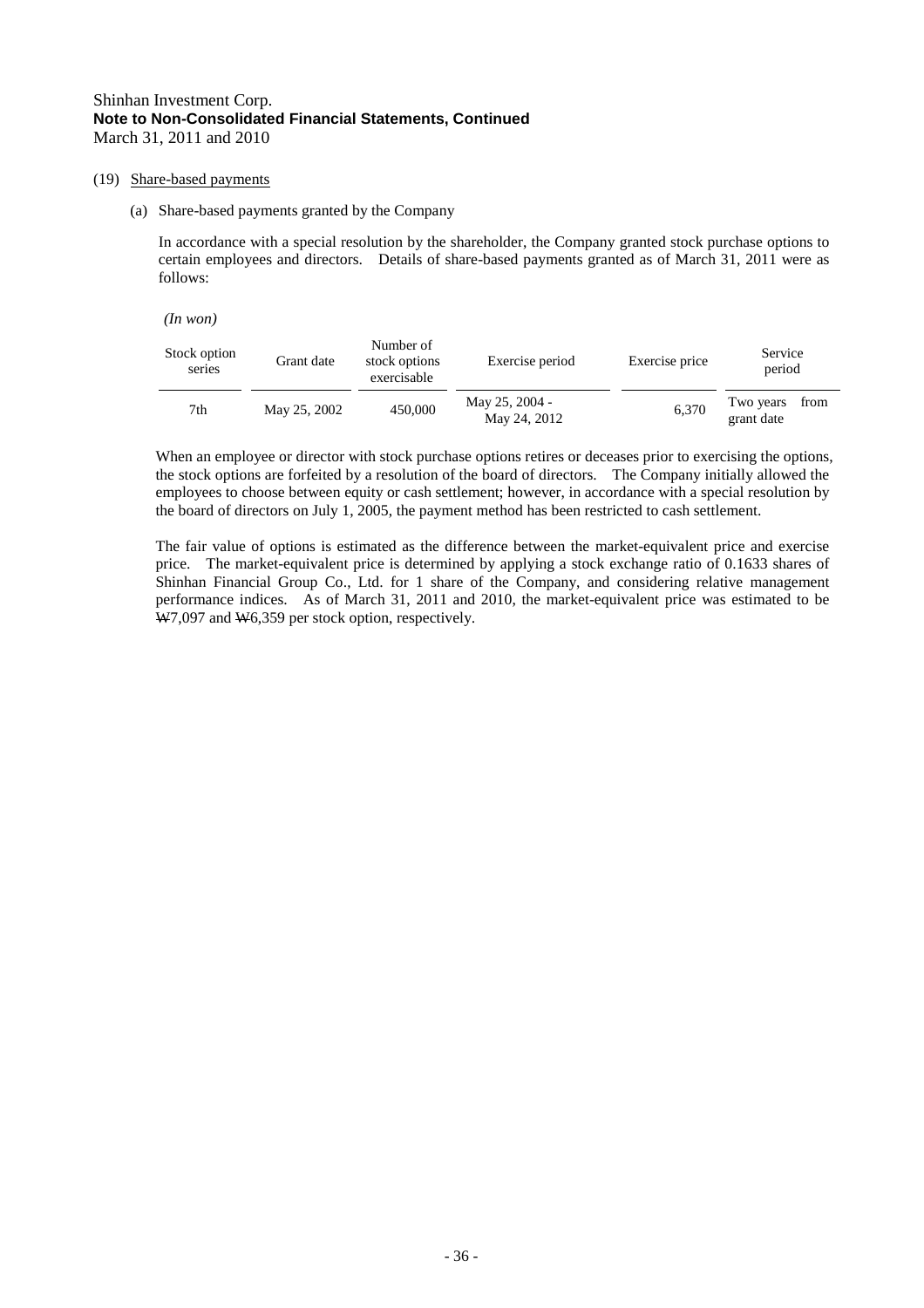## (19) Share-based payments, Continued

(b) Share-based payments granted by Shinhan Financial Group Co., Ltd.

Shinhan Financial Group Co., Ltd. granted stock purchase options to certain employees and directors. Details of stock options granted as of March 31, 2011 were as follows:

|                                                                                           | 4th grant                                            | 5th grant                                            | 6th grant                                            | 7th grant                                          |
|-------------------------------------------------------------------------------------------|------------------------------------------------------|------------------------------------------------------|------------------------------------------------------|----------------------------------------------------|
| Grant date<br>Exercise price<br>Number of shares granted                                  | March 30, 2005<br>W 28,006<br>288,927<br>Within four | March 21, 2006<br>W 38,829<br>260,119<br>Within four | March 20, 2007<br>W 54,560<br>166,298<br>Within four | March 19,2008<br>W 49.053<br>79,024<br>Within four |
| Vesting period                                                                            | years after<br>three years<br>from grant date        | years after<br>three years<br>from grant date        | years after<br>three years<br>from grant date        | years after<br>three years<br>from grant date      |
| Changes in number of shares                                                               |                                                      |                                                      |                                                      |                                                    |
| granted:<br>Outstanding at April 1, 2010<br>Exercised and etc.                            | 61,573<br>(10,200)                                   | 204,310<br>(19, 197)                                 | 117,569                                              | 57,179<br>(200)                                    |
| Outstanding at March 31,<br>2011                                                          | 51,373                                               | 185,113                                              | 117,569                                              | 56,979                                             |
| Exercisable at March 31,<br>2011                                                          | 51,373                                               | 185,113                                              | 117,569                                              | 56,979                                             |
| Assumptions used to determine<br>the fair value of<br>options:<br>Risk-free interest rate |                                                      |                                                      | 3.44%                                                | 3.51%                                              |
| Expected exercise period                                                                  |                                                      |                                                      | 1 year and 4<br>months                               | 1 year and 9<br>months                             |
| Expected stock price<br>volatility                                                        |                                                      |                                                      | 25.29%                                               | 28.52%                                             |
| Expected dividend yield                                                                   |                                                      |                                                      | 1.41%                                                | 1.41%                                              |
| Weighted average fair value<br>per share                                                  |                                                      |                                                      | W <sub>4</sub> ,772                                  | W8,943                                             |

Compensation costs relative to stock option were recognized as a component of salaries and wages in general and administrative expenses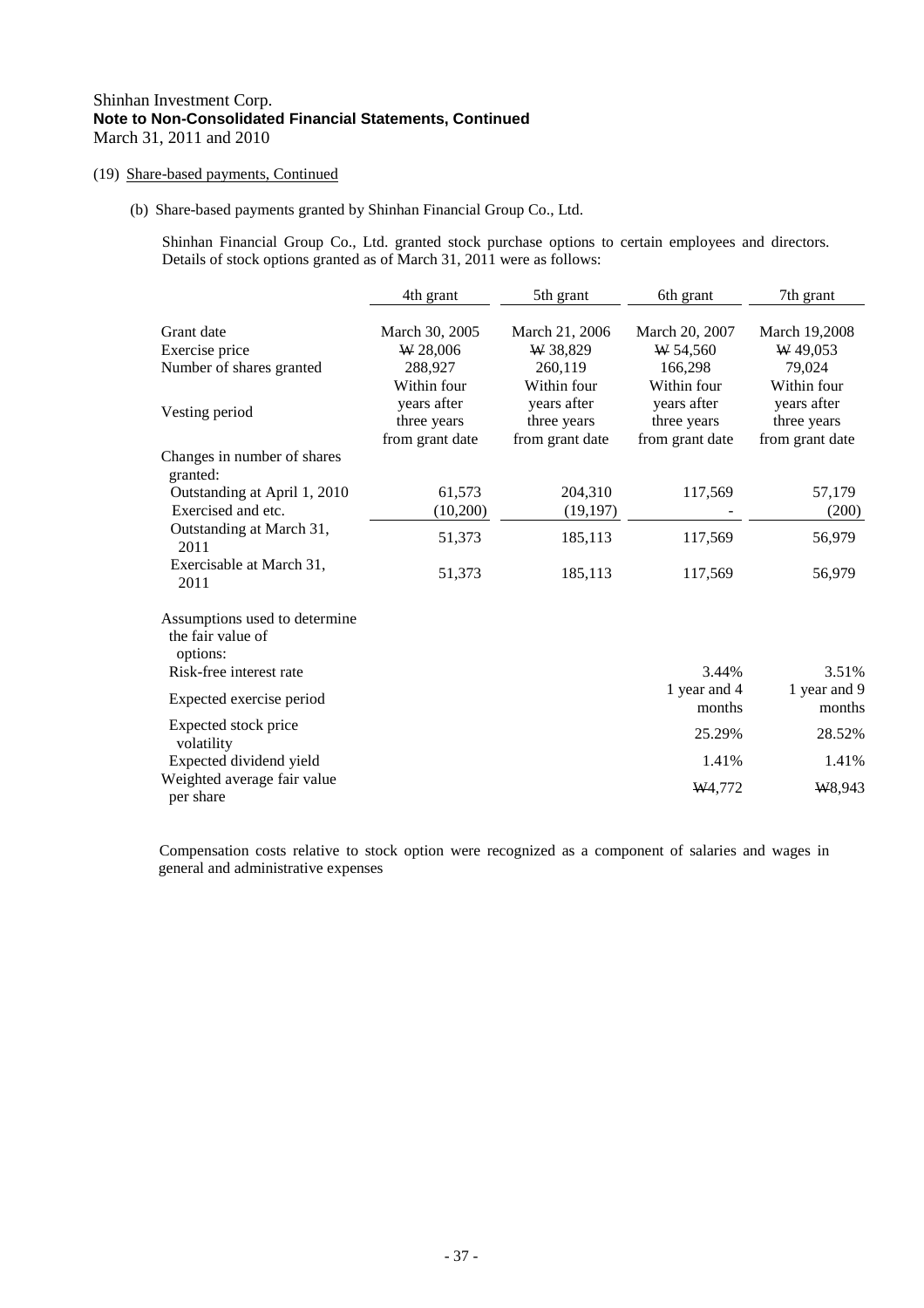(b) Share-based payments granted by Shinhan Financial Group Co., Ltd., Continued

Details of performance shares granted as of March 31, 2011 were as follows

|                                                 | Grant in 2010                                                 |  |
|-------------------------------------------------|---------------------------------------------------------------|--|
| Terms:                                          |                                                               |  |
| Service period                                  | $2010 - 2012$                                                 |  |
| Performance conditions                          | Increase rate of stock price and<br>Achievement of target ROE |  |
| Number of shares estimated at<br>March 31, 2011 | 25,104                                                        |  |

The amount of cash payment for the Company's cash-settled share-based payment arrangements with performance conditions is determined based on the share price which is an arithmetic mean of weighted average share prices for the past two-months, past one-month and past one-week from the date at four years from the beginning of the fiscal year which includes the grant date. The fair value of cash payment is estimated using the closing share price at the end of reporting period.

(c) Stock compensations costs calculated for the year ended March 31, 2011 and 2010 were as follows:

| $(in\, millions\, of\, won)$                     |   | 2011                 |                              | 2010                 |                              |
|--------------------------------------------------|---|----------------------|------------------------------|----------------------|------------------------------|
|                                                  |   | <b>Stock Options</b> | Performance<br><b>Shares</b> | <b>Stock Options</b> | Performance<br><b>Shares</b> |
| Compensation costs recorded<br>for the period    | W | 1.074                | 1.246                        | 5,583                |                              |
| Accrued expenses related to<br>compensation cost |   | 4,317                | 1.246                        | 3,588                |                              |

#### (20) Commitments and Contingencies

- (a) As of March 31, 2011, the Company had overdraft credit facility with an aggregate limit of W50,000 million, a note discount agreement with a discount limit of W69,000 million and daily revolving facility with an aggregate limit of W234,000 million with Shinhan Bank and others. In addition, the Company had working capital loans with total credit limit of W500,000 million with Korea Securities Finance Corp. The Company has various lending facilities of which the credit limit is determined based on the type of deposits and the respective balances
- (b) As of March 31, 2011, the Company has eight pending lawsuits as a defendant (total claim amount : W40,445 million) of which a legal provision of to W21,942 million is included in allowance for others in the statement of financial position.
- (c) As of March 31, 2011, the Company entered into a guarantee contract with Franklin Templeton Investment Trust Management Co., Ltd. to provide for contingent losses that may result from beneficiary certificates including guaranteed bonds issued by financially distressed companies, such as the Daewoo Group. The Company's time deposit of W1,486 million was pledged as collateral to Franklin Templeton Investment Trust Management Co., Ltd. for the potential losses.
- (d) The Company has signed ABCP purchase agreements with Tops Invest Co., Ltd., Euljiro Kim's Frist Co.,Ltd. and Good Invest 2nd Co., Ltd. Under the terms of the purchase agreements, the Company agrees to purchase any remaining ABCPs in the event that the some or all of the payment of  $W70,000$  million is not made on the date the ABCP was issued. In addition, the Company entered into credit default swap contracts with BNP Paribas and others in the total nominal amount of W59,764 million, recorded W41 million W 65 million and as derivative assets and derivative liabilities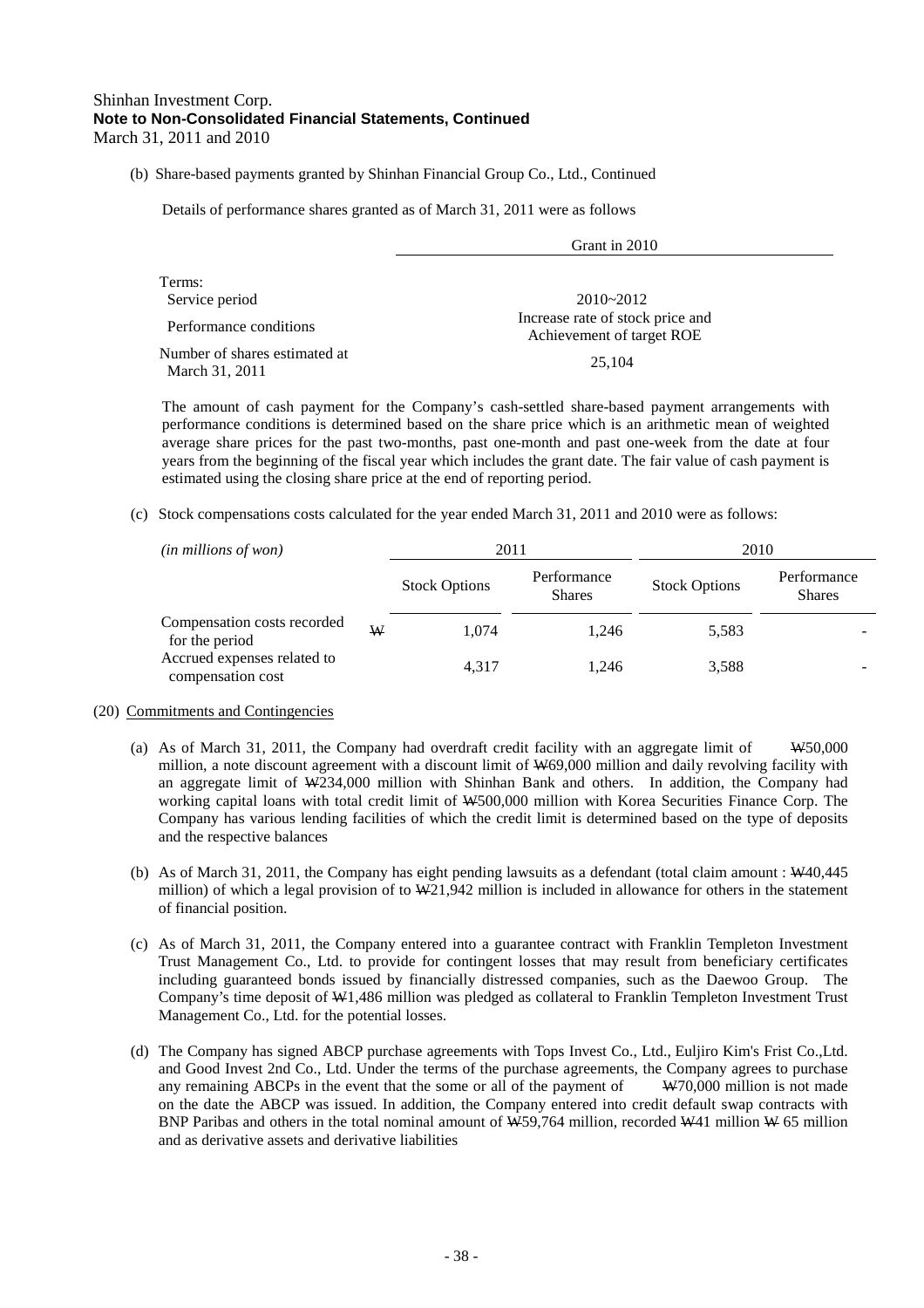## (21) Derivatives

Details of unsettled derivative instruments for trading purposes as of March 31, 2011 were as follows:

*(In millions of won)*

|                           |                          |   | Notional   | Valuation   |
|---------------------------|--------------------------|---|------------|-------------|
|                           |                          |   | amount     | gain (loss) |
| Interest rate related     | <b>Futures</b>           | W | 502,769    | 327         |
|                           | Swaps                    |   | 15,154,000 | (359)       |
|                           |                          |   | 15,656,769 | (32)        |
| Currency related          | <b>Futures</b>           |   | 14,004     | 191         |
|                           | Options                  |   | 1,500      | 32          |
|                           | Forwards                 |   | 458,267    | 1,989       |
|                           | Swap                     |   | 30,000     | 294         |
|                           |                          |   | 503,771    | 2,506       |
| Stock price index related | <b>Futures</b>           |   | 110,818    | (3,307)     |
|                           | Swap                     |   | 885,713    | 36,650      |
|                           | Options bought           |   | 1,584,902  | 17,783      |
|                           | Options sold             |   | 196,436    | (993)       |
|                           | Options bought (OTC)     |   | 633,535    | 53          |
|                           | Options sold (OTC)       |   | 1,638      | 7           |
|                           |                          |   | 3,413,042  | 50,193      |
| Stock related             | <b>Futures</b>           |   | 14,381     | (524)       |
|                           | Swap                     |   | 267,620    | 10,945      |
|                           | Options bought           |   | 34,542     | 265         |
|                           | Options sold             |   | 3,000      | (168)       |
|                           |                          |   | 319,543    | 10,518      |
| Other                     | Commodity Swap           |   | 5,053      | (685)       |
|                           | <b>Commodity Future</b>  |   | 11,890     | (54)        |
|                           | <b>Commodity Forward</b> |   | 6,263      | 58          |
|                           | <b>Commodity Option</b>  |   | 41,046     | (1,731)     |
|                           | Credit Default Swap      |   | 69,764     | 99          |
|                           |                          |   | 134,016    | (2,313)     |
|                           |                          | ₩ | 20,027,141 | 60,872      |

## (22) Stockholder's equity

Stockholder's equity as of March 31, 2011 and 2010 are summarized as follows:

*(Share, won)*

|                     | 2011         |                 | 2010         |                        |
|---------------------|--------------|-----------------|--------------|------------------------|
|                     | Common Stock | Preferred Stock | Common Stock | <b>Preferred Stock</b> |
| Authorized Capital  | 450,000,000  | 150,000,000     | 450,000,000  | 150,000,000            |
| Par value per Stock | 5.000        | 5.000           | 5.000        | 5,000                  |
| Capital Stock       | 255,576,350  | 3.823.314       | 255,576,350  | 3,823,314              |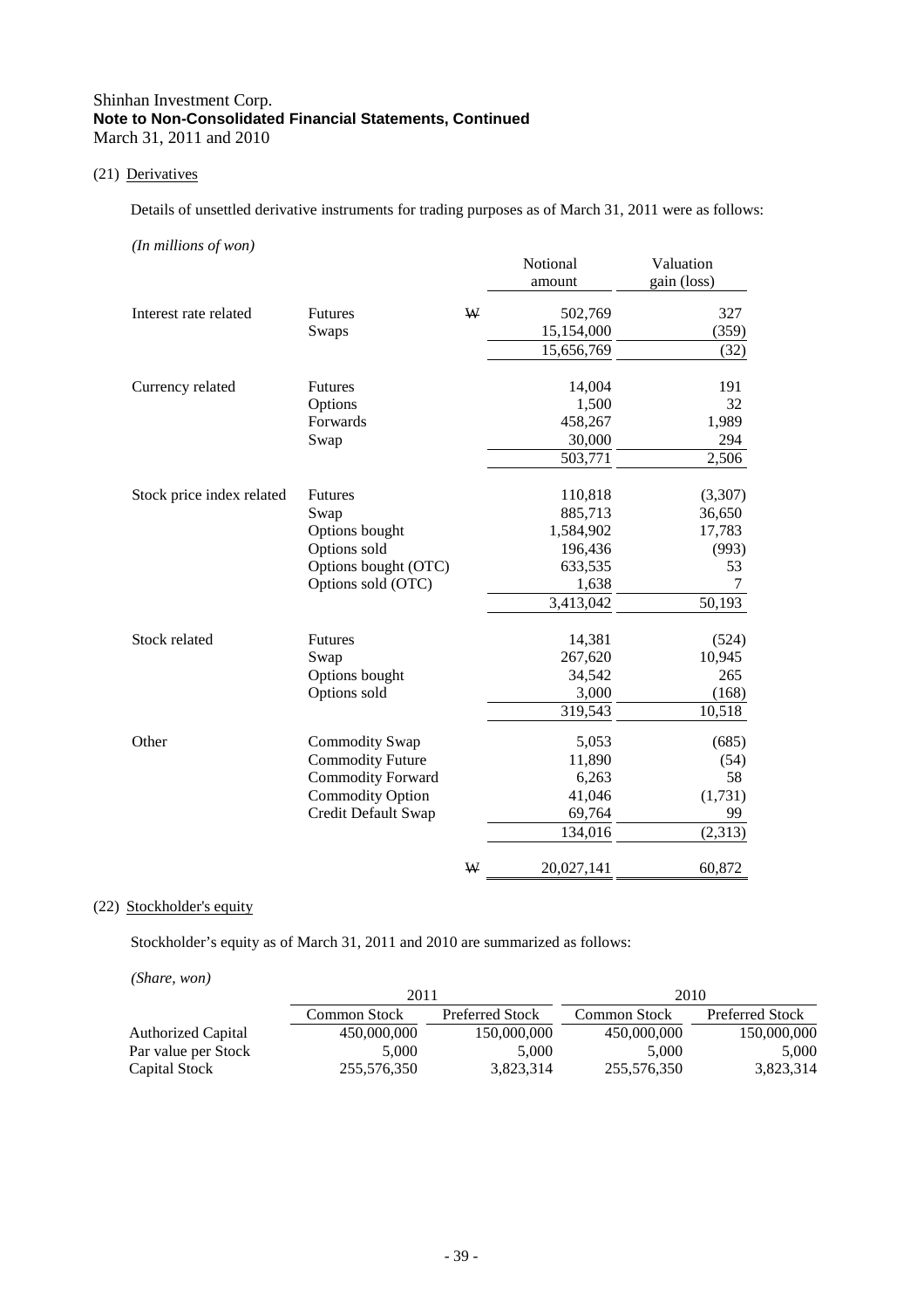## (23) Capital Surplus

The Company reduced its capital by the ratio of 1:0.9 as of December 24, 2002, in accordance with the resolution at the shareholders' meeting. As a result, the Company recorded W15 million of net gain from the capital reduction as capital surplus.

## (24) Accumulated Other Comprehensive Income

(a) Accumulated other comprehensive income as of March 31, 2011 and 2010 are summarized as follows:

| $(In$ millions of won $)$                                          |   | 2011   | 2010   |
|--------------------------------------------------------------------|---|--------|--------|
| Unrealized gain on available-for-sale securities<br>(note 5)       | W | 89.936 | 74.480 |
| Unrealized gain on equity method investment<br>securities (note 5) |   | 4.807  | 5.824  |
|                                                                    | W | 94.743 | 80.304 |

(b) Comprehensive income for the years ended March 31, 2011 and 2010 were as follows:

*(In millions of won)* 

|                                                                  |   | 2011    | 2010    |
|------------------------------------------------------------------|---|---------|---------|
| Net income<br>Other comprehensive income                         | W | 109,609 | 91,594  |
| Unrealized gain (loss)<br>on available-for-sale securities       |   | 15.456  | 31,704  |
| Unrealized gain (loss)<br>on equity method investment securities |   | (1,017) | (2,195) |
| Comprehensive income                                             | ₩ | 124,048 | 121,103 |

#### (25) Retained Earnings

Retained earnings as of March 31, 2011 and 2010 are summarized as follows:

*(In millions of won)* 

|                                     |   | 2011    | 2010    |
|-------------------------------------|---|---------|---------|
| Legal reserve                       | W | 4.500   | 3,000   |
| Reserve for loss on futures trading |   | -       | 64      |
| Unappropriated retained earnings    |   | 532,576 | 439,403 |
|                                     | W | 537,076 | 442,467 |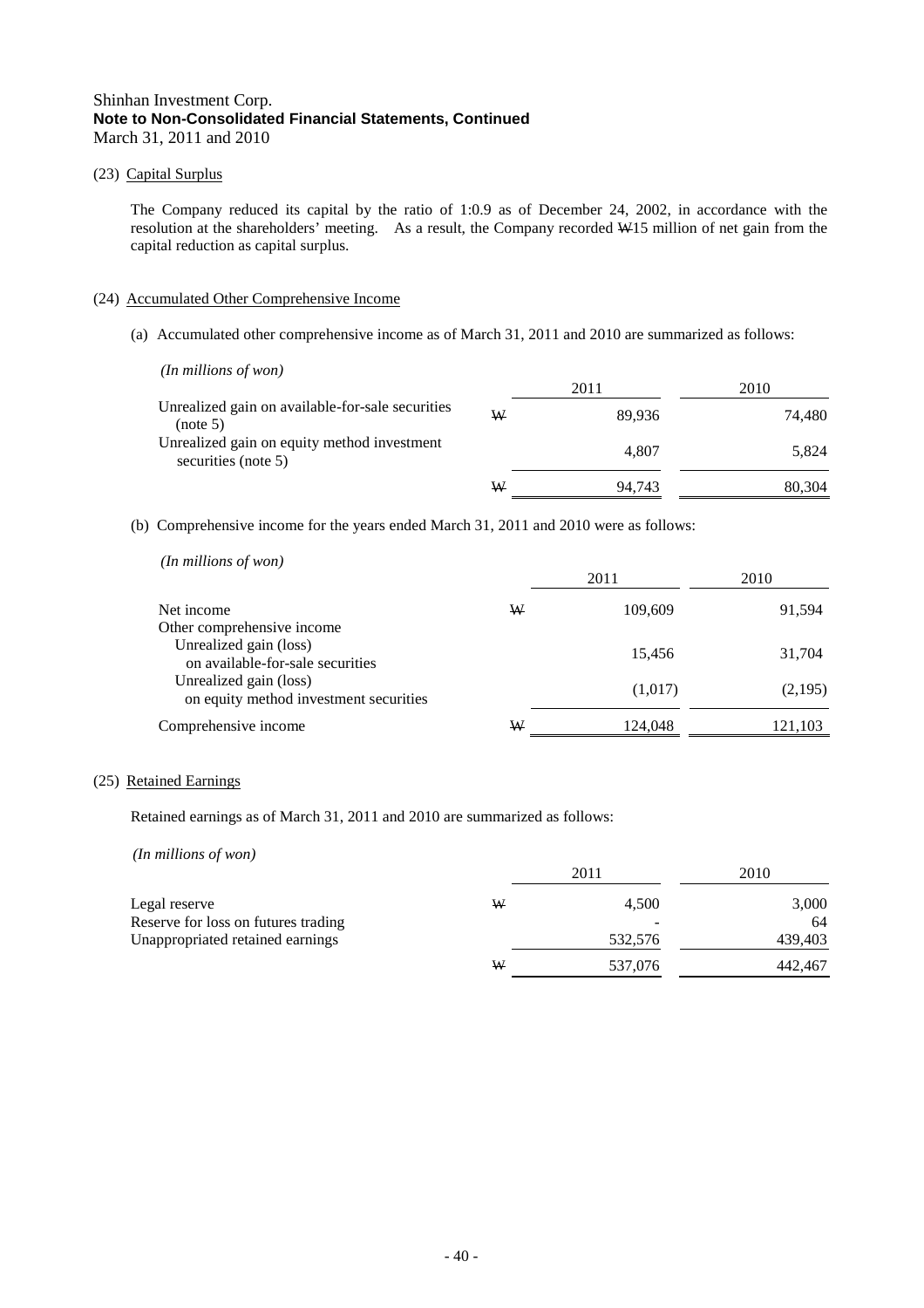## (26) General and Administrative Expenses

Details of general and administrative expenses for the years ended March 31, 2011 and 2010 were as follows:

*(In millions of won)*

|                                                 |   | 2011    | 2010    |
|-------------------------------------------------|---|---------|---------|
| Salaries and wages                              | W | 169,686 | 170,818 |
| Provision for retirement and severance benefits |   | 15,476  | 14,452  |
| Early retirement expenses                       |   | 84      |         |
| Other benefits for employees                    |   | 40,302  | 37,579  |
| Computer system operation expenses              |   | 8,332   | 10,285  |
| Rental expenses                                 |   | 10,268  | 9,539   |
| Miscellaneous commissions                       |   | 3,823   | 4,541   |
| Entertainment expenses                          |   | 5,302   | 4,285   |
| Advertising expenses                            |   | 17,721  | 25,285  |
| Depreciation                                    |   | 14,453  | 14,291  |
| Research and study expenses                     |   | 5,051   | 4,527   |
| Training expenses                               |   | 2,236   | 2,725   |
| Amortization of intangible assets               |   | 15,410  | 10,787  |
| Tax and dues                                    |   | 17,192  | 16,206  |
| Consignment fee                                 |   | 6       |         |
| Business meeting expenses                       |   | 232     | 226     |
| Printings expenses                              |   | 1,359   | 1,612   |
| Travel expenses                                 |   | 1,820   | 1,344   |
| Vehicles maintenance expenses                   |   | 471     | 401     |
| Supplies expenses                               |   | 542     | 781     |
| Utility expenses                                |   | 2,529   | 2,520   |
| Insurance premiums                              |   | 2,038   | 2,452   |
| Event expenses                                  |   | 2,687   | 1,800   |
| Others                                          |   | 15,837  | 15,687  |
|                                                 | W | 352,857 | 352,143 |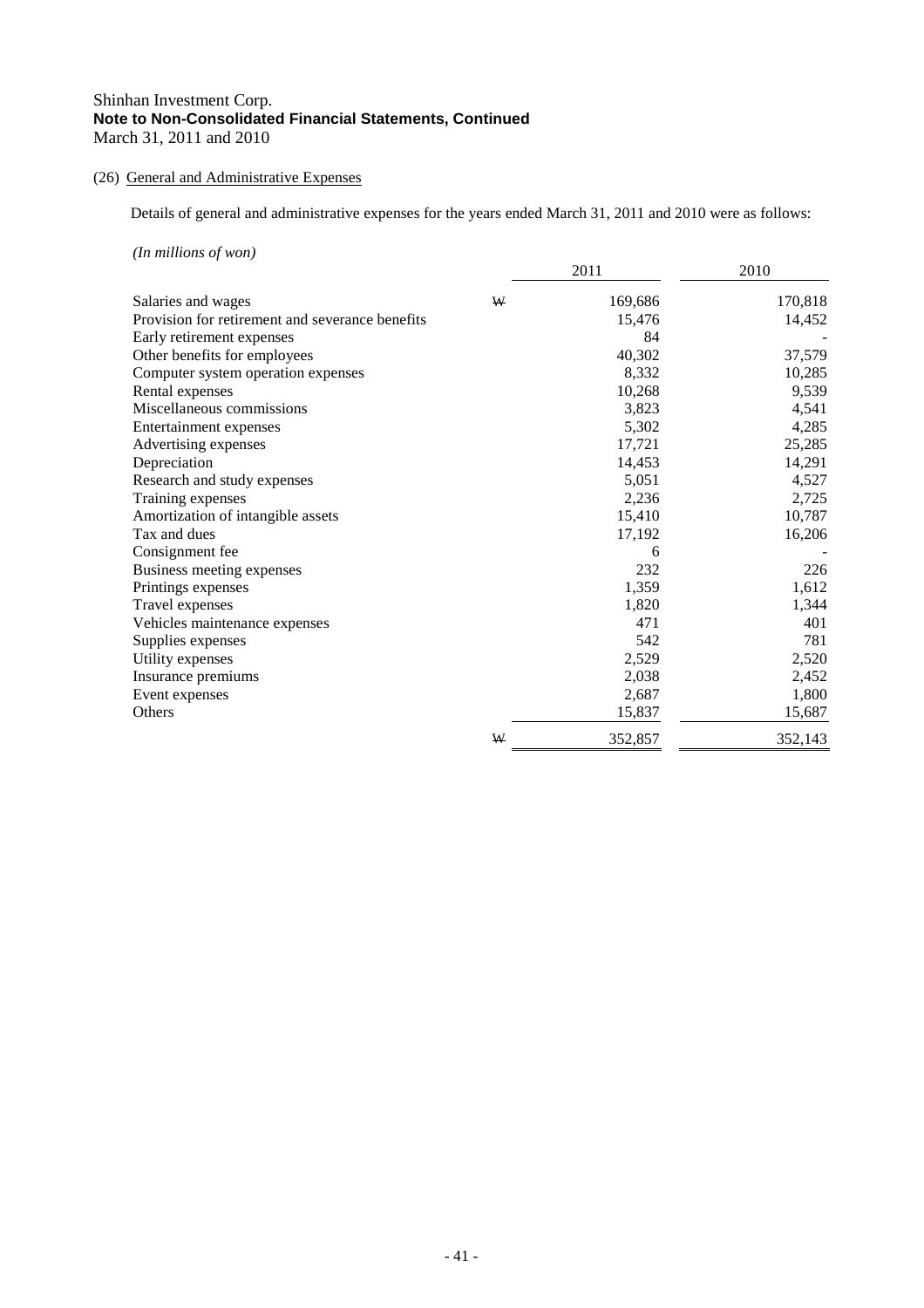## (27) Income Taxes

(a) The Company was subject to income taxes on taxable income at the following normal tax rates.

| Taxable income       |                       |               | Tax rate |         |            |
|----------------------|-----------------------|---------------|----------|---------|------------|
| Prior to 2008        | Thereafter            | Prior to 2009 | 2009     | 2010/11 | Thereafter |
| Up to $W100$ million | Up to $W$ 200 million | 12.1%         | 12.1%    | 1.0%    | 11.0%      |
| Over $W100$ million  | Over $W200$ million   | 27.5%         | 24.2%    | 24.2%   | 22.0%      |

In December 2009, the Korean government postponed the reduction of the corporate income tax rate (including resident tax) from 24.2% to 22% until 2012.

(b) The components of income tax expense for the years ended March 31, 2011 and 2010 were as follows:

| $(In$ millions of won $)$                        |   |         |           |
|--------------------------------------------------|---|---------|-----------|
|                                                  |   | 2011    | 2010      |
| Current tax expense                              | W | 25,397  | 61,775    |
| Deferred tax expense (benefit)                   |   | 19,892  | (20, 369) |
| Income tax expense directly recognized in equity |   | (4,052) | (9, 494)  |
| Additional tax payment related to prior year     |   | 4,722   | 229       |
| <b>Effect of Consolidated Tax</b>                |   | (1,703) | (199)     |
| Income tax expense                               | W | 44,256  | 31,942    |

(c) The income tax expense calculated by applying statutory tax rates to the Company's income before income taxes for the year differs from the actual tax expense (benefit) in the non-consolidated statement of income for the years ended March 31, 2011 and 2010 for the following reasons:

| $(In$ millions of won $)$                    | 2011    | 2010    |
|----------------------------------------------|---------|---------|
| Income before income taxes<br>W              | 153,865 | 123,536 |
| Expense for income taxes at normal tax rates | 37.209  | 29,872  |
| Adjustments:                                 |         |         |
| Non-taxation income                          | (468)   | (358)   |
| Non-deduction expense                        | 1,159   | 833     |
| Not recognized deferred tax effects          | 1,061   | 650     |
| Tax effects of tax rate change               |         | 775     |
| Additional payment of income taxes           | 4.722   | 229     |
| <b>Effect of Consolidated Tax</b>            | (1,703) | (199)   |
| <b>Others</b>                                | 2,276   | 140     |
| W<br>Income tax expense                      | 44,256  | 31,942  |
| $\%$<br>Effective tax rate                   | 28.8    | 25.9    |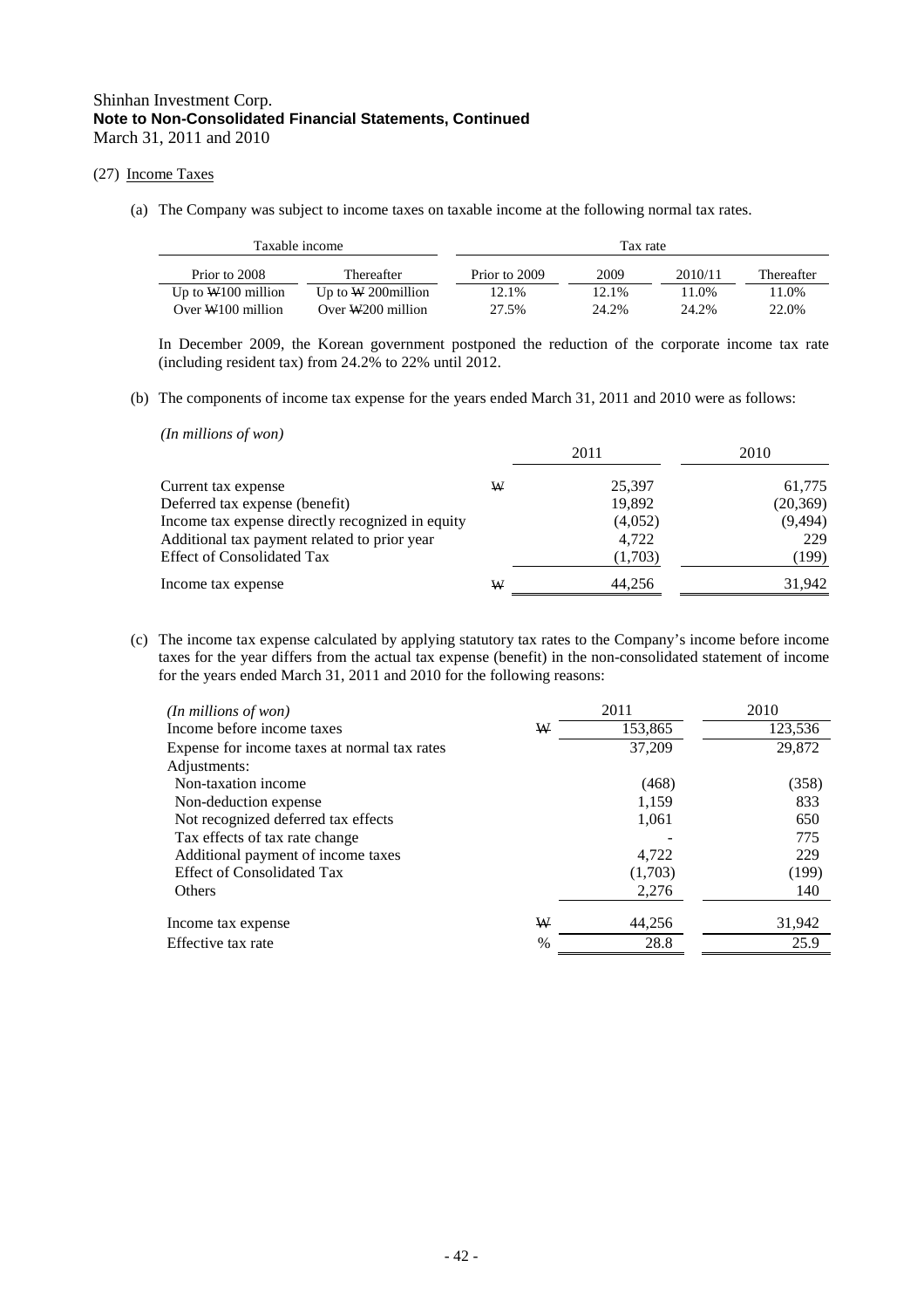#### (27) Income Taxes, Continued

(d) Changes in significant accumulated temporary differences and tax effects as of March 31, 2011 are as follows:

## *(In millions of won)*

| $\mu$ . There is the contract of $\mu$ |   |                      |            | 2011       |                   |                                         |
|----------------------------------------|---|----------------------|------------|------------|-------------------|-----------------------------------------|
|                                        |   | Beginning<br>balance | Decrease   | Increase   | Ending<br>balance | Deferred tax<br>assets<br>(liabilities) |
| Deductible temporary differences:      |   |                      |            |            |                   |                                         |
| Trading securities                     | ₩ | 5,187                | 5,187      | 12,513     | 12,513            | 2,885                                   |
| Available-for-sale securities          |   | 103,542              | 19,938     | 754        | 84,358            | 18,559                                  |
| Securities sold                        |   | 1,045                | 1,045      |            |                   |                                         |
| OTC derivatives                        |   | 71,251               | 71,251     | 42,099     | 42,099            | 9,396                                   |
| Derivatives                            |   | 1,609                | 1,609      |            |                   |                                         |
| Hybrid securities issued               |   | 122,324              | 122,324    | 106,703    | 106,703           | 24,286                                  |
| Accrued expenses                       |   | 2,148                | 2,148      | 1,485      | 1,485             | 329                                     |
| Hybrid securities bought               |   | 617                  | 617        | 1,767      | 1,767             | 390                                     |
| Other                                  |   | 98,827               | 67,039     | 22,485     | 54,273            | 10,805                                  |
|                                        |   | 406,550              | 291,158    | 187,806    | 303,198           | 66,650                                  |
| Taxable temporary differences:         |   |                      |            |            |                   |                                         |
| Accrued income                         |   | (8,373)              | (8,373)    | (47,085)   | (47,085)          | (10, 359)                               |
| Derivatives                            |   | (411)                | (411)      | (15,190)   | (15, 190)         | (3,676)                                 |
| Trading securities                     |   | (39,743)             | (39, 743)  | (18, 852)  | (18, 852)         | (4,215)                                 |
| Hybrid securities issued               |   | (16,507)             | (16,507)   | (13,572)   | (13,572)          | (3,071)                                 |
| Deposit for severance benefit<br>trust |   | (443)                | (443)      | (278)      | (278)             | (61)                                    |
| Hybrid securities bought               |   | (30,211)             | (30,211)   | (9,832)    | (9,832)           | (2,258)                                 |
| OTC derivatives                        |   | (81, 361)            | (81, 361)  | (87,047)   | (87,047)          | (19, 427)                               |
| Available-for-sale securities          |   | (95, 476)            |            | (19, 827)  | (115,303)         | (25,366)                                |
| Securities sold                        |   | (57)                 | (57)       | (455)      | (455)             | (110)                                   |
| Other                                  |   | (60, 239)            | (55, 301)  | (2,182)    | (7, 120)          | (745)                                   |
|                                        |   | (332, 821)           | (232, 407) | (214, 320) | (314, 734)        | (69, 288)                               |
|                                        | ₩ | 73,729               | 58,751     | (26,514)   | (11, 536)         | (2,638)                                 |

Differences resulting from the finalization of prior year tax return are reflected in the increase (decrease) of the current period.

(e) Deferred tax assets and liabilities that were directly charged or credited to accumulated other comprehensive income as of March 31, 2011 are as follows:

| $(In$ millions of won $)$                                              | Temporary<br>differences | Deferred tax<br>assets(liabilities) |
|------------------------------------------------------------------------|--------------------------|-------------------------------------|
| Unrealized gain(loss) on valuation of available-for-sale<br>securities | 19.826                   | (4,370)                             |
| Unrealized gain(loss) on equity method investment<br>securities        | (1,336)                  | 319                                 |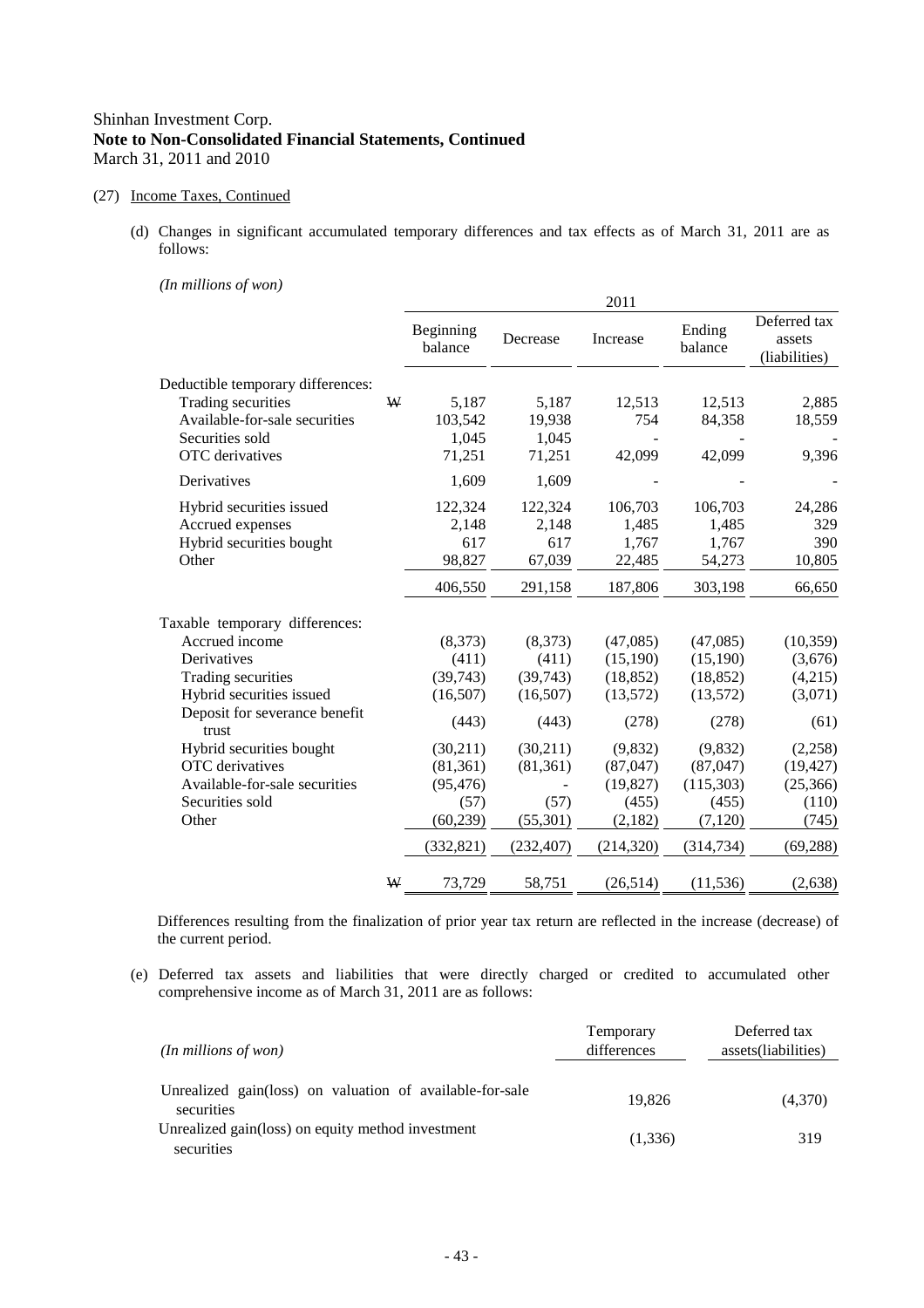#### (28) Dividends

#### (a) Dividends for the year ended March 31, 2011 are calculated as follows:

*(In millions of won, except shares)*

|                                                 |   | 2011          |                  |  |
|-------------------------------------------------|---|---------------|------------------|--|
|                                                 |   | Common shares | Preferred shares |  |
| Total number of share<br>issued and outstanding | ₩ | 255,567,350   | 3,823,314        |  |
| Dividend per share                              |   | 76            | 126              |  |
| Dividends                                       | W | 19,517        | 483              |  |

(b) Payout ratios for the year ended March 31, 2011 are calculated as follows:

*(In millions of won, except payout ratio)*

|                  |   | 2011    |
|------------------|---|---------|
| Dividends        | W | 20,000  |
| Net income       |   | 109,609 |
| Payout ratio (%) |   | 18.25   |

#### (29) Statements of Cash Flows

Significant non-cash transactions for the year ended March 31, 2011 and 2010 are as follows:

*(In millions of won)*

|                                                                |   | 2011    | 2010    |
|----------------------------------------------------------------|---|---------|---------|
| Increase in unrealized gain on available-for-sale securities   | W | 19.826  | 40.635  |
| Tax effect on unrealized gain on available-for-sale securities |   | (4.370) | (8,931) |

#### (30) Securities in Custody and Securities Borrowed

Securities in custody and securities borrowed as of March 31, 2011 and 2010 were as follows:

| (In millions of won)                                           |   |              |            |
|----------------------------------------------------------------|---|--------------|------------|
|                                                                |   | 2011         | 2010       |
| Securities in custody                                          |   |              |            |
| from brokerage customers $(*1)$                                | W | 29, 141, 823 | 25,626,597 |
| from customers with savings deposits $(*1)$                    |   | 35,146       | 35,403     |
| from customers with beneficiary certificate<br>$accounts$ (*2) |   | 5,263,359    | 6,369,069  |
| Others $(*1)$                                                  |   | 463          | 319        |
|                                                                |   | 34,440,791   | 32,031,388 |
| Securities borrowed $(*1)$                                     |   | 14,517       | 1,932      |
|                                                                | W | 34,455,308   | 32,033,320 |
|                                                                |   |              |            |

- (\*1) The securities are recorded at fair value. If fair value cannot be estimated reliably, the securities are recorded at face value.
- (\*2) The securities are recorded at the net asset value per share as determined in accordance with the respective trust deed or articles of incorporation of the investment company.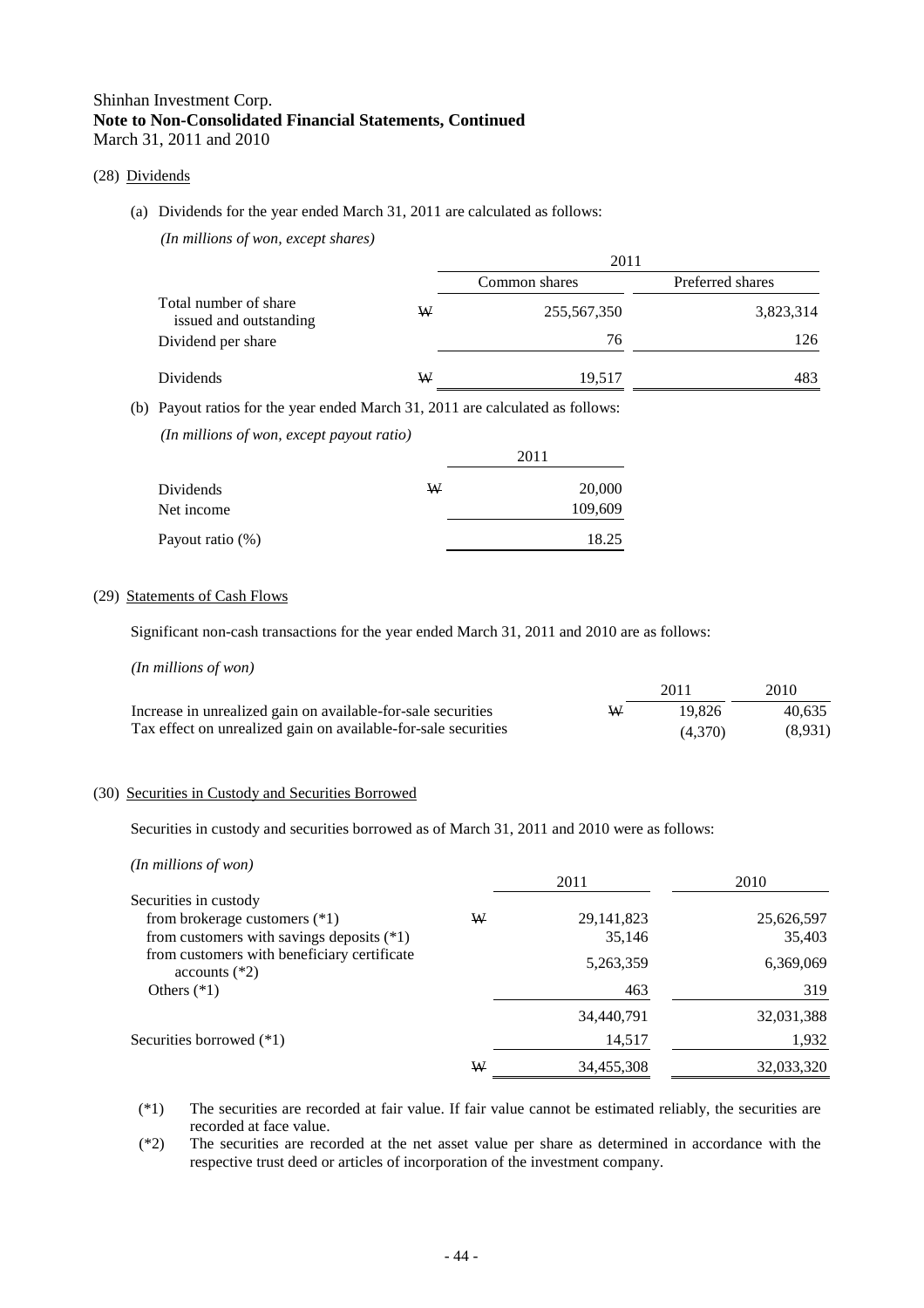## (31)Value Added Information

The components of general and administrative expenses which are necessary in calculating added value for the years ended March 31, 2011 and 2010 are as follows:

#### *(In millions of Won)*

|                                                 |   | 2011    | 2010    |
|-------------------------------------------------|---|---------|---------|
| Salaries and wages                              | W | 169,686 | 170,818 |
| Provision for retirement and severance benefits |   | 15,560  | 14,452  |
| Other employee benefits                         |   | 40,302  | 37,579  |
| Rent                                            |   | 10,268  | 9,539   |
| Depreciation                                    |   | 14,453  | 14,291  |
| Taxes and dues                                  |   | 17,192  | 16,206  |
|                                                 | W | 267,461 | 262,885 |

#### (32)Employee Welfare and Contributions to Society

For employee welfare, the Company maintains employ loans for housing, a refectory, an infirmary, a scholarship fund and other employee benefits program.

The Company donated W1,219 million to society for the year ended March 31, 2011.

#### (33)Performance for the Last Quarter

Operation results for the fourth quarter ended March 31, 2011 and 2010 are as follows:

*(In millions of won)*

|                           |   | 2011          | 2010          |
|---------------------------|---|---------------|---------------|
|                           |   | $4th$ Quarter | $4th$ Quarter |
| Operating revenue         | W | 500,799       | 350,873       |
| Operating income(loss)    |   | 38,493        | 68,130        |
| Net income for the period |   | 25.168        | 54,448        |

#### (34)Effective Date for Financial Statements

The accompanying financial statements were approved at the Board of Directors' meeting on June 10, 2011.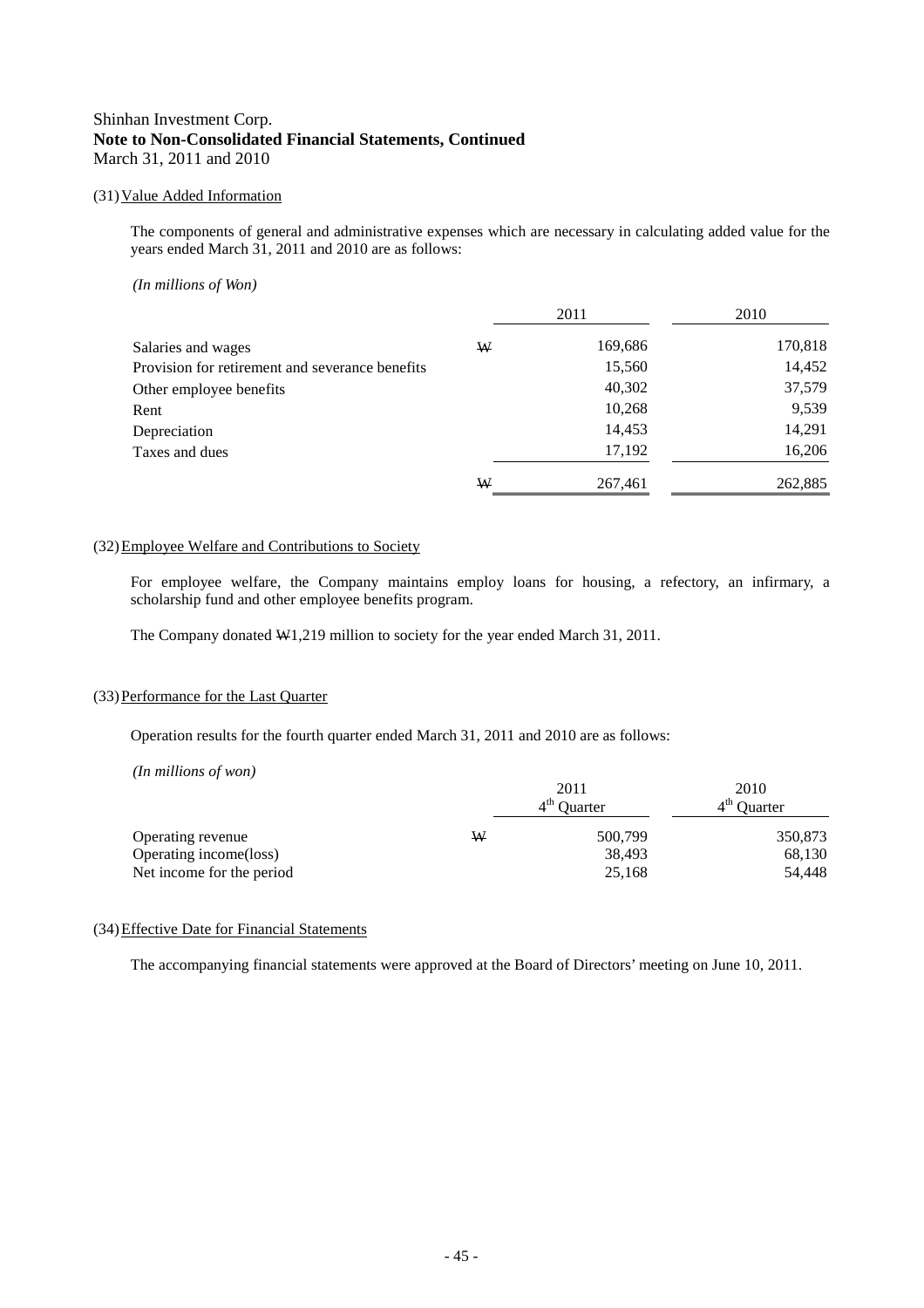## (35) Plans and status for the First-time Adoption of K-IFRS (International Financing Reporting Standards)

(a) Preparation of K-IFRS adoption

Under the roadmap announced by the Financial Supervisory Commission for the adoption of Korean IFRS (the "K-IFRS") in March 2007 and article 13 of the Act on External Audit of Stock Companies, the Company will adopt the K-IFRS from the fiscal year 2010 (the date of first-time adoption to K-IFRS: January 1, 2010).

In August 2007, the Company formed a task force to prepare for its transition from Korean GAAP to K-IFRS. The two phases being conducted for the transition to K-IFRS by the task force are 1) Analysis and Planning Phase, 2) Implementation Phase. As of the date of the report, all phases as described above are substantially completed. The Company has been preparing financial statements under K-IFRS from the date of transition and onwards and expects that financial information for the fiscal year 2010 will be K-IFRS compliant.

- (b) K-IFRS Adoption Status
	- i) Action Plan and Status

The Task Force Team has divided its operations into three phases for effective management and completion of the long-term plans

① Phase 1: Analysis Phase

The Company identified differences between Statements of Korean Financial Accounting Standards (current Korean Accounting Standards) and K-IFRS, and assessed the potential impact of K-IFRS adoption over the period from August of 2007 to February of 2008. Also, the Company has provided K-IFRS training course to its employees to enhance K-IFRS knowledge.

② Phase 2: Policy Establishment, System Design and Implementation Phase

Based on the outcome of Phase 1, from March 2008 to December 2009, the Company performed detailed GAP and impact analysis, designed and implemented of its IT infrastructure. The Company also has continuously carried out training course for its employees.

③ Phase 3: K-IFRS application phase

Starting January 2010, the Company is proceeding to prepare and verify financial information, to reorganize internal accounting control system, and to analyze the impact of changes in accordance with K-IFRS.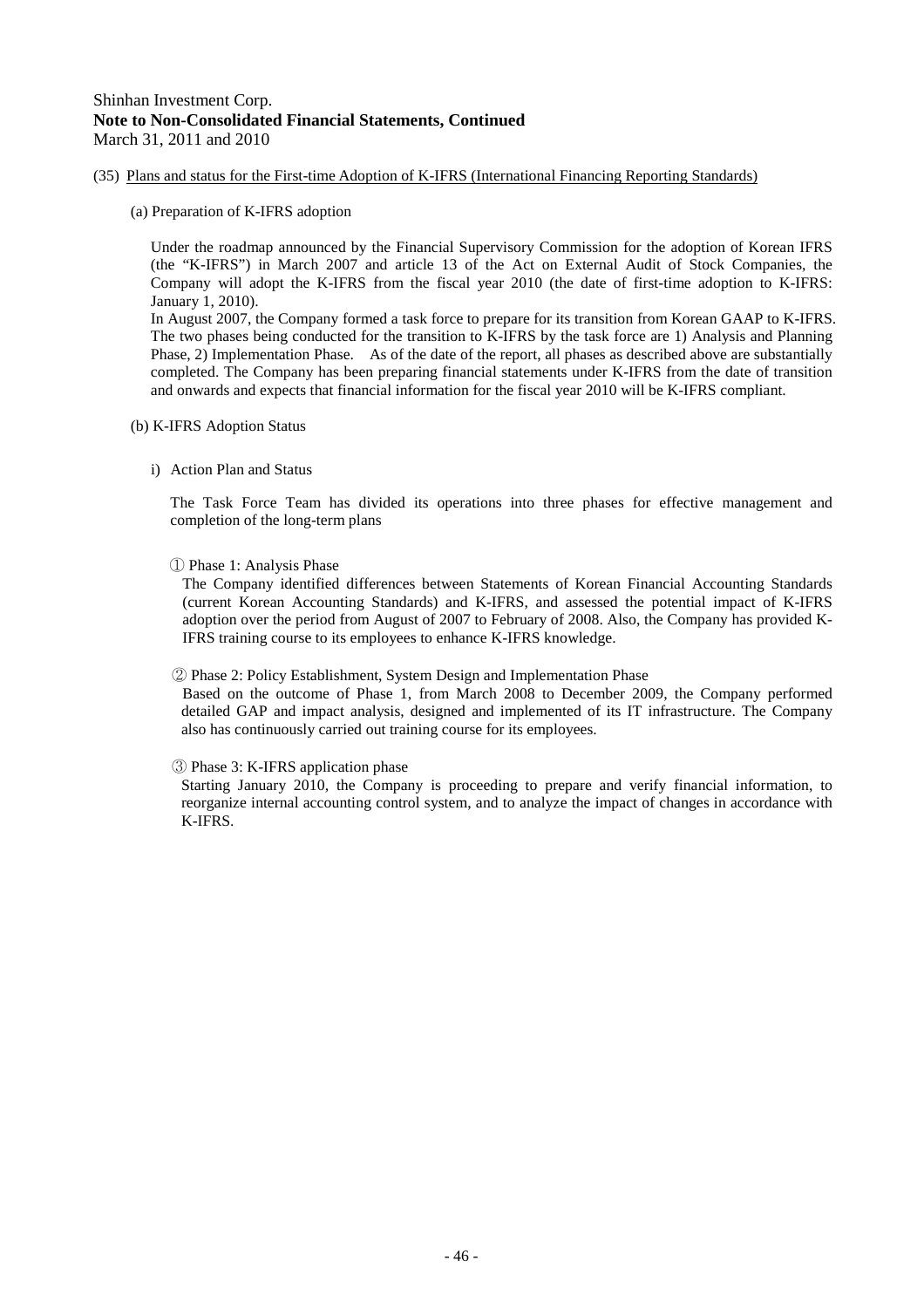- (35) Plans and status for the First-time Adoption of K-IFRS (International Financing Reporting Standards), Continued
	- ii) Main Activities
		- ① Establishment of Shinhan Financial Group (the "Group") accounting policies and accounting manuals

In consideration of the requirements of K-IFRS and the Group's current situations, the Company performed an analysis of its various alternatives in order to establish the Group accounting policies that would best apply to both the Company and all its subsidiaries, and determined the detailed methodologies for each accounting treatment. In addition, each subsidiary reorganized its accounting policy and accounting practice manual to meet the consistency for accounting treatments.

② System Redesign

The Company analyzed a financial reporting system and defined business requirement design in order to produce the financial information in a relevant and efficient manner. Then the Company completed IFRS system at the end of reporting period. In addition, the Company has performed financial data cleansing and uploaded data in IFRS system.

And the employees were acquainted with the accounting practices based on K-IFRS system.

③ Generation and analysis of financial information in accordance with K-IFRS

Opening balance as of April 1, 2010 and first and second quarter of 2010 financial information prepared in accordance with K-IFRS are under a review of the independent auditor, and the Company is generating and analyzing third quarter financial information as of the reporting date.

#### iii)Composition and Operation of Action Plan

In order to ensure a smooth transition to K-IFRS, the Company formed its K-IFRS Adoption Task Force Team, including external consultants. Each subsidiary performs detail conversion tasks. In addition, an IT IFRS Task Force Team was formed with IT experts from each sector, in order to carry out IT system design and implementation.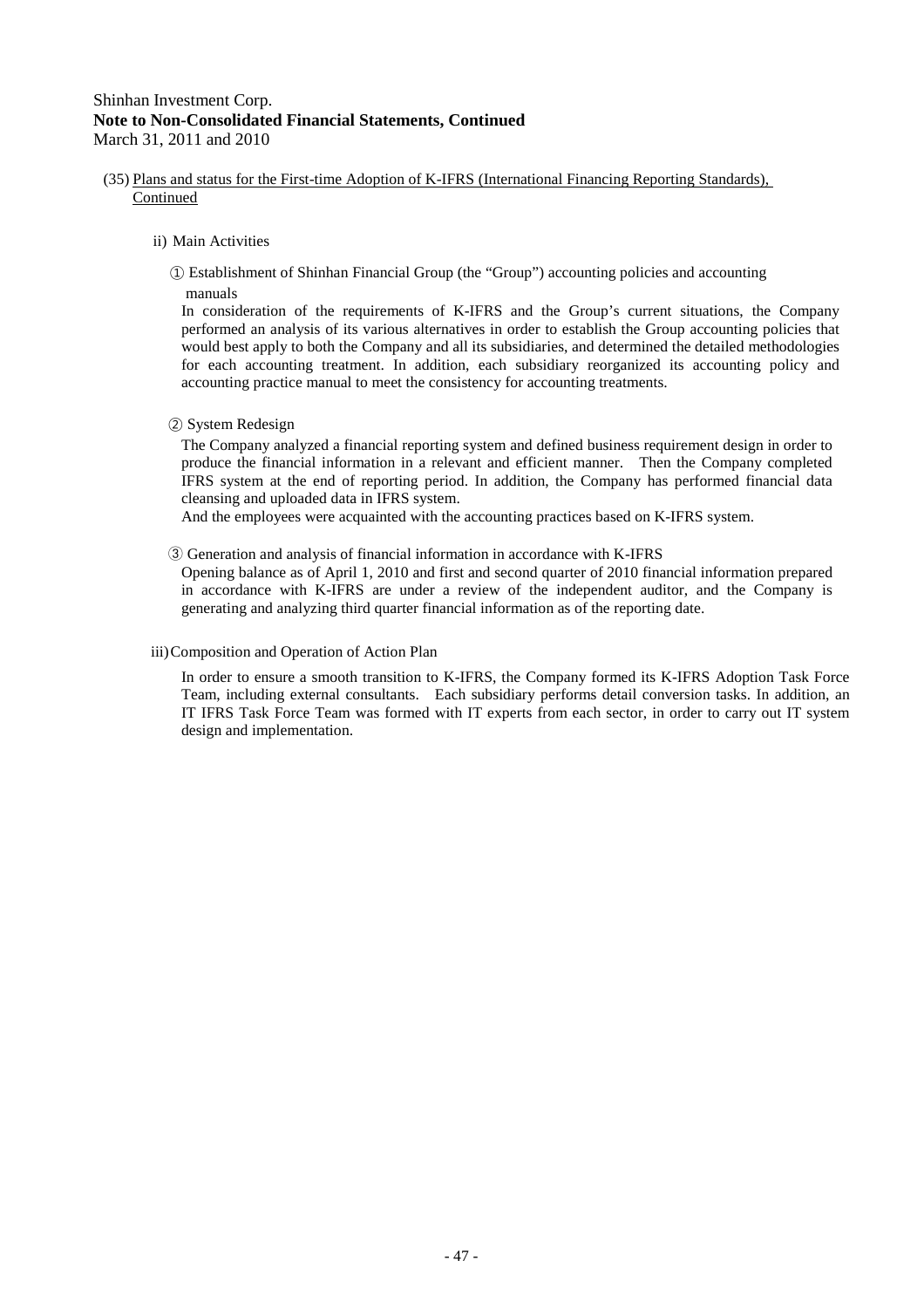(35) Plans and status for the First-time Adoption of K-IFRS (International Financing Reporting Standards), **Continued** 

#### (c) GAAP Difference Items

Items that are expected to be significantly affected by K-IFRS adoption include the scope of consolidation, goodwill, loan loss reserves, revenue recognition, derecognition of financial instruments, measurement of financial instruments among others.

|                             |                                                                                               | <b>K-IFRS</b>                                                                                                                                                                                                                                                                                                                      | <b>Previous K-GAAP</b> |
|-----------------------------|-----------------------------------------------------------------------------------------------|------------------------------------------------------------------------------------------------------------------------------------------------------------------------------------------------------------------------------------------------------------------------------------------------------------------------------------|------------------------|
| First-time<br><b>K-IFRS</b> | <b>Business</b><br>adoption of combination                                                    | K-IFRS 1103, Business combination will<br>not be applied retrospectively about business<br>combination transaction prior to the date of<br>transition.                                                                                                                                                                             |                        |
|                             | Fair value or<br>revaluation as<br>deemed cost                                                | Fair value will be used as deemed cost for<br>land and building.                                                                                                                                                                                                                                                                   |                        |
|                             | The cumulative<br>translation<br>differences                                                  | The cumulative translation differences for all<br>foreign operations would be deemed to be<br>zero at the date of transition to K-IFRS.                                                                                                                                                                                            |                        |
|                             | Derecognition of<br>financial assets<br>and liabilities                                       | The derecognition requirements in K-IFRS<br>1039, Financial Instruments: Recognition<br>and Measurement will be applied<br>prospectively for transactions occurring on<br>or after transition date.                                                                                                                                |                        |
|                             | Designation of<br>fair value through<br>profit or loss or<br>available for sales<br>security  | Designation of financial assets and liabilities<br>as at fair value through profit or loss and of<br>available for sales security will be applied as<br>of the date of transition to K-IFRS that<br>meets the criteria for such designation.                                                                                       |                        |
|                             | Share based<br>payment<br>transaction                                                         | Share based payment transaction prior to the<br>date of transition will be applied<br>retrospectively according to K-IFRS 1102,<br>Share based payment transaction                                                                                                                                                                 |                        |
|                             | Decommissioning<br>liabilities included<br>in the cost of<br>property, plant<br>and equipment | The amount that would have been included<br>in the cost of the related asset when the<br>liability first arose is estimated by<br>discounting the liability to that date using its<br>best estimate of the historical risk-adjusted<br>discount rate(s) that would have applied for<br>that liability over the intervening period. |                        |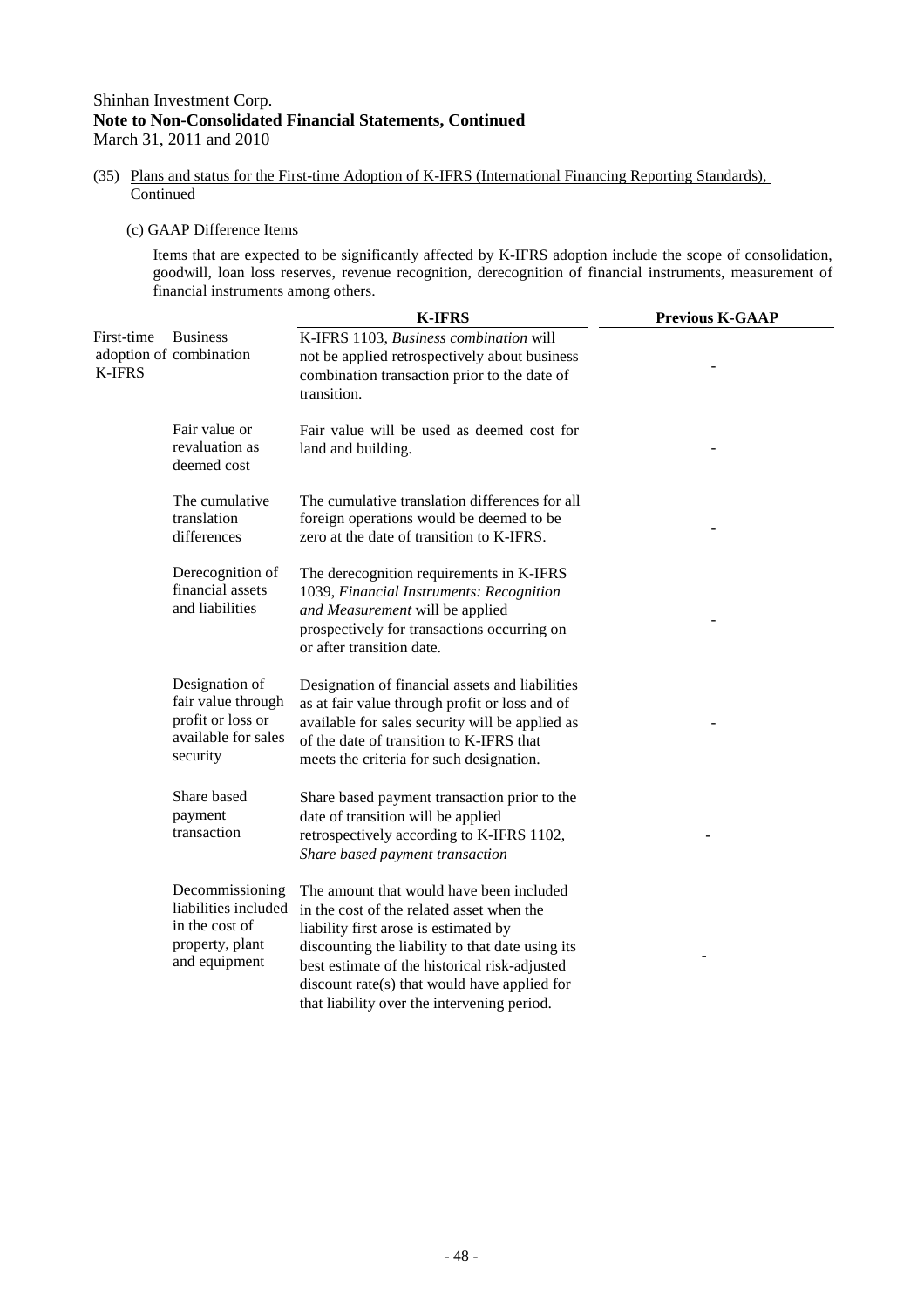## Shinhan Investment Corp. **Note to Non-Consolidated Financial Statements, Continued**

March 31, 2011 and 2010

| (36) Plans and status for the First-time Adoption of K-IFRS (International Financing Reporting Standards), |  |
|------------------------------------------------------------------------------------------------------------|--|
| Continued                                                                                                  |  |

|                                                                               | <b>K-IFRS</b>                                                                                                                                                                                                                                                                                                                                                                                         | <b>Previous K-GAAP</b>                                                                                                                                                                                                                                                                                                                                                    |
|-------------------------------------------------------------------------------|-------------------------------------------------------------------------------------------------------------------------------------------------------------------------------------------------------------------------------------------------------------------------------------------------------------------------------------------------------------------------------------------------------|---------------------------------------------------------------------------------------------------------------------------------------------------------------------------------------------------------------------------------------------------------------------------------------------------------------------------------------------------------------------------|
| Investments in subsidiaries,<br>jointly controlled entities and<br>associates | When the Company prepares separate<br>financial statements in accordance with K-<br>IFRS 1027, Consolidated and Separate<br>Financial Statements and measures its<br>investments in subsidiaries, jointly<br>controlled entities and associates at cost, the<br>deemed cost for such investments is K-<br>GAAP carrying amount at the date of<br>transition.                                          |                                                                                                                                                                                                                                                                                                                                                                           |
| Primary<br>financial statements                                               | Consolidated financial statements                                                                                                                                                                                                                                                                                                                                                                     | Stand-alone financial statements                                                                                                                                                                                                                                                                                                                                          |
| Scope of consolidation                                                        | Subsidiaries are entities controlled by the<br>Group and the financial statements of all<br>subsidiaries are included in the consolidated<br>financial statements regardless of the size of<br>the subsidiaries. Special purposed entities<br>are consolidated as well if the Group<br>controls the SPEs.                                                                                             | Pursuant the Act on External Audit of<br>Stock Companies, a subsidiary with a<br>prior year's total assets less than $W$ 10<br>billion is excluded from the scope of<br>consolidation. There is no specific<br>guidance on consolidating special<br>purpose entities                                                                                                      |
| Allowance for loan losses                                                     | Allowance for loan losses that has been<br>incurred but not yet identified are estimated<br>for individual asset basis or collectively for<br>similar group of assets and collective level<br>using the historical experience.                                                                                                                                                                        | Allowance for loan losses is estimated<br>at a greater amount resulting from the<br>expected loss method reasonably<br>estimated using the historical<br>experience and the amount estimated<br>based on the asset classification<br>guidelines of the Financial Services<br>Commission in accordance with the<br><b>Regulations on Financial Investment</b><br>Business. |
| Revenue recognition                                                           | All fees associated with origination of loans<br>are deferred and recognized over the<br>expected lives of the respective loans using<br>the effective interest method as an<br>adjustment to the loan balance and interest<br>income.                                                                                                                                                                | Fees directly associated with<br>origination of loans are deferred and<br>recognized over the maturity of the<br>loan using the effective interest<br>method as an adjustment to the loan<br>balance and interest income.                                                                                                                                                 |
| equity                                                                        | Presentation of liabilities and The issuer of a financial instrument shall<br>classify the instrument, or its component<br>parts, on initial recognition as a financial<br>liability, a financial asset or an equity<br>instrument in accordance with the substance<br>of the contractual arrangement and the<br>definitions of a financial liability, a financial<br>asset and an equity instrument. | Classified under Commercial Law,<br>etc.                                                                                                                                                                                                                                                                                                                                  |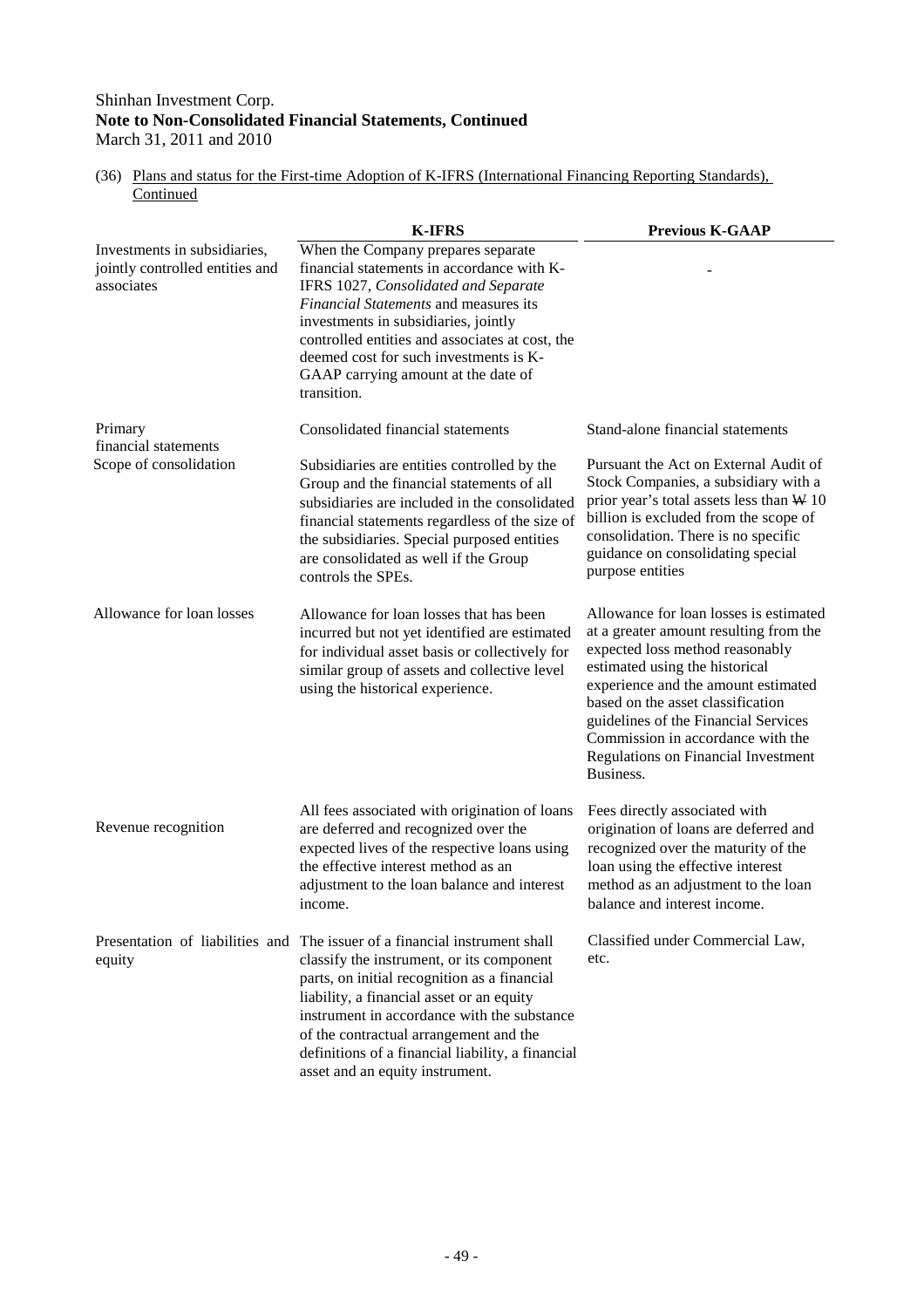(35) Plans and status for the First-time Adoption of K-IFRS (International Financing Reporting Standards), Continued

|                                      | <b>K-IFRS</b>                                                                                                                                                                                                                                                                                    | <b>Previous K-GAAP</b>                                                                                                                                                                                                                                                                                                                                                                                       |
|--------------------------------------|--------------------------------------------------------------------------------------------------------------------------------------------------------------------------------------------------------------------------------------------------------------------------------------------------|--------------------------------------------------------------------------------------------------------------------------------------------------------------------------------------------------------------------------------------------------------------------------------------------------------------------------------------------------------------------------------------------------------------|
| Derecognition of financial<br>assets | Depends on the extent to which it retains the<br>risks and rewards of ownership of the<br>financial asset, the transferred asset is<br>continued to be recognized, is derecognized<br>or is continued to be recognized to the<br>extent of its continuing involvement in the<br>financial asset. | Depending on whether or not the<br>Company retains control over the<br>financial assets, the transferred asset is<br>continued to be recognized or<br>derecognized. However, the financial<br>assets transferred in accordance with<br>the Korean Asset Backed<br>Securitization Law are derecognized<br>without considering whether the<br>Company retains the control over the<br>financial assets or not. |
| Employee benefits                    | Under the Projected Unit Credit Method, the<br>Company recognizes a defined benefit<br>obligation calculated using an actuarial<br>technique and a discount rate based on the<br>present value of the projected benefit<br>obligation.                                                           | The Company establishes an<br>allowance for severance liability equal<br>to the amount which would be payable<br>if all employees left at the end of the<br>reporting period.                                                                                                                                                                                                                                |

(d) Change in scope of consolidation

The Company is required under K-IFRS to present consolidated financial statements. Changes in the scope of consolidation from K-GAAP to K-IFRS as of March 31, 2011 are as follows:

|                             | <b>K-IFRS</b>                                                 | <b>Previous K-GAAP</b> |
|-----------------------------|---------------------------------------------------------------|------------------------|
| 1 Subsidiaries              | $\overline{\phantom{a}}$                                      | -                      |
| (2) Special purpose company | Good Invest 2nd SPC and the other                             | N/A                    |
| 3 Private equity fund       | <b>SANTACLAUSE LONG-TERM</b><br>BOND FUND 4 and other 15 PEFs | N/A                    |

(e) The effects of the adoption of K-IFRS on the statement of financial position and the results of operation

This summary of the effects on the Company's financial position and the results of its operation described below are based on the consolidated financial statements, and may change in the future as a result of additional analysis, revised standards, etc.

(i) Adjustments to the statements of financial position as of the date of transition, March 31, 2011 are as follows.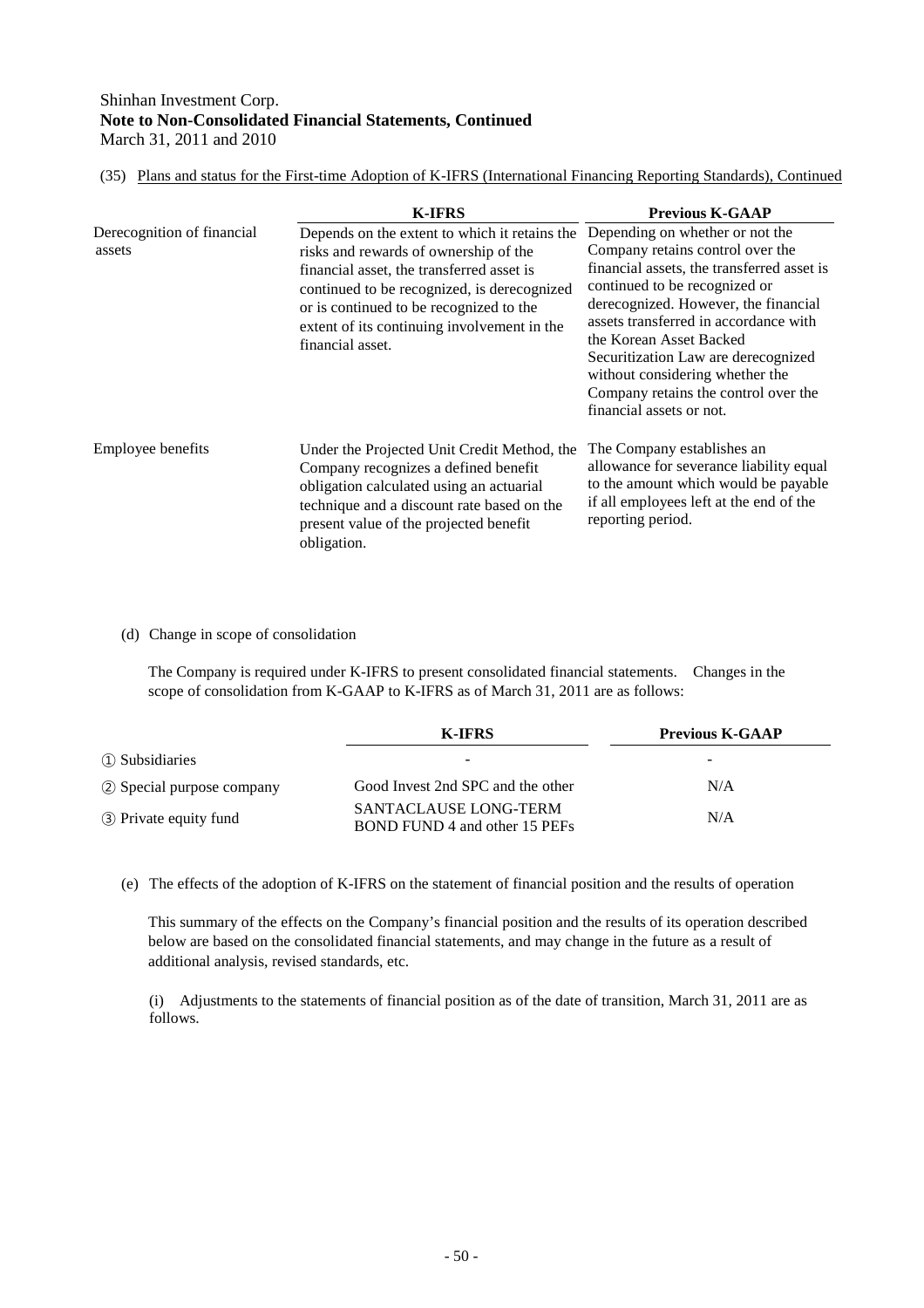(35) Plans and status for the First-time Adoption of K-IFRS (International Financing Reporting Standards), **Continued** 

|                                                                |   | Total assets | <b>Total liabilities</b> | Total equity |
|----------------------------------------------------------------|---|--------------|--------------------------|--------------|
| Previous K-GAAP                                                | W | 8,384,288    | 6,564,504                | 1,819,784    |
| Adjustment for:                                                |   |              |                          |              |
| Allowance for loan losses                                      |   | 5,238        |                          | 5,238        |
| Deferred Day 1 P/L                                             |   | 9,085        | 8,594                    | 491          |
| Reclassification of financial instruments                      |   | (8,118)      | 3                        | (8,121)      |
| Deemed cost for land and buildings                             |   | 170,320      |                          | 170,320      |
| Conversion to the cost method for equity<br>method investments |   | (2,402)      |                          | (2,402)      |
| Others                                                         |   | 3,675        | 10,658                   | (6,983)      |
| Tax effect on adjustments                                      |   | (17, 122)    | 16,628                   | (33,750)     |
| Total adjustment                                               |   | 160,676      | 35,883                   | 124,793      |
| <b>K-IFRS</b>                                                  | W | 8,544,964    | 6,600,387                | 1,944,577    |

(ii) The effect of the K-IFRS adoption on the net income and comprehensive income of the Bank for the year ended March 31, 2011.

|                                                                   |   | Total<br>assets | Total<br>liabilities | Total<br>equity | Net<br>income | Total<br>comprehensive<br>income |
|-------------------------------------------------------------------|---|-----------------|----------------------|-----------------|---------------|----------------------------------|
| <b>K-GAAP</b>                                                     | ₩ | 10,775,904      | 8,847,072            | 1,928,832       | 109,608       | 124,048                          |
| Adjustment for:                                                   |   |                 |                      |                 |               |                                  |
| Allowance for loan losses                                         |   | 15,729          |                      | 15,729          | 10,491        | 10,491                           |
| Deferred Day 1 P/L                                                |   | 3,678           | 4,051                | (373)           | (864)         | (864)                            |
| Reclassification of<br>financial instruments                      |   | (19, 166)       | 9                    | (19, 175)       | (7,929)       | (10, 118)                        |
| Deemed cost<br>for land and buildings                             |   | 168,350         |                      | 168,350         | (2,007)       | (2,007)                          |
| Conversion to the cost<br>method for equity method<br>investments |   | 3,578           |                      | 3,578           | 5,490         | 5,980                            |
| Derecognition of financial<br>assets                              |   | 15,818          | 17,432               | (1,614)         | (1,614)       | (1,614)                          |
| Others                                                            |   | 8,570           | 11,720               | (3,150)         | 3,242         | 4,022                            |
| Tax effect on adjustments                                         |   |                 | 32,196               | (32, 196)       | 700           | 1,554                            |
| Total adjustment                                                  |   | 196,558         | 65,408               | 131,150         | 7,509         | 7,444                            |
| <b>K-IFRS</b>                                                     | ₩ | 10,972,461      | 8,912,480            | 2,059,981       | 117,117       | 131,492                          |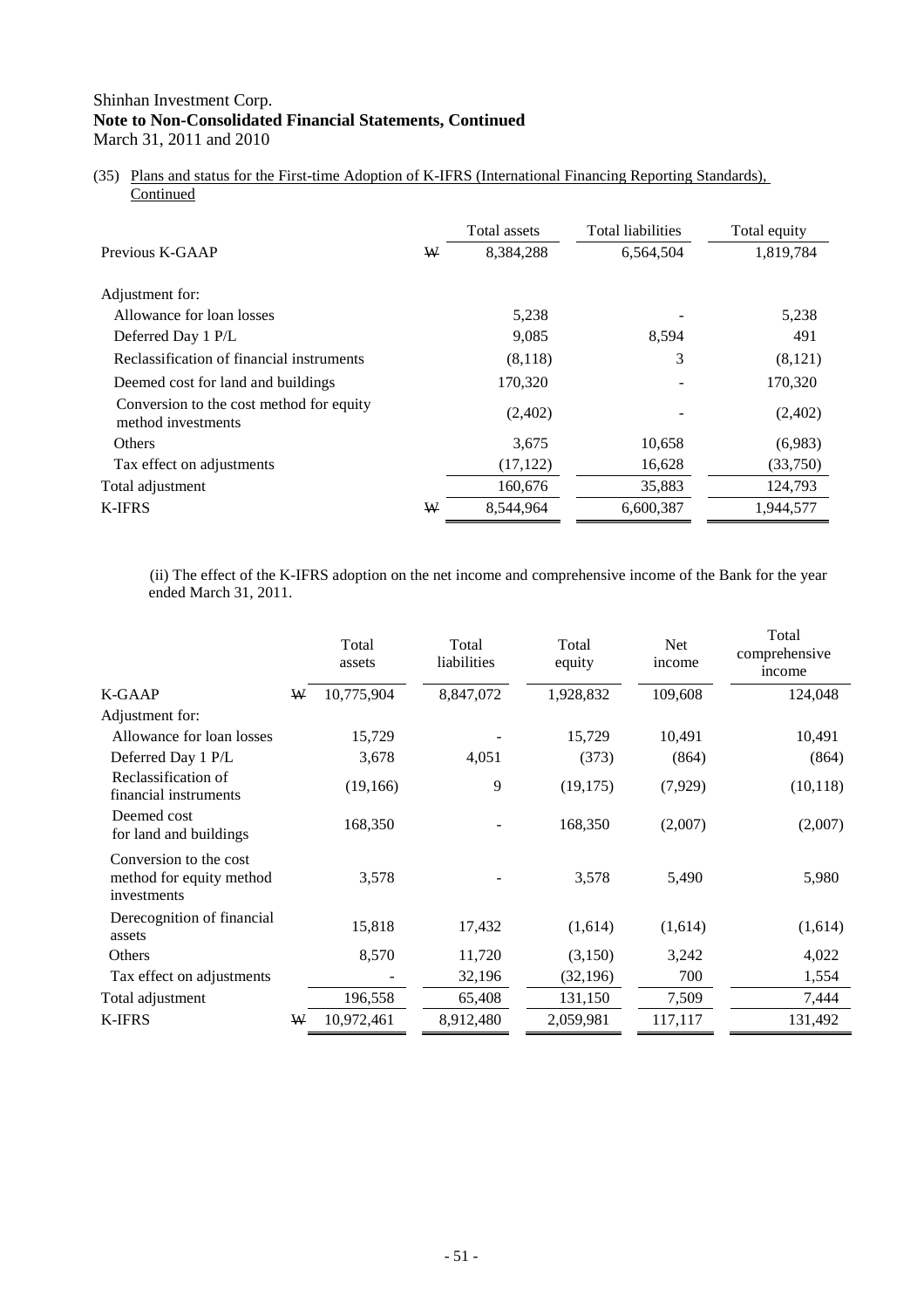## **Independent Accountants' Review Report on Internal Accounting Control System**

#### English translation of a Report Originally Issued in Korean

To the President of Shinhan Investment Corp.:

We have reviewed the accompanying Report on the Operations of Internal Accounting Control System ("IACS") of Shinhan Investment Corp. (the "Company") as of March 31, 2011. The Company's management is responsible for designing and maintaining effective IACS and for its assessment of the effectiveness of IACS. Our responsibility is to review management's assessment and issue a report based on our review. In the accompanying report of management's assessment of IACS, the Company's management stated: "Based on the assessment of the operations of the IACS, the Company's IACS has been effectively designed and is operating as of March 31, 2011, in all material respects, in accordance with the IACS Framework issued by the Internal Accounting Control System Operation Committee."

We conducted our review in accordance with IACS Review Standards, issued by the Korean Institute of Certified Public Accountants. Those Standards require that we plan and perform the review to obtain assurance of a level less than that of an audit as to whether Report on the Operations of Internal Accounting Control System is free of material misstatement. Our review consists principally of obtaining an understanding of the Company's IACS, inquiries of company personnel about the details of the report, and tracing to related documents we considered necessary in the circumstances. We have not performed an audit and, accordingly, we do not express an audit opinion.

A company's IACS is a process designed to provide reasonable assurance regarding the reliability of financial reporting and the preparation of financial statements for external purposes in accordance with generally accepted accounting principles. Because of its inherent limitations, however, IACS may not prevent or detect misstatements. Also, projections of any evaluation of effectiveness to future periods are subject to the risk that controls may become inadequate because of changes in conditions, or that the degree of compliance with the policies or procedures may deteriorate.

Based on our review, nothing has come to our attention that Report on the Operations of Internal Accounting Control System as of March 31, 2011 is not prepared in all material respects, in accordance with IACS issued by the Internal Accounting Control System Operation Committee.

This report applies to the Company's IACS in existence as of March 31, 2011. We did not review the Company's IACS subsequent to March 31, 2011. This report has been prepared for Korean regulatory purposes, pursuant to the External Audit Law, and may not be appropriate for other purposes or for other users.

KPMG Samjong Accounting Corp. Seoul, Korea June 16, 2011

#### Notice to Readers

This report is annexed in relation to the audit of the non-consolidated financial statements as of and for the year ended March 31, 2011 and the review of internal accounting control system pursuant to Article 2-3 of the Act on External Audit for Stock Companies of the Republic of Korea.